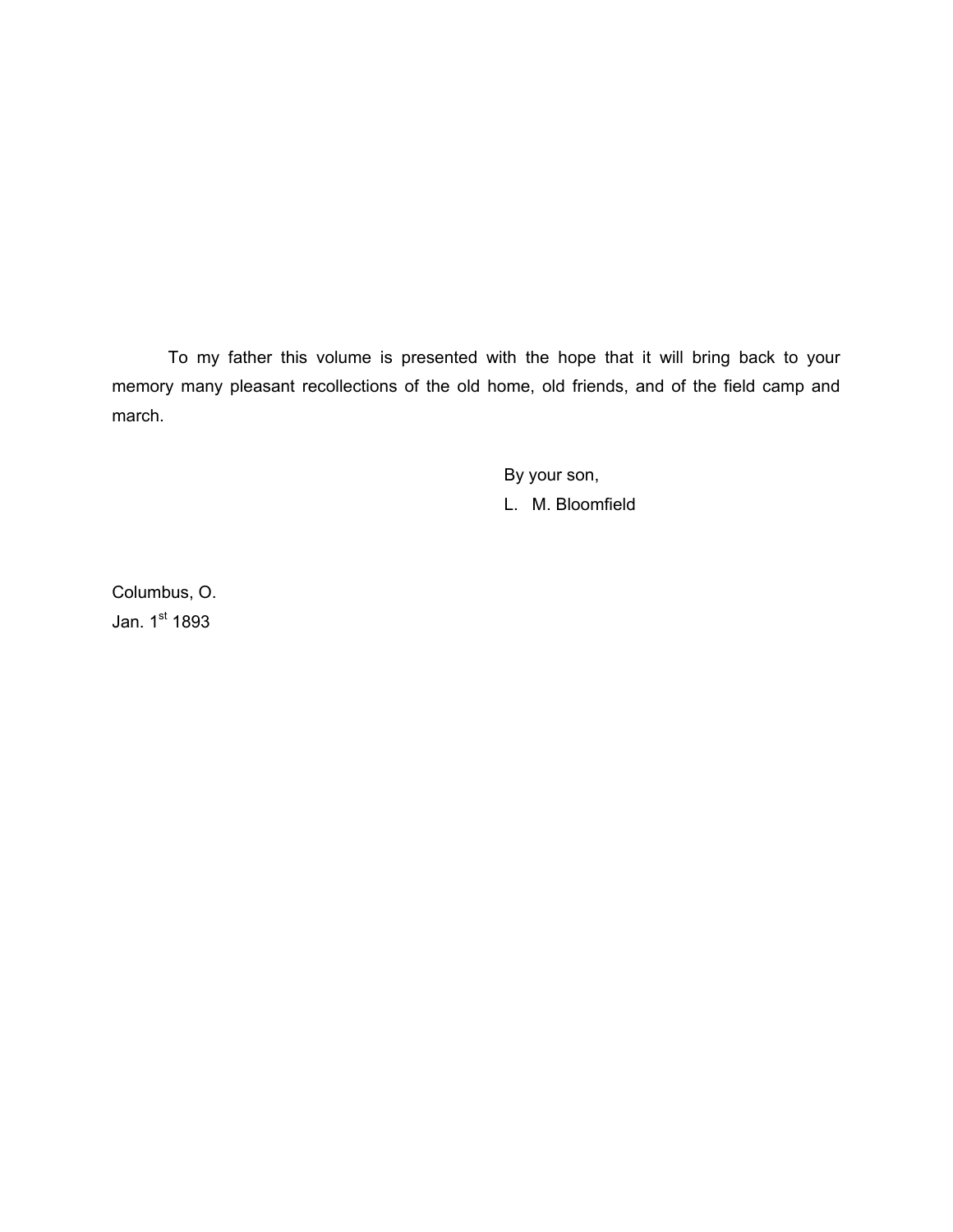# TO THE READER 1

### : - : - : - : - : - : - : - : - : - : - : - : - : : - : - : -

Justice to myself and to the writer of the letters which follow, also as an explanation for those into whose hands this volume may in future times fall is, I deem, a sufficient excuse to make at this point, some explanations and comments in regard to the editing and compiling.

The letters which follow were written by my father, a private in Battery A,  $1<sup>st</sup>$ . Regiment Ohio Volunteer Light Artillery, during the years 1861-1865. They comprise the most of the letters written home to Father, Mother, Brothers and Sisters, and it was by his younger Sister, Ella, that they were carefully treasured and that I am able to present them to him in this form. It has long been my desire to have these letters assume this form as, with all things earthly, time is working havoc gradually and surely and many of the letters are becoming almost illegible.

 The original letters will be treasured as carefully as it is hoped this volume will ever be, and in such a way that the danger of total destruction of both will be reduced to a minimum.

 At this date you will find on every hand increased interest in all historical matter pertaining to the great civil war. The actors in that real drama are fast disappearing from among us and to the rising generation it is of almost purely historical interest. I believe that these letters would be of unique interest to myself and possibly to others. In this I have not been disappointed. There was to me an indescribable feeling produced in reading these old letters not to be obtained from reading historical accounts of those great events. Here the acts and thoughts of the individual are expressed and one is brought into closer relations with the actors and events.

 Perhaps the thoughts and deeds of individuals are not always to be admired or imitated, but they are nevertheless, that which gives the chief charm to history, and it is a concerted act of individuals that determines the action of state and nation. We have numerous biographies of our great warriors and statesmen; we have numerous histories of great events wherein statesmanship and heroic valor are lauded; of those who, by the course of events or by superior ability, have won a place in written history. We too often forget that great power, THE PEOPLE, makes history.

 To me, these letters are an example of devotion to family, kindred and to country which was, let us believe, displayed by every member of that grand army. They are an inspiration to loyalty to country and a grateful remembrance to THE GRAND ARMY OF THE REPUBLIC for the blessings which their sacrifices have made it possible for us, as a people, to enjoy.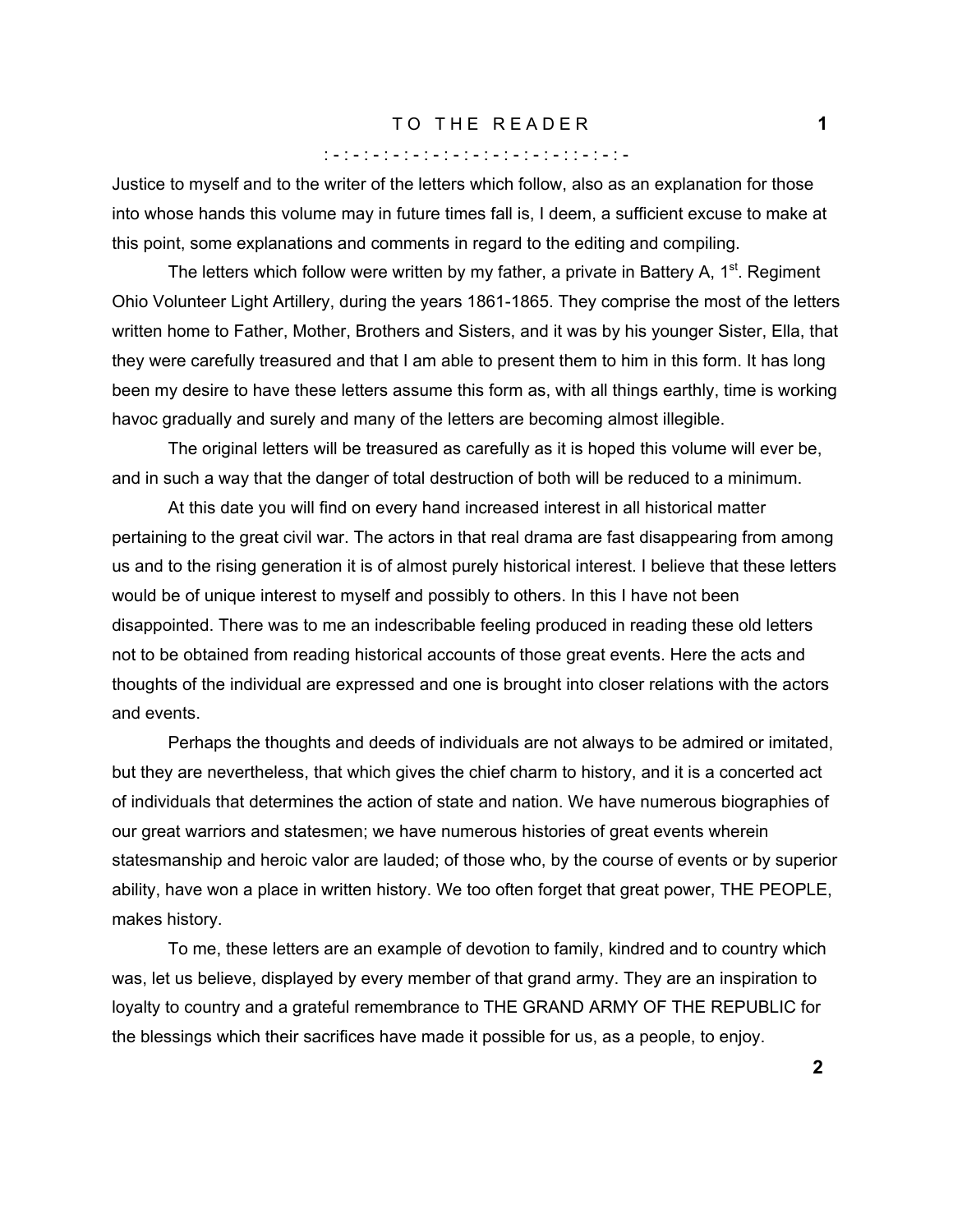The letters are given nearly verbatim from the originals. Occasionally the sentences have been recast to make the meaning more clear, but it was sought to maintain, as far as possible, the grammatical errors have, in most cases, been corrected.

Repetitions, common to all familiar letters, have in many cases for the sake of brevity, been omitted. Without doubt many mistakes have been made, which, under the circumstances, it was not possible to avoid. Many of the letters were almost illegible, and other mistakes have no doubt been made through unfamiliarity with the names, places, and events.

 I am fortunate, however, in being able to submit them to their author who will, I trust, find pleasure in going over the letters and making such corrections as are necessary.

I have reserved a few blank pages in the back of the book where errata may be entered.

 Finally I desire to compliment my co-laborers in the execution of this work. To my esteemed friend, Miss Eva Janette Sells of Columbus, Ohio, I am especially indebted for the elegant execution of the typewritten work, and for her valuable assistance rendered during their compilation.

 To the Lutheran Book Concern of Columbus, Ohio, I am indebted for the substantial and artistic binding of the volume.

Very Respectfully,

Loyd Morris Bloomfield.

Columbus, Ohio, January 1<sup>st</sup>, 1893.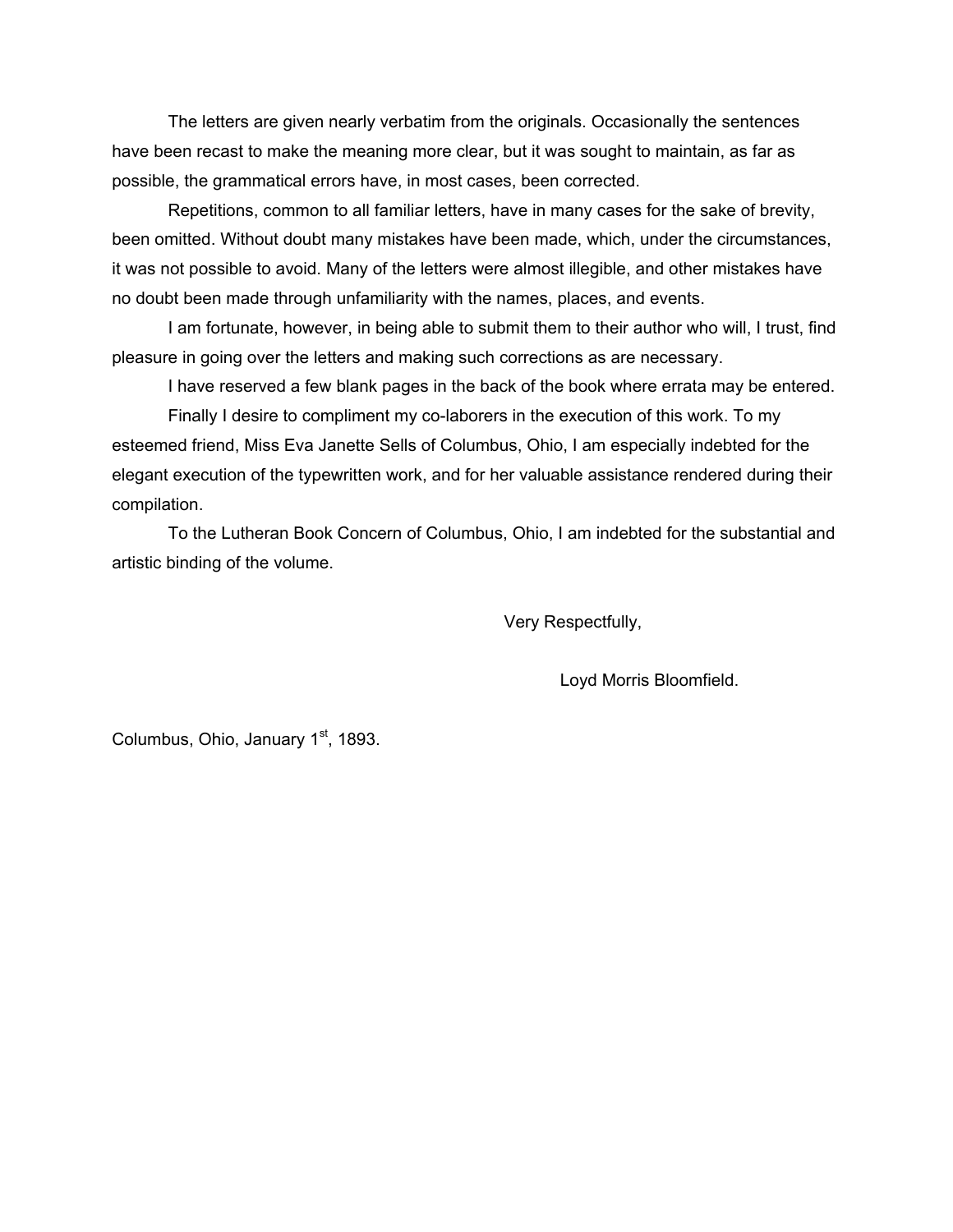Parents, Brothers and Sisters:-

 I arrived at Camp safe and sound and feel well satisfied so far. I hope that these few lines may find you all well, and I hope that Mother is composed by this time. We took dinner in the Capital today. The Capitol is by far the finest edifice I ever saw.

 We have received word to march to Louisville, Kentucky, tomorrow at one o'clock; a little unexpected to all of us.

 There are over two hundred rebel prisoners in this camp. One is a captain and he says that he is glad that he has been taken prisoner. The rest of the boys are all well at present. I have not had a talk with Lewis yet.

 You need not write me until I write again. There are no guns here for us yet. I would like to have that money to buy a revolver as soon as possible. There! the Captain says the tents have come and I must stop writing and go out and pitch them, so no more at present.

I remain,

Your affectionate Son,

**S.** loo mfi eld.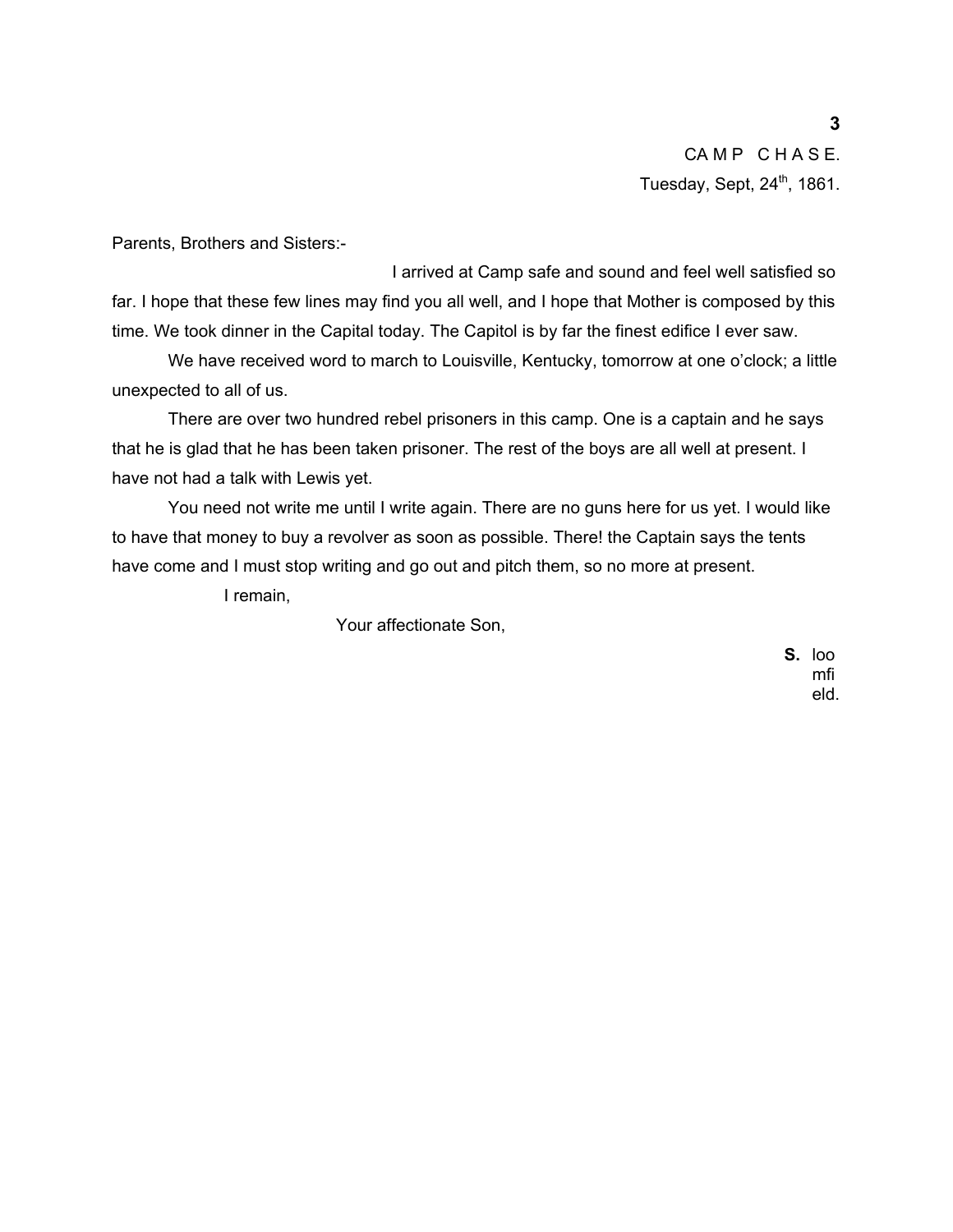ON BOARD THE STEAMER COL. ANDERSON BOUND FOR LOUISVILLE. Sept,  $26^{th}$ , 1861.

 We started from Columbus last night; about five o'clock, this morning we reached Cincinnati. We went from five last night until two this afternoon without anything to eat, and you may believe we had good appetite for bread and meat. The boat we are on is about three hundred feet long. We will get to Louisville about two o'clock tomorrow. We have one hundred and thirty horses on board for our battery, which is ready for us. We have a very good crowd and have all sorts of fun. Many of the boys have revolvers and are shooting at ducks and geese and dogs as we go along. I cannot tell you half I have seen since I started from home. We have stopped at three towns since we started from Cincinnati. This is a very pleasant day for traveling. The river is about three-quarters of a mile wide. Some of the cornfields I have seen contain from one hundred to fifteen hundred acres. We have been cheered from both sides of the river so far. The women wave their handkerchiefs where-ever we meet them. We have just passed a beautiful island. We are on the deck of the boat. Bob is asleep; Asahel is writing on my satchel and I on my canteen. Cleveland is the prettiest town we have seen yet, by far. I guess I will quit for the present. This boat wiggles so I can hardly write. Direct your letters to Louisville in care of Capt. Cotter.

Sept,  $27^{th}$ , 1861.

 We arrived at Louisville safe and in good season. They said, at a town a little below the mouth of the Kentucky river, the rebels had a battery planted and were going to stop our boat. It was dark when we passed the place and they let us pass in peace. We lay all night on the boat. There was one of our men deserted or got drowned we do not know which.

 Louisville is a very large City and very pretty. We have seen lots of slaves here. We are encamped in an Omnibus line yard waiting orders to march. We are going to a town about forty miles from here. The Union men of the town gave us our dinner.

No more at present.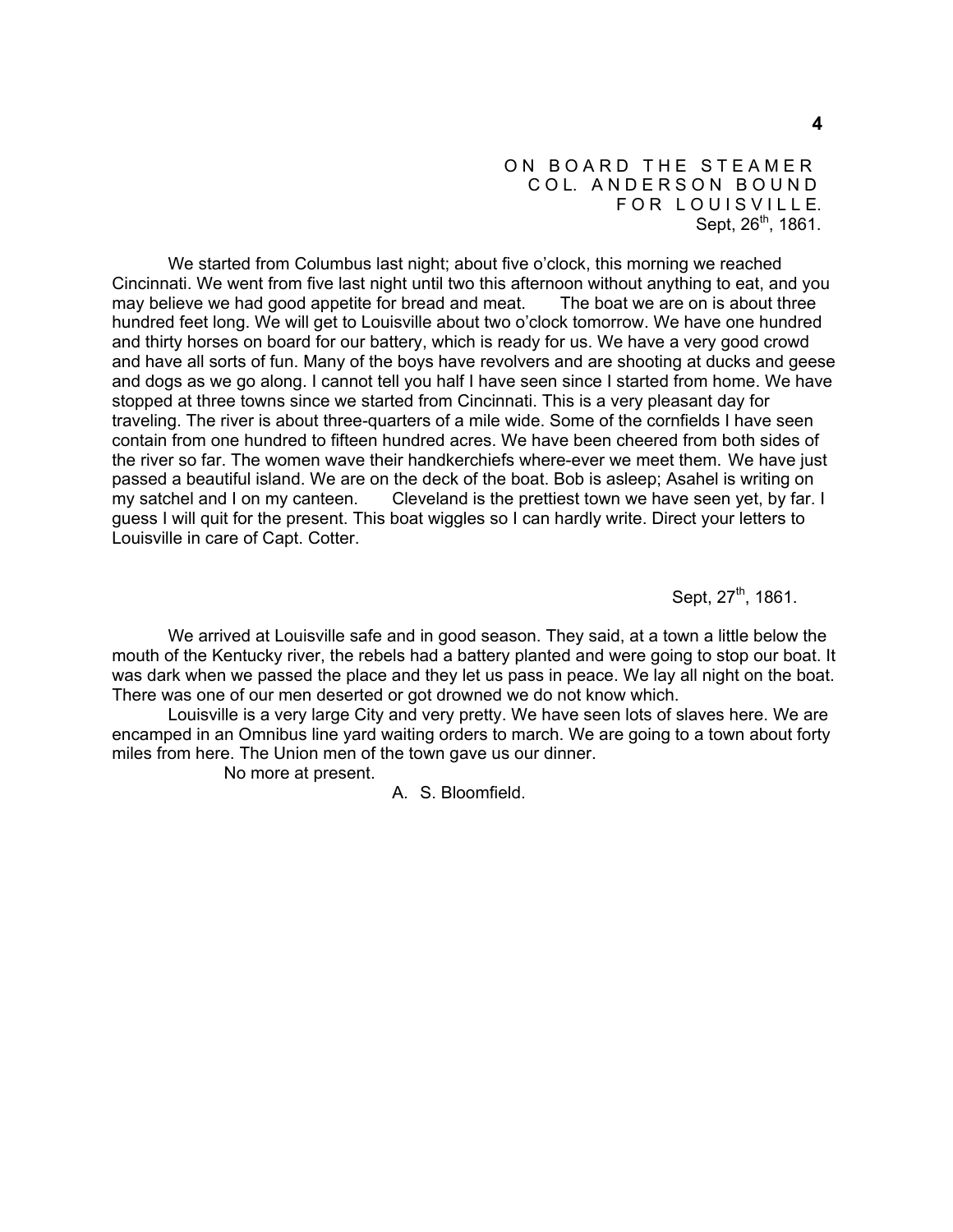October, 1st, 1861.

I have had the pleasure of training on the cannon for the first time. The guns arrived this forenoon. I expect all of you would like a description of our camp living, equipage, etc. Our camp lies about one and one-half miles from the center of Louisville, Ky., on the Oakland Fair Grounds, a piece of land containing about 50 acres, or maybe a little less, on the west side of the road; large corn-field on the west of the camp probably containing 80 or 100 acres and woods on the north. Our living consists of pork, rice, potatoes, coffee and crackers; we have sugar to put in our coffee but no cream, only when we milk the cows that come in the camp, and that is pretty often. The owner of the ground has 50 cows. We get vinegar and salt; then we have another way of getting cabbage, sweet-potatoes, etc.; we call it drawing. Our guns arrived today. There are but five guns on the ground yet but the Captain says the other guns will be here soon. They are rifle cannons about the size of that gun at Ravenna. There is a cassion which is drawn behind the cannon, and then there is a large magazine that takes six horses to draw it. They use six horses to draw each cannon. I wish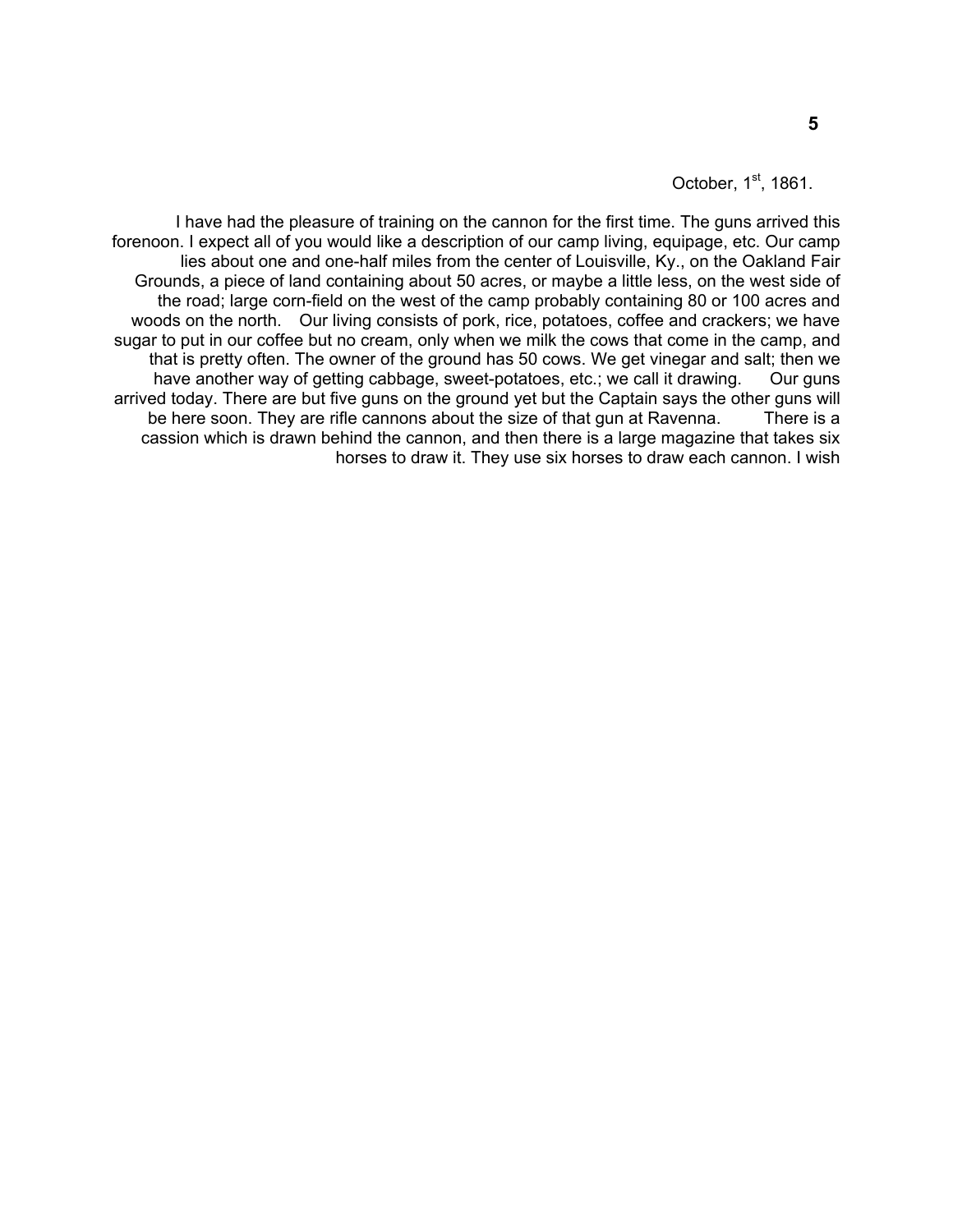you could see the harness that we have. They are as much larger than these big dutch harness as the dutch harness are larger than your buggy harness. We have the very best horses. We have them tied before our tents with two ropes. The horses are about four or five feet apart; just far enough for them to kick each other nicely. We put the corn and hay on the ground for them to eat I expect that we will stay here and drill four or five weeks. We feel as much at home here as we would were we in Stark County. It seems as though I could start and go home in about two hours. I suppose you would like to know something about the weather. Well, we have had very nice weather so far; some warmer in the middle of the day here, than it is in Ohio; but very cold and foggy at night owing to the river. I do not think I have seen a field of fall wheat here yet. I guess they do not raise any thing but corn and mules. I have not been out of the camp since I came in so I have not gotten to see very much of the City yet, but it is a larger City than Cleveland and it looks like a nicer City than Cincinnati. I am going to send home a Louisville Journal to let you know the sentiment of the Kentuckians. I have not seen a Tribune since I left home. Please tell the girls to write. Please write soon. I have not had a letter from Ohio yet. This is my 5<sup>th</sup> letter. I must quit writing as I cannot afford to write but one sheet at a time. No more at present.

Good-bye,

Father, Mother, Brother & Sisters.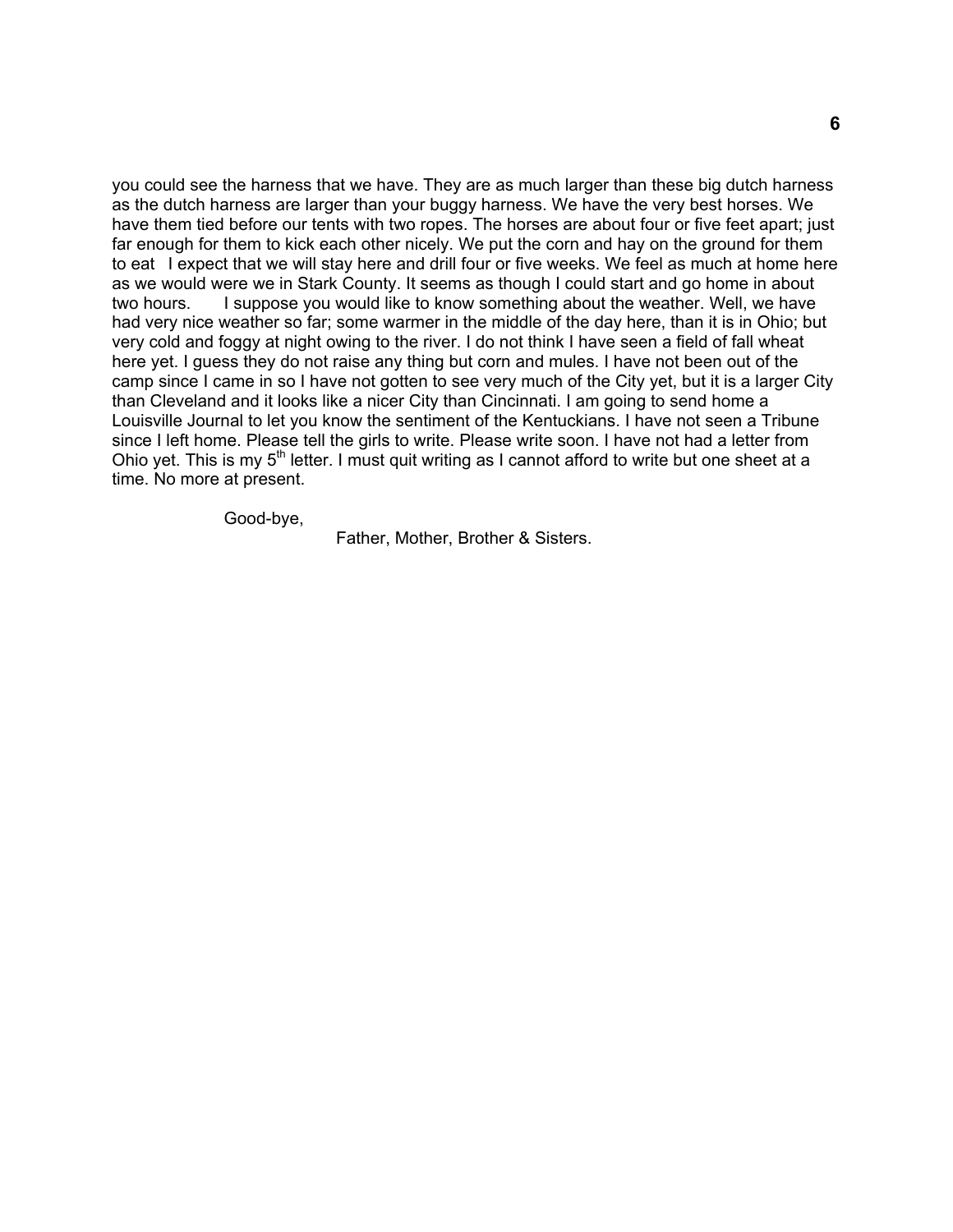Dear Sisters:-

 I take my pencil in hand this morning to write you a few lines to let you know how I pass Sunday in camp. It takes a pretty good scholar to keep track of the days. Sundays are just like other days. It commenced raining yesterday, and it has rained ever since, some of the time as hard as I ever saw it. It thundered and lightninged hard, it is raining yet and looks as if it might rain for a week. Our tent is in a dry place but the water is some of the tents is three inches deep. Our tents are new and keep the rain out first rate. The cars are running here the same as on other days. They only go about forty miles south of this, the rebels having burned a bridge at that point. There are soldiers going south on this road every day. I saw several trains go by the camp loaded with army wagons. Lewis has been unwell most of the time since we came into camp. He was very glad to see us. We have some very nice young men in our company, as Randolph can afford. Celestine if you would rather have that likeness that Almira has let her have the one that I sent home, if she is willing to make the exchange. Gertrude I want you to write as often as you can and tell all the news about the girls and boys. Tell Cena to hurry and get so she can write to me. I have averaged a letter every day so far. It is almost two weeks since I left home and I have not received a word from home yet. These two weeks have passed the quickest of any I ever experienced. I have not been off the ground since I came into camp. We sleep on the ground with nothing under us but our oil cloth blanks. I sleep sound in the morning as though I was sleeping in a big white house in a feather bed. You would wonder how I could write if you could take a peep into our tent. There are ten or twelve sitting around talking, jawing and laughing. Tell me if Lydia Miner has come back yet. We are in sight of Indiana. We call this camp "Camp Cotter". It is likely we will stay here for a week. I am in hopes that you all feel satisfied that I went off on this cause. We have all confidence in our Captain that he will take us through safe and sound. About one-fourth of the company are married men. Did you hear of the present I got before I left N. Baltimore. Uncle Elisha Nash gave me a testament. Thomas I expect you have a lonesome time at home, but I want to improve some of your leisure moments in writing.

No more at present A. S. Bloomfield.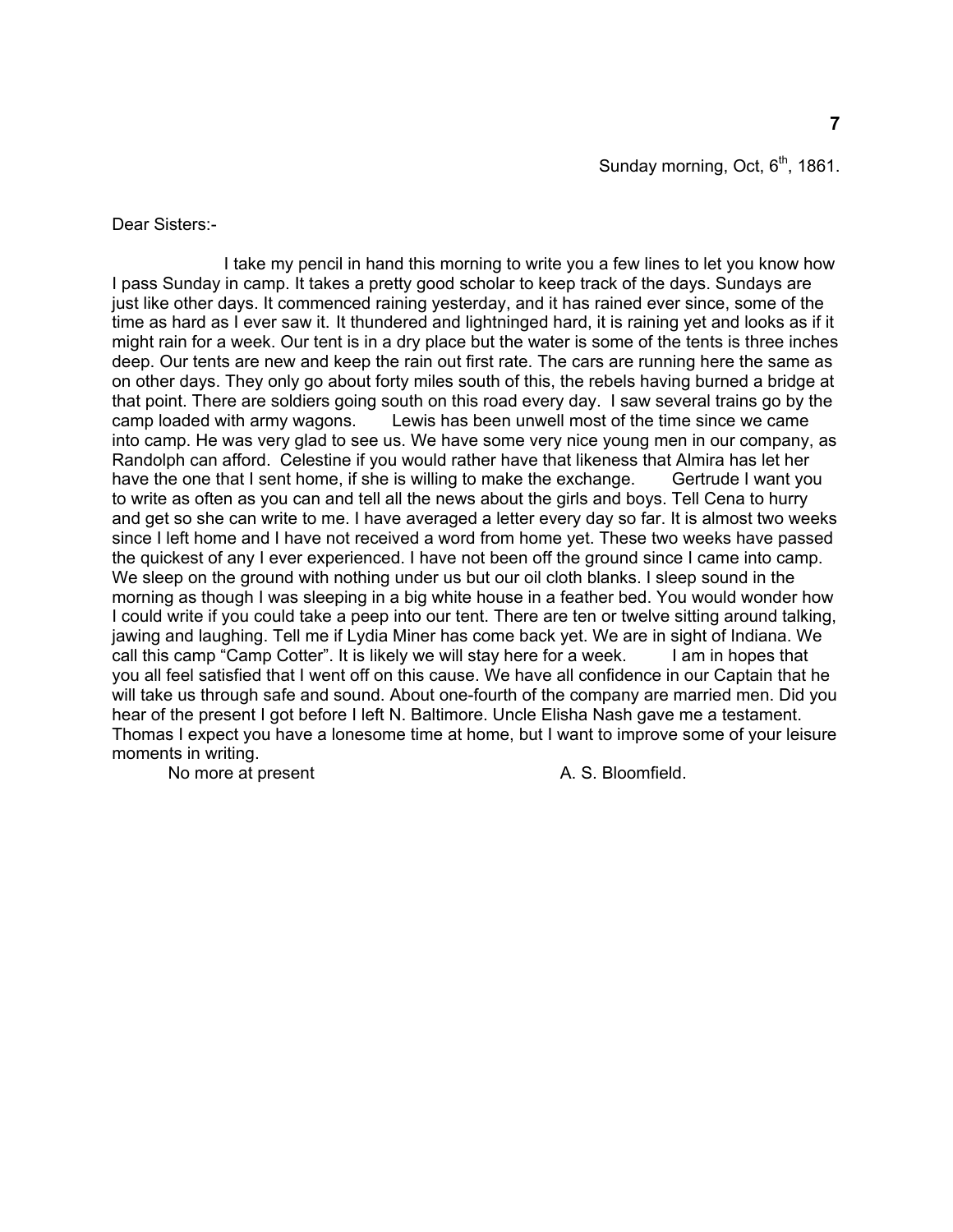Louisville, Kentucky, Thursday, Oct,  $10^{th}$ , 1861.

Respected Father and Mother:-

I received your letter of the  $5<sup>th</sup>$ . And perused it with much pleasure. I also received one from Lewis and Henry Stopher. This is the first from home. It was a great deal of comfort to me when I heard that Mother had quit fretting about me. I thought it would be the hardest battle I had to fight, even if it should cost my life.

 I am glad to hear that you are getting your corn cut before the frost comes. Also glad to hear that you were all in good spirits and getting along with your fall work as well as common.

 As for Charley moving into the old home I will not say a word. I would liked to have been at home the day when Owen was there.

 I have enjoyed as good health as ever I did since I started from home. Time passes away very fast to me. It does not seem as if I had been from home over ten days, but the three years is a long time to think of staying away from all kinds of social company. We are still here but as the Captain said at Randolph "we know not how long we will be here". I heard today that we were to leave as soon as we got all our equipments. When we get them all I am going to give you as good a discription as I can of them. You have no idea of the cost of this little company. They had better lose two whole regiments of infantry than these six guns and the men. It looks very much like war to see the soldiers going from Louisville to the interior of the State. A regiment went out this morning and three or four hundred this afternoon. They are going through every day and whole trains of army wagons. I guess there is no doubt but that something is going on in the south. A few of our boys went out last night to see what was going on in the neighborhood. They had gone two or three miles when they found some secess training. We are going to have some fun some night if we can catch them.

 I am very glad to hear that there are some men left who are willing to enlist in this glorious cause. Lewis says that Stephen Mendinghol has enlisted. I would be ashamed if I was a young man living in Marlboro township. I wish you was here to see our Captain train us. When he speaks we have to spring. He has no chosen friends with him, they are all used alike. I tell you he makes the officers dance to his music. I believe he could be heard giving his commands for over a mile. I has the smartest horse I ever say under a saddle. He is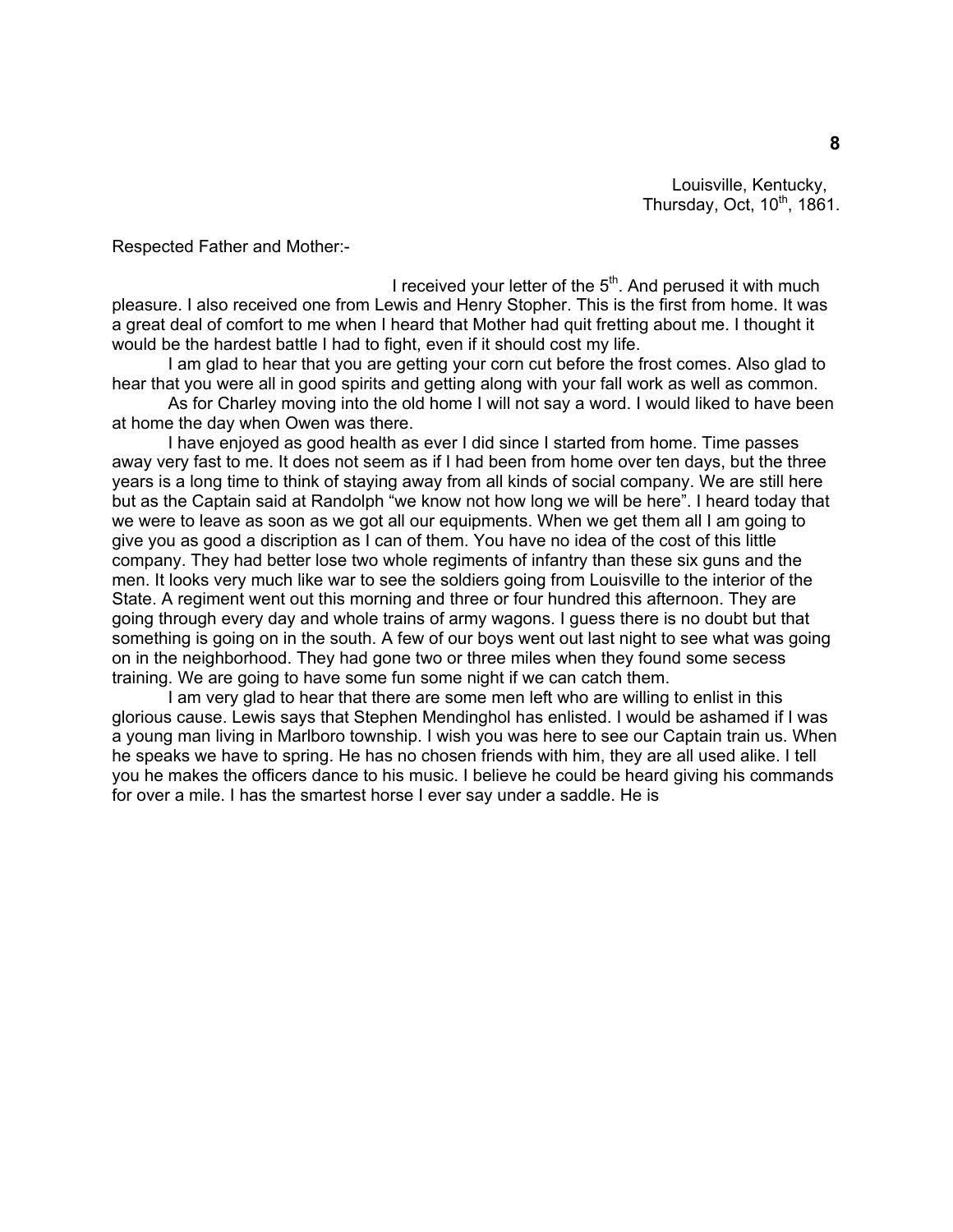particularly fond of getting onto the wild and fractious horses, and he will sock his spurs into their sides and make them rare and kick, and if it does not cut up some pretty big capers he will have one of the boys get a big wagon whip after it. It seems as if he cannot be thrown.

No more at present,

Your respected son,

### A. S. Bloomfield.

 Direct as before. Please send a Tribune once in while. The report here is that the Union men have taken New Orleans.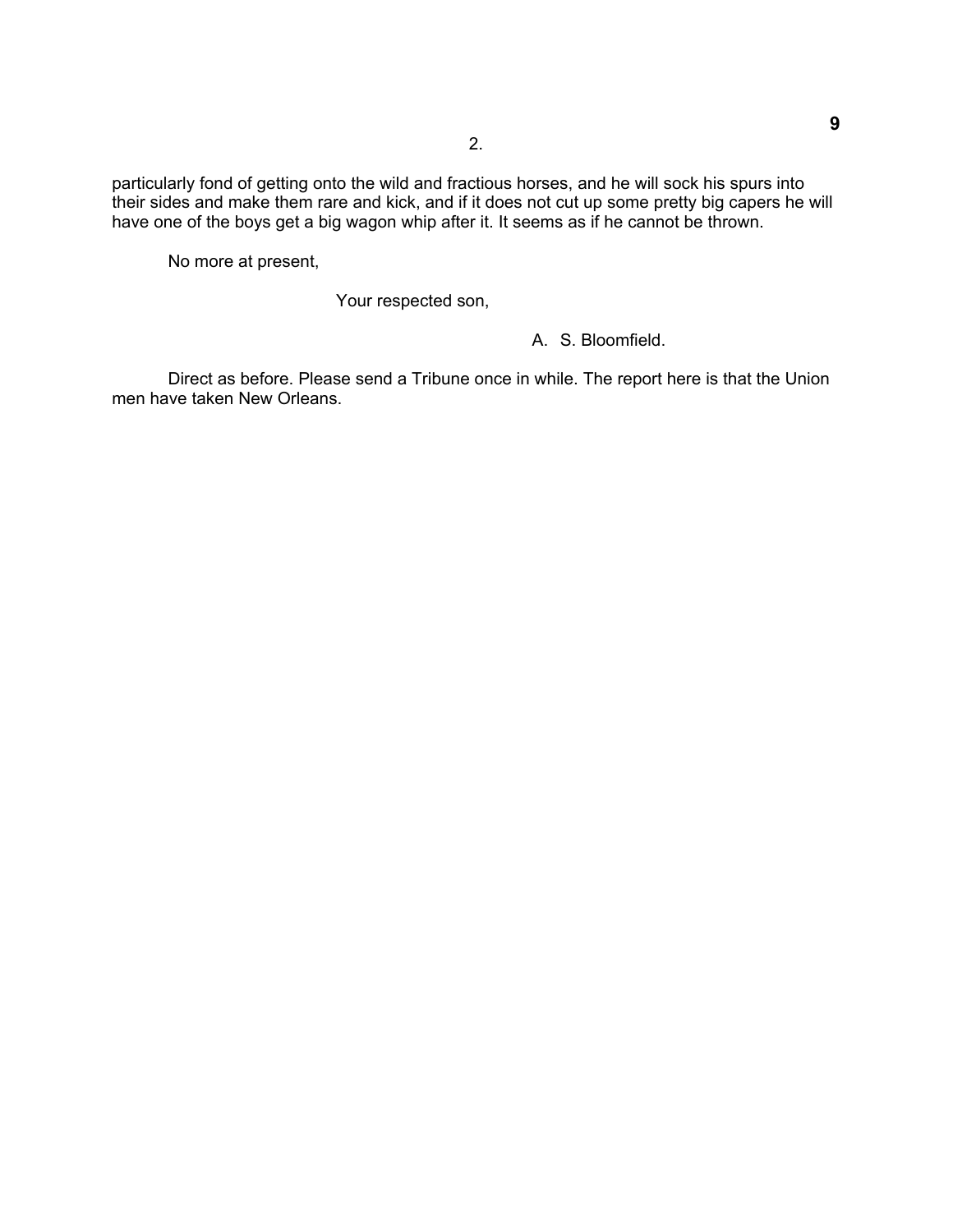Dear Sisters:-

 I received your letter about three hours ago, it being the first I have had the pleasure of reading from sisters. You may guess that I read it with great delight. I am as well and hearty as ever I was in my life. Plenty to eat and good enough for any one. One cannot get lonesome here or anywhere else in camp. You were down to Alliance you said and saw the soldiers. I am glad you went. You could see better than I can tell you, how a soldier has to live.

 I hear the drums down in the City and I expect there has another reinforcement come in. I have just looked out to see a train pass. It is loaded as usual with soldiers and army wagons. Hundreds of baggage wagons have gone down on the trains since I have been here. Besides some two hundred wagons made to carry wounded in. They are making calculation on having a great slaughter some day; if there is not there will be some tall backing out done.

 The quarter master in Louisville is from Salem, Ohio. Father knows him. His name is Jack Heaton.

 Asahel and Bob are well and feel cheerful and are ready to serve their country at any moment. Lewis has been very sick with the pleurisy. He has been getting better for the last two days. He was taken to the hospital today. The doctor saw that it was impossible for him to go with us Sunday night. I think he will be well in a week or ten days. There are two others in the hospital. We have an old doctor with us from Charleston by the name of Pitman. He is just like Dr. Ferguson for all the world.

 We are not allowed a doctor in our company without we pay him out of our own pockets, so we voted him one-half dollar of our wages per month, so he gets \$75.00 per month. He is one of the best men we could have.

 Wallace Stedman is very attentive when any of us are sick, so you need not think that if I am sick I will not have attention.

 Our Captain was down to Columbus. He brought us all a new jacket when he came back. When we got down to Green mountain our Captain made us a speech. We have twelve hundred rounds with us and we are to be the advance guard when Buckner's forces are attacked. We had a dance in camp last evening. Captain called off.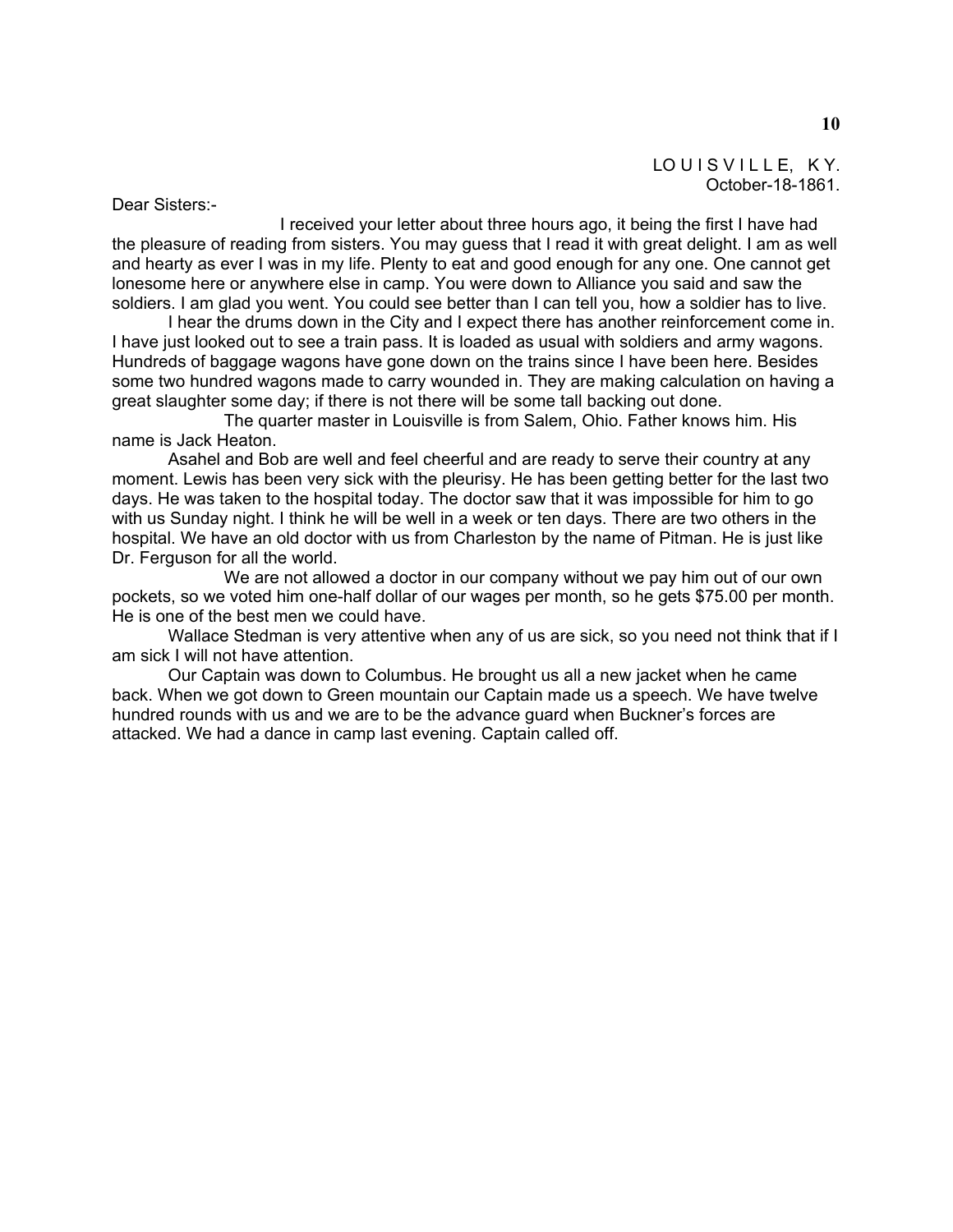Gertrude wanted to know the name of our Company. It is the First Regiment of the Ohio Light Artillery, Battery A.

I got a letter from Em. And Charlotta Britton today. No more at present and write soon. Direct as before.

I am your affectionate brother,

 $2.$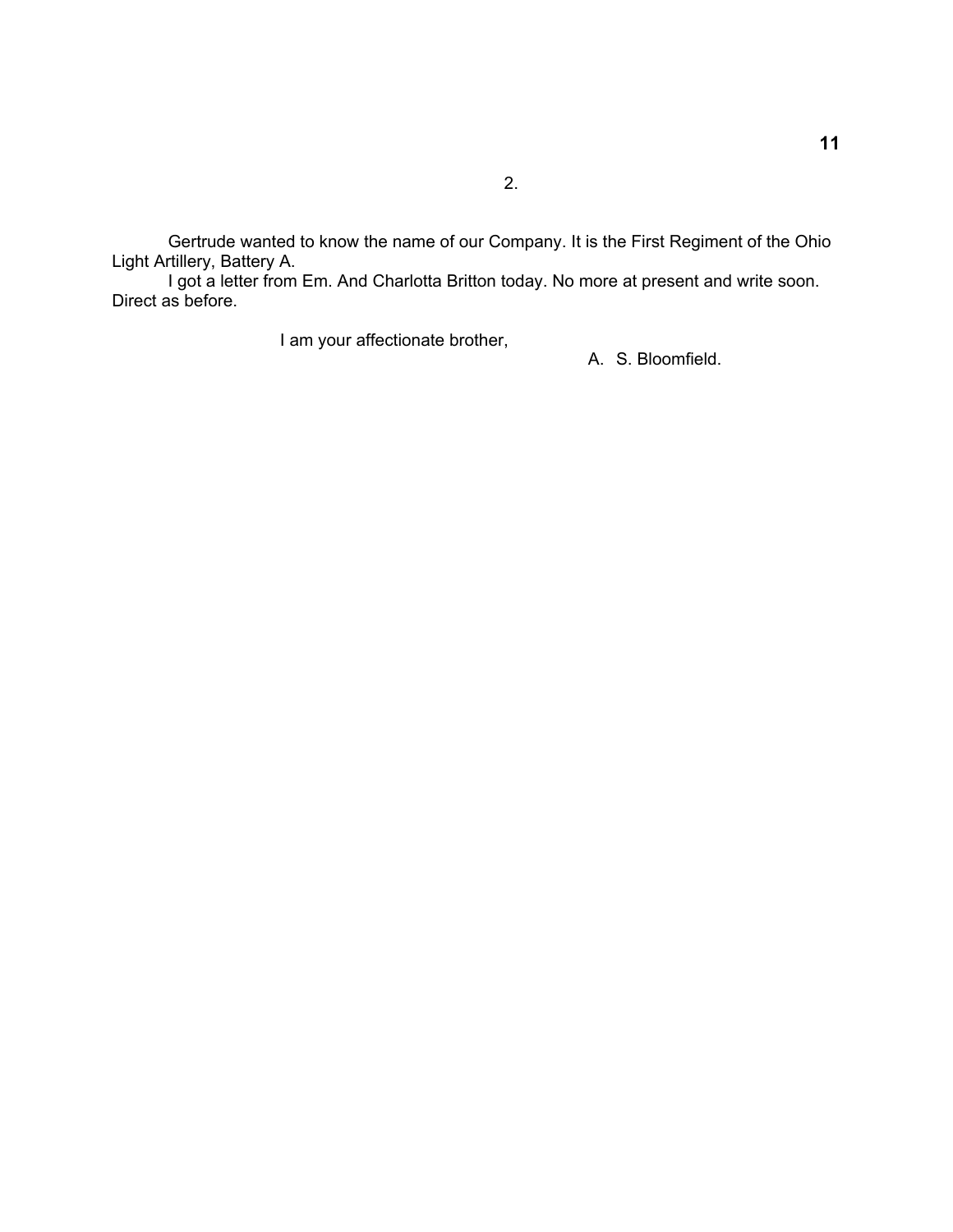Dear Brother:-

I received your letter of the  $13<sup>th</sup>$ . And read it with as much pleasure as I ever read a letter. I got one from Gertie and Celestine today. It was written before you wrote yours but did not get it as soon. I was glad to hear of the success you had at the Fairs this fall. I guess that some of the people in that neighborhood feel rather mute.

I am in hopes that the  $19<sup>th</sup>$ . Regiment will be in our brigade but think it is rather doubtful. I can imagine how you feel (you said you was lonesome, that there was nothing going on). I thought last Sunday that I could almost see you come out of the house and lean against one of the posts on the porch and then say I do not know where to go to day; but I expect that you went down to Prices or Liges as usual. You have seen enough of camp life in connection with what you have heard to know how it is carried on. It is constant excitement from the time we get up until we go to bed. Our Captain was down to Columbus and was gone three days and just got back last night. We got up at half-past four this morning, got ready as soon as we could and went down to the City to receive him. He brought six ton of shell, powder and other stuff for the Company . We are very well equiped now. We have eight or nine ton of shell now, here on the ground. The word now in camp is that we are to march from this place tomorrow evening or the next morning certain, but where our destination will be I cannot tell, but think we will go south of this place fifty or sixty miles. They have taken the guns down to the town to get sites put on them. We have been training pretty steady for the last ten days. I tell you Thomas, we make a great deal of noise when we get to firing right brisk, and there is a small cloud of smoke following the firing. There was a company shooting marks down the river a mile of so. They fired towards our camp and the balls fell thick and fast. One fell within a foot of Bob. He saw the dirt fly when it went into the ground. Several came as near getting hit as he did. Quite a number of shells were picked up.

 You said there was a big dance at Richinens one night, but you did not say whether you was there or not. We have some of the biggest dancing in camp you ever saw. You would laugh yourself sore in 5 minutes. Write me often and tell me all the news.

No more at present, as I must write to the girls.

Your affectionate brother,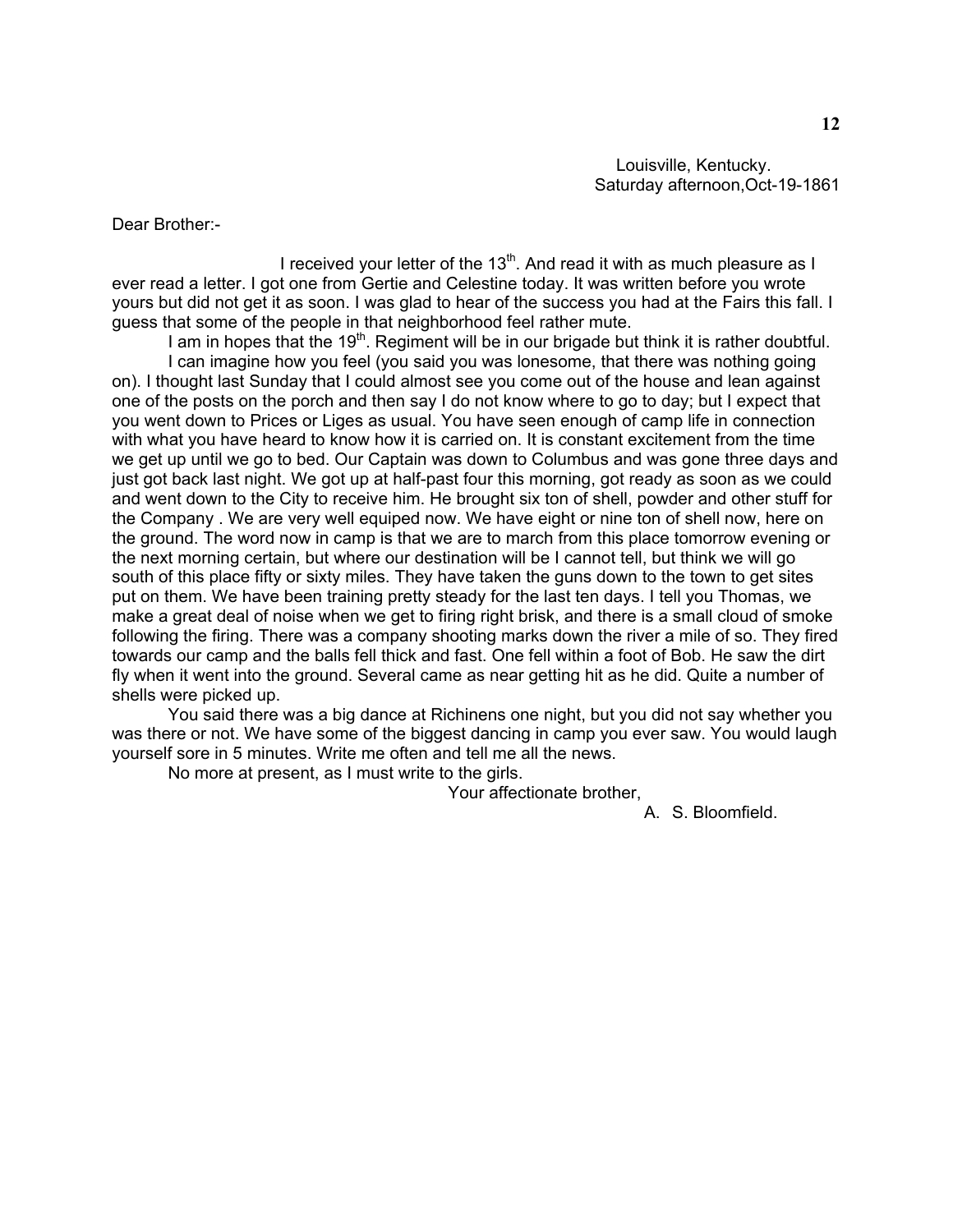CAMP NEVIN, October, 23d, 1861.

Most Respected Parents:-

 I expect that you watch the movement of this battery with great interest. As we made quite an important movement yesterday I thought I would write you a few lines. We left Louisville at 7 o'clock yesterday, then went south on the L. & N. R.R. 53 miles to a camp by the name of Nevin. There was a bridge burned about twenty miles from Louisville, but has since been rebuilt. It is seventy or eighty feet high and some 300 feet long across Salt river. They keep it guarded, also have guards all along the road. In some places they have ten, others 50; some a whole company, and one hill, where the secess tried to get a point (and I believe they had possession of it for a while) an Indiana regiment is stationed. On this large hill of which I have spoken the Union men have five cannon planted and command five different points on the road. It took two engines to draw our battery. The road is very rough, and the hilliest country I ever saw. We had to go through a tunnel three quarters of a mile long, and while going through it the engines were stalled. The first one broke the piston into and knocked the cylinder head out, and the one behind the train broke the large iron bar by which they push the train.

 This camp is about six miles long and contains about twenty-two thousand men. When we left Louisville there were 6,000 on the dock waiting for a chance to go on the railroad. One regimen is under Wades & Hutchison, cavalry. When we march we are to go against Gen. Buckner, who is a citizen of Louisville. He tried to get an office in the Union army but failed and then went and joined the rebels. It is reported that he has at Bowling Green 40,000 men. If there is a battle there you may expect that we took a part in it. Our Captain gained a great many friends in Louisville; while there he made arrangements to have our bodies sent home is possible, and if not to have them buried nice, and have the best of care for the wounded.

 This is a beautiful country here. It is about as hilly as Marlboro. We are having a great time today breaking mules. We have eighteen mules and only six of them ever had a collar on. They are to be put on the baggage wagons, six to a wagon and one man to drive them. I wish you had the pleasure of beholding this army. It would pay any one to come here and see the movement. The pickets are stationed about six miles out of camp.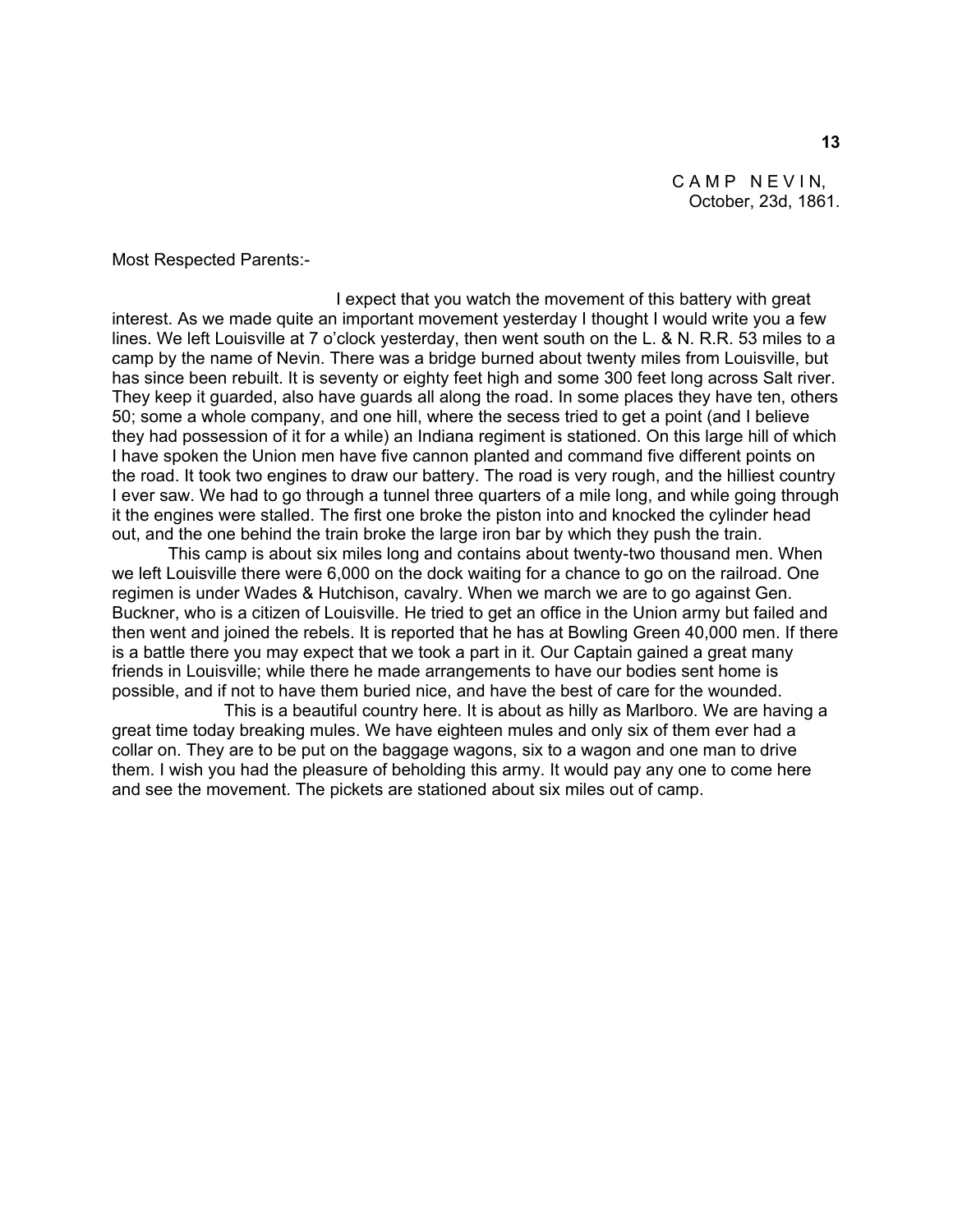One of the pickets was shot a night or so since. They say it takes about thirty for guards.

 Lewis Maxwell is in the hospital at Louisville now. He was getting along fine when we left.

 I received a letter from Thomas, Gertrude and Celestine and have answered them all. Some of the boys think all of their letters do not get here. Have seen no frost but twice, and then it was very light.

 Write all of the particulars of the army movement. We are under the comment of General McCook.

No more at present.

Your affectionate son,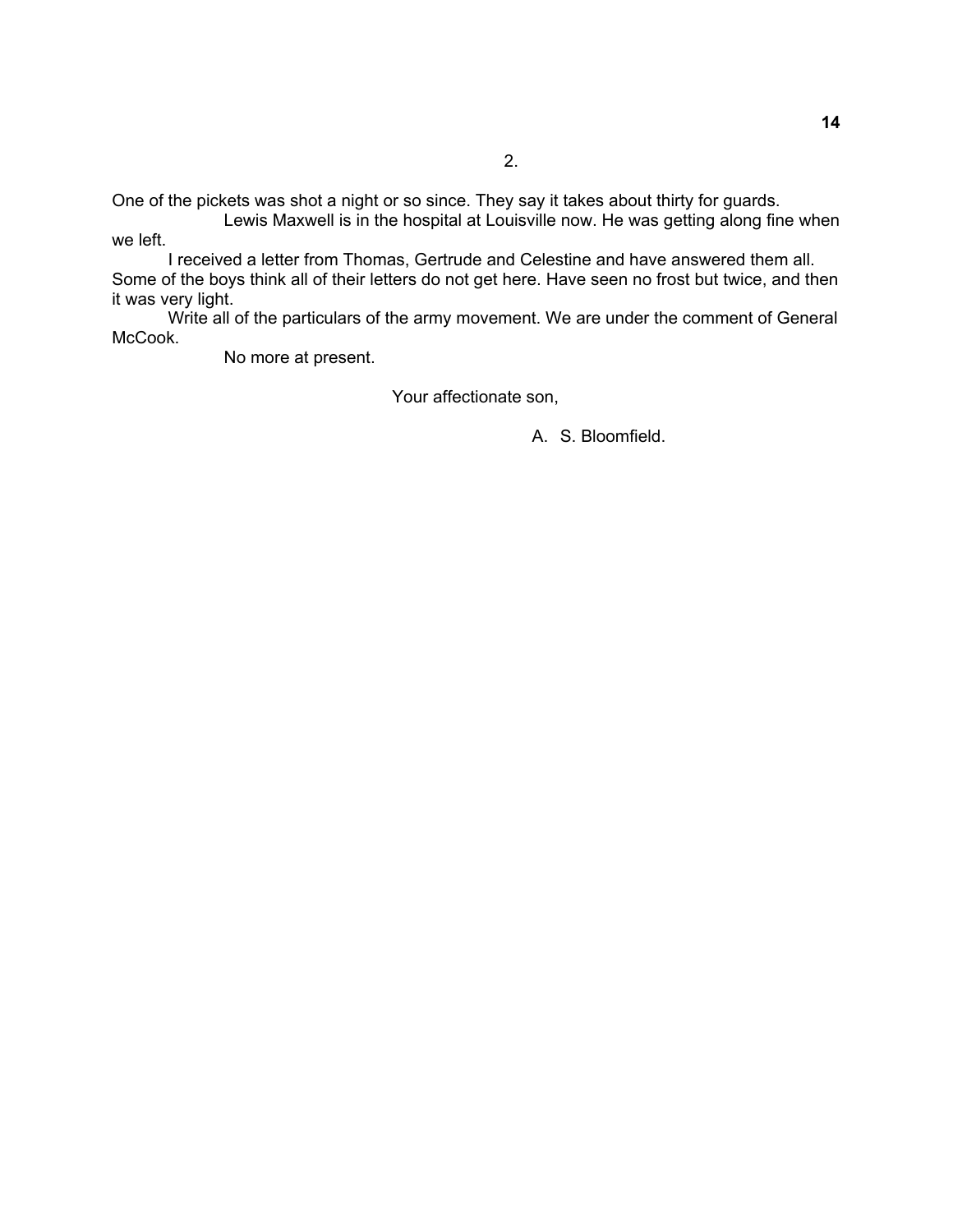October 26st, 1861.

Respected Father:-

I received your letter of the 21<sup>st</sup>. and perused it with pleasure. I also got two others. One was from Bradford B. You said you started a paper the same time you did that letter but I have not received it yet. We do not get half the papers that are sent. I would like to get a paper from home well enough but I guess you need not mind about sending any more because I do not think I would get them.

 You spoke about sending me some clothing if necessary. I will just say that I have all the clothes that I want to make me comfortable. I will tell you what I have in full: Two pairs of woolen socks, two pairs of drawers. The most of the boys have what is called reinforced pants. Mine are not. They are blue wool. I have the same boots that I had when I left home. They are good yet. My jacket is like that artillery jacket of Bradford's. Then I have a blouse which is a loose woolen coat. Then a great big overcoat with a large cape on it. Our caps are good and has an oil cloth cover on it. I have also one good blanket that I got from the government. I bought one when I went through Cleveland. Have an oil cloth that will do good service over me when it rains, and when we lay on the ground we put them under us. Two of us can lay to ether and then we have two blankets and one oil cloth to put over us. We have all we need to make us comfortable. It has not been very cold yet. Only light frosts. It is considerable warmer here than in Ohio.

 You spoke of sending me some money to buy a revolver. I will just say that I have not gotten one yet and I am not so particular about getting one now. Artilleryman do not need them very much and I do not know how you could send the money if you wanted to.

 We have been here almost a week but still I do not know very much about the proposed movements of the army, but it is pretty certain that we will march on Buckner or to the Cumberland Gap. There have been several of our pickets shot around this camp. They are stationed out from six to ten miles and it takes several thousands. There are also cavalry who go out scouring the country. There was a woman came to camp and said she knew where the rebels had about \$1,000.00 of cloth hid in a hay stack about three miles from here. Sixty cavalrymen went with her when she went back. I have not heard what their success was. A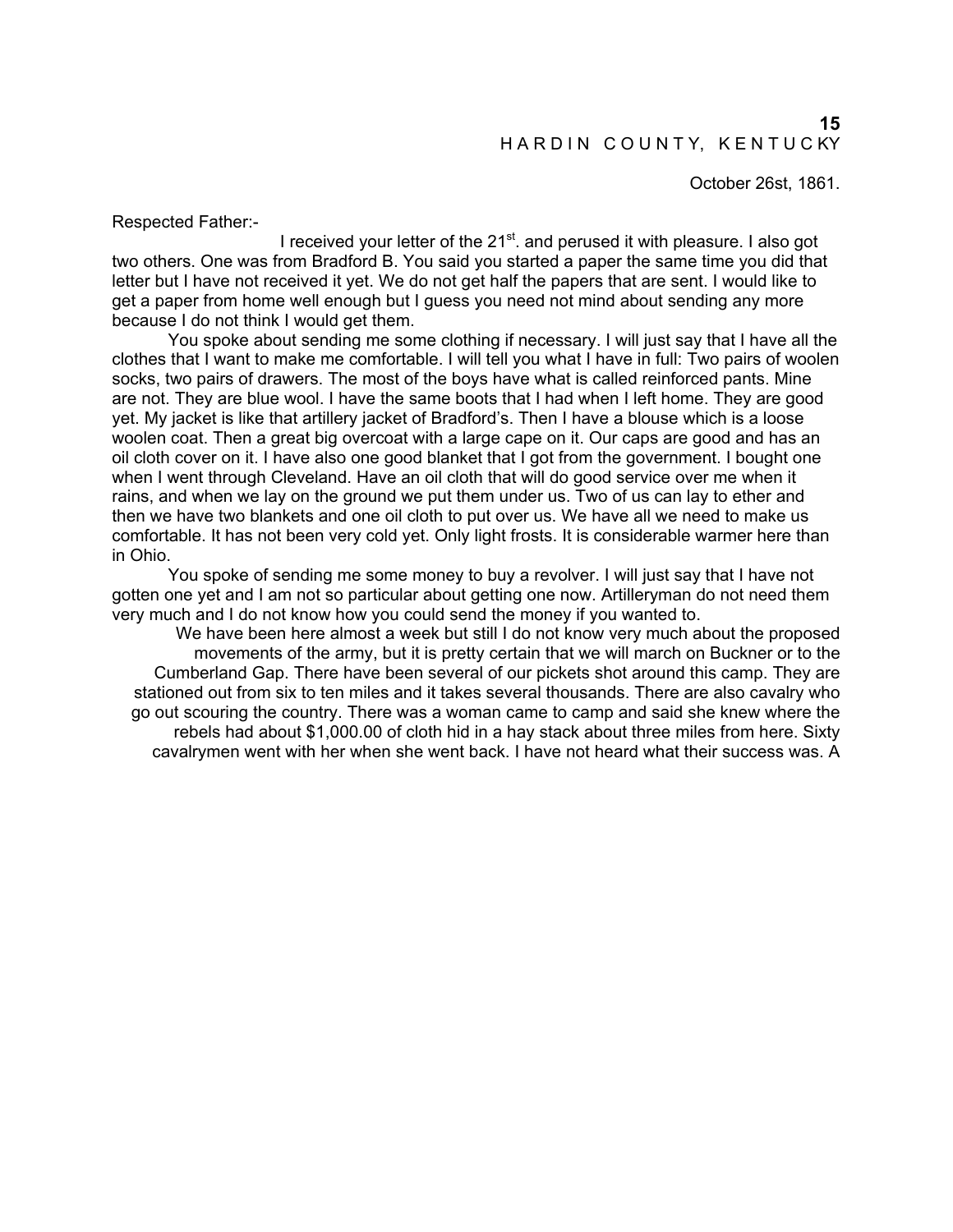man came in and reported at head quarters that the rebels had a drove of hogs about twenty miles from here. They went after them also.

 As I promised to write out a discription of our battery when out quota was made up, I will do it now.

 To commence with we have six cannon, five rifle and one smooth bore to throw grape shot. They are mounted on carriages. Now I will give a discription of one gun. The gun is drawn behind the limber. This is a box about twenty inches square placed over the axel tree. This box is so fixed that it can be taken off in a instant. Behind follows the caison. They have three of these boxes just the same size as the one that was on the limber. One is on the forward axle tree and the two over the hind one. Behind these there is a place to carry an extra wheel which is called the fifth wheel. It is to put on in case a wheel gets disabled. All of these wheels are of the same size, and as long as there is a whole wheel left they will be taken off and put on the gun that is in action.

There are six horses on each one of these. Each of the boxes hold ten hundred pounds of shell. Following these comes the fore and battery wagon. The battery wagon consists of a great big wagon with a box that will hold fifty or sixty bushels. There is a wheelright that is to take charge of this wagon; and in it there is a set of wagon tools, harness tools, axle trees, hubs, spokes and fellies. Six sythes and snathes, also sickles. These are to cut forage for our horses. There are also six shovels, six axes, six spades, six picks, hand spikes, sponge-staffs. The forge consists of a wagon with a bellows and forge anvil, vice and a full set of black-smith's tools. Each of these wagons have wheels which will fit the cannon. They have four horses on each of them. We have three baggage wagons with six mules on each of them. This makes in all, 115 horses, eighteen mules and 150 men. This makes a pretty good train load. I have forgotten several things. There are sixteen tents, and there are ten messes, each mess having three axes, three spades, three California picks and a coil of rope that will weight four of five hundred.

 There was firing going on last night. We supposed it was pickets, but we have not heard what it was yet. It is impossible for any one but a company of soldiers to get by the pickets. No one can go out of camp without a pass from headquarters, and they are nearly as hard to get as it would be to get by the pickets.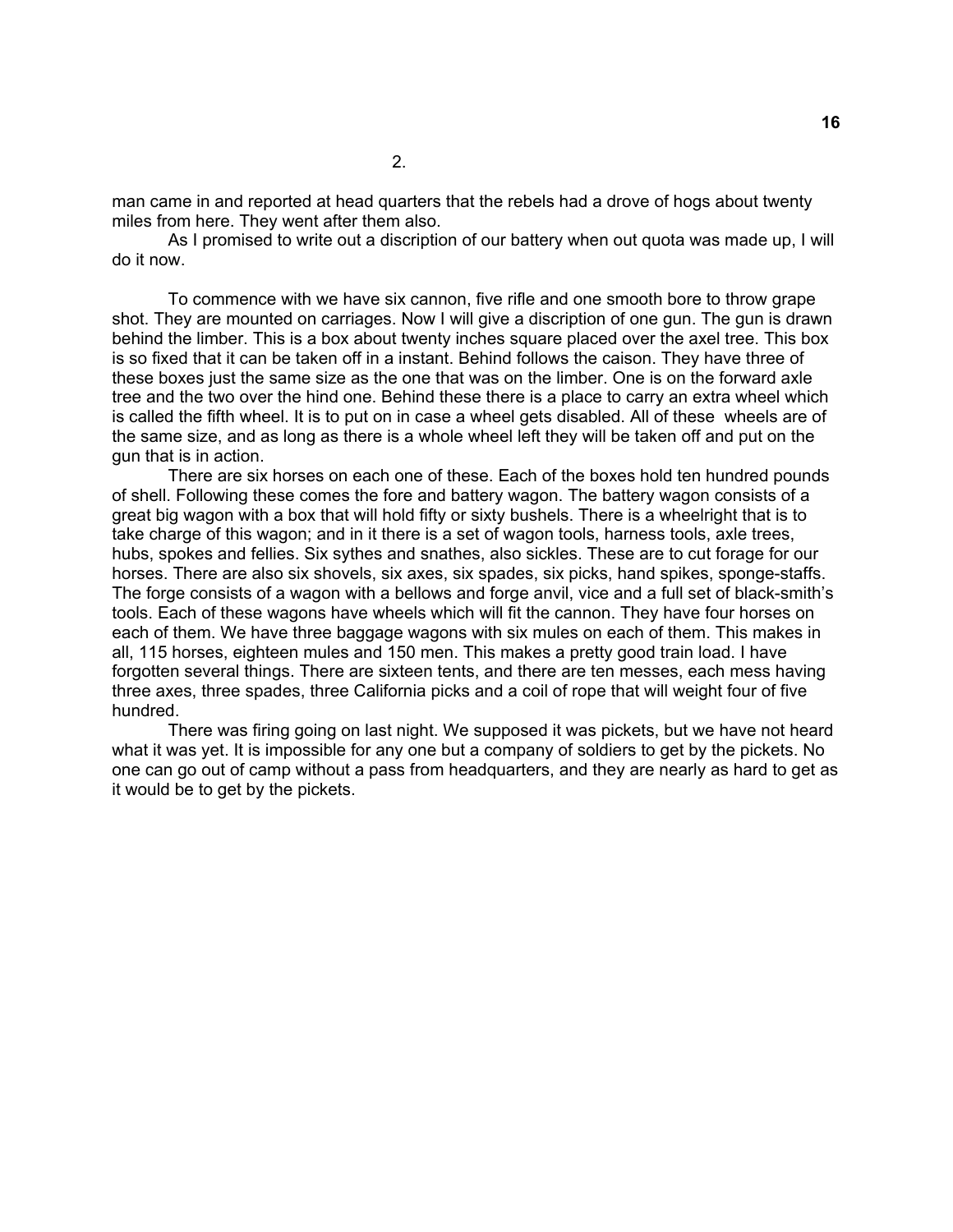No one is allowed to pass on the cars but soldiers without they have a pass from head quarters at Louisville. If a man is brought into camp claiming to be a Union man with news of importance about the enemy they are very often brought in blindfolded and always with a picket on each side of them with loaded guns that will kill half a dozen men at once.

**17** 

 The rebel pickets are within ten miles of ours. The rebels have signals which are sky rockets after night. Our guards say they saw a balloon go over our camp.

 Here comes two of the boys who were left in the hospital at Louisville. One is Lewis Maxwell. He is most well again.

 I have just heard what the firing was last night. The pickets shot three rebels, killed one wounded two and brought one home for a pet. Only one of our men killed.

 I have just received the paper you sent me. I will give you a short description of this camp.

|            | <b>North</b> |   |                |                                                                                                                   |      |  |
|------------|--------------|---|----------------|-------------------------------------------------------------------------------------------------------------------|------|--|
|            |              |   | 5              |                                                                                                                   |      |  |
|            | No. 1        | 3 |                |                                                                                                                   |      |  |
|            |              |   |                |                                                                                                                   |      |  |
|            |              |   | $\overline{2}$ |                                                                                                                   |      |  |
|            |              |   |                |                                                                                                                   |      |  |
|            |              |   |                | 9                                                                                                                 | East |  |
| and ground |              |   |                |                                                                                                                   |      |  |
|            |              |   |                | There is a school house and<br>meeting house on this other<br>side of this creek which is<br>used for a hospital. |      |  |
|            | -8           |   |                |                                                                                                                   |      |  |
|            | South        |   |                |                                                                                                                   |      |  |
|            |              |   |                | 6                                                                                                                 |      |  |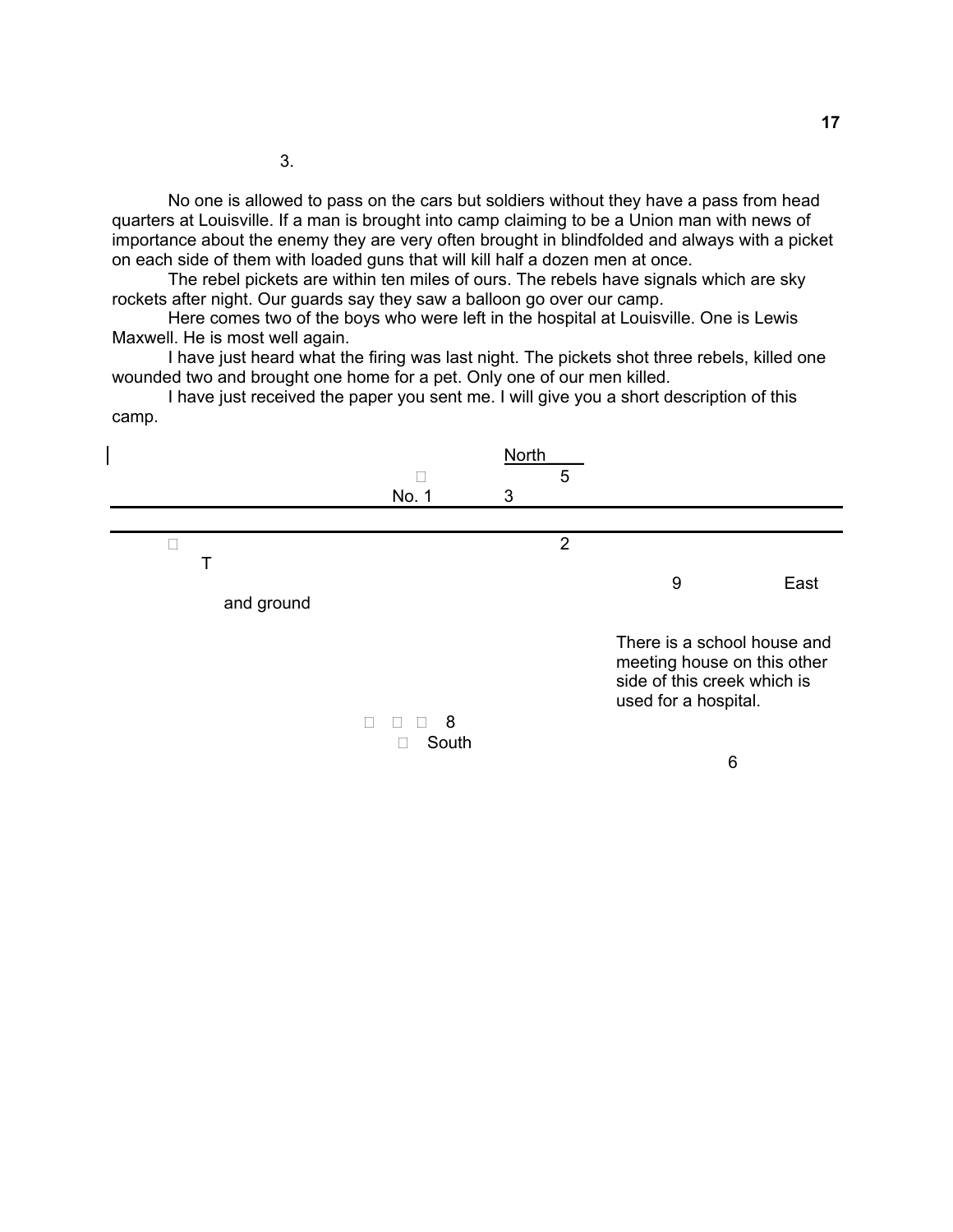This camp is a plantation of about 600 acres.

- No.1-- The residence of the farmer. It is a large brick and is used as headquarters.
- No. 2-- Is a black-smith shop that is carried on by the government.

On the corner where the head quarters are there is a brick store room used for the comissary department.

- No. 3-- The stables.
- No.4-- The station, one mile from field.
- No.5-- The field where they keep the cattle for the army. Kill ten every day, Sundays not excepted.
- No.6-- The river that the Ma moth cave is on.
- No.7-- A brick church is used as a hospital.
- No.8-- A grave yard.
- No.9-- Is the spot that we occupy. It is close the headquarters and the highest ground near here.

 I wish you was here to see an army move. It would be almost impossible for you to come. No more at present.

A. S. Bloomfield.

 Direct to Camp Nevin, Hardin County, Kentucky, in the care of Capt. C. S. Cotter, to follow battery.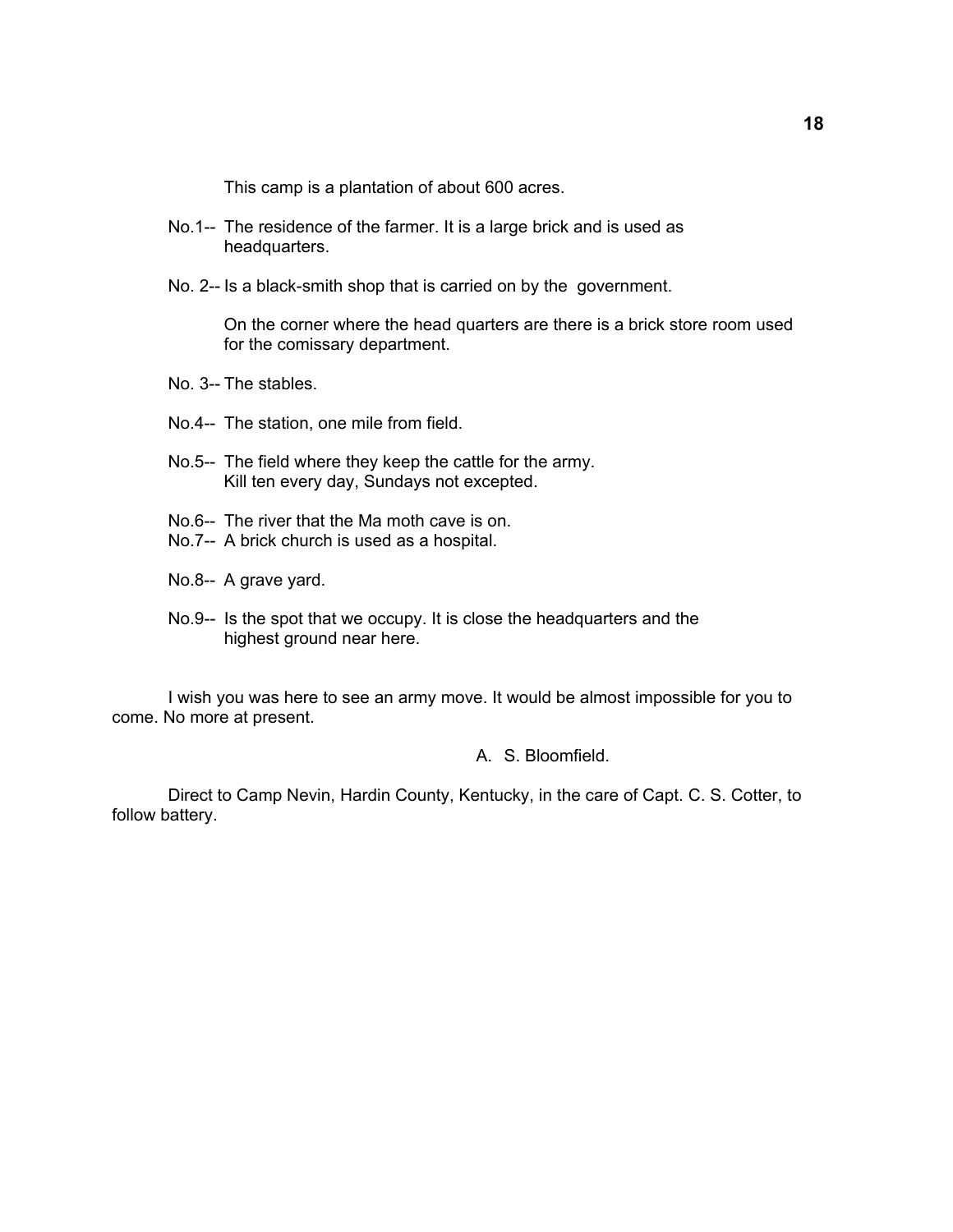CAMP NEVIN.

October, 30<sup>th</sup>, 1861.

Respected Brother & Sisters:-

 I received your letters today. The mail came in before sunup this morning. I got a letter from Kirk also. I am as hearty as ever I was. I can make a meal out of fat smoked meat or crackers quite easy. You all seem to be enjoying yourselves very well since I left.

 I want Ella to be a good girl and go to school this winter, learn to write and then I expect I will get a letter every week.

 I guess you would be more interested if I write about things concerning the army. Since I wrote before soldiers have been coming in every day. There are about 35,000 in this camp; it reaches more than ten miles.

 Day before yesterday we noticed there was something up among the officers; the next news of importance was the speedy transportation of the sick out of the hospitals to Louisville, about two hundred in number. They came from the three hospitals in sight of our camp. I do not know how many more there are.

 The infantry received 40 rounds apiece and we were ordered to load 150 rounds apiece. We spent Tuesday afternoon and part of the night loading shell; put in 30 to 40 ounce balls in some of the shells; some, pieces of thick glass broken up, and for others we took old horse-shoes and cut them up into slugs.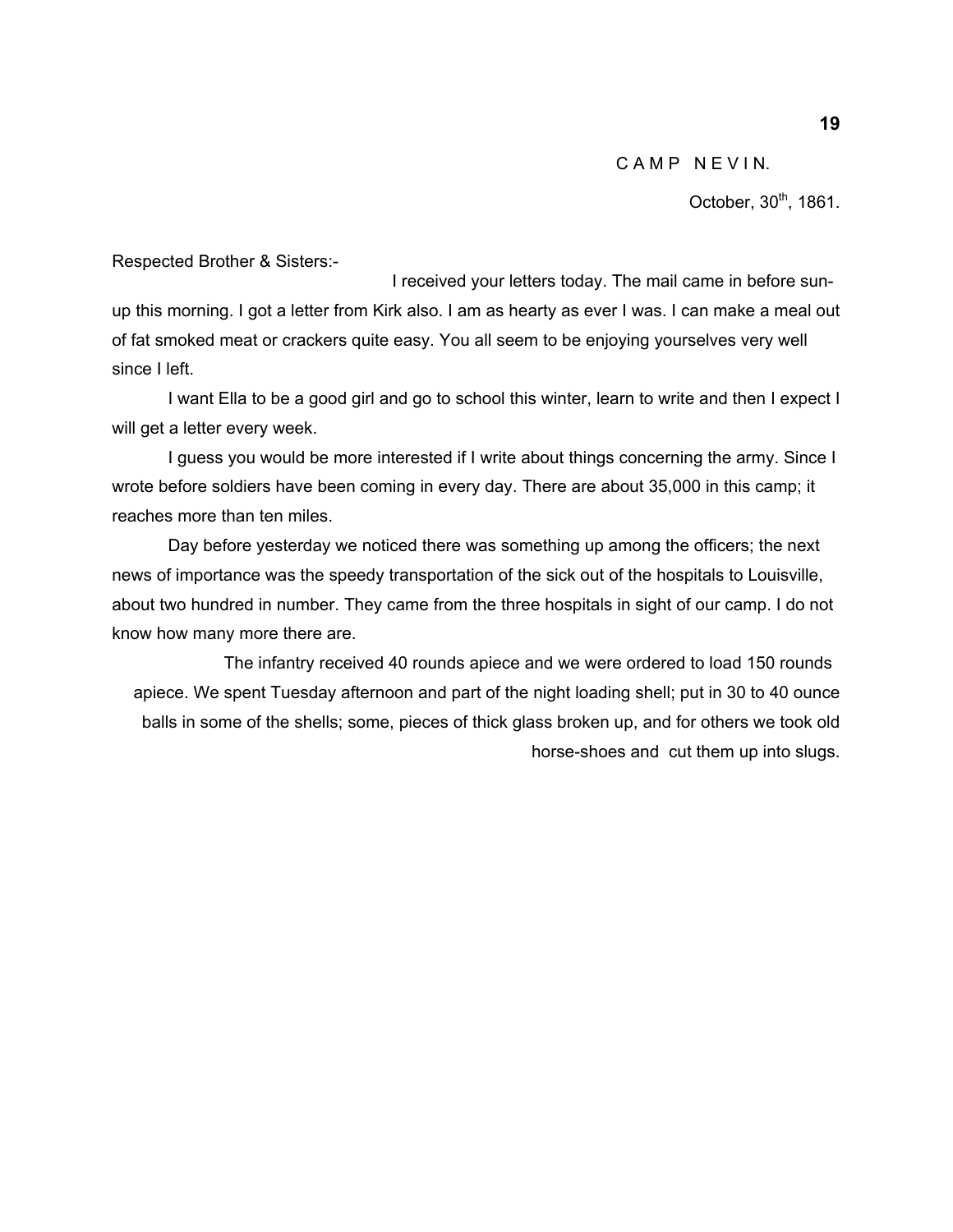We have more shell and powder on hand. Yesterday some of the Regiments were inspected and same was continued up until this evening. Last night it was reported that General Buckner was marching on Louisville with seventy thousand men. The Pennsylvanian's artillery had their horses harnessed all night and stood in readiness for an attach. Last night there was a scouting party of Cavalry out from this camp (two hundred in number); they went out eight miles and came to a camp of secessionists numbering 6,000. When they heard our party coming they pulled up stakes and retreated. Today the Chief of the artillery was here to inspect our battery.

 It is reported that the rebels say they must secure the hog crop of Kentucky or they will starve this winter.

 Yesterday our picket brought in a recruiting officer who was recruiting for the rebels. He was a pretty saucy man. I guess I had better quite for this evening. After breakfast I slept as sound as a log. Did not hear any rebels. Some of the boys said the pickets were firing last night.

 Thomas, you asked me a question that surprised me some. It was about Lewis' drinking. He has not tasted liquor since I came in camp. When you write next tell how that report reached there. Whoever told it is a liar. There is no chance to get anything to drink within five miles of this camp without a permit.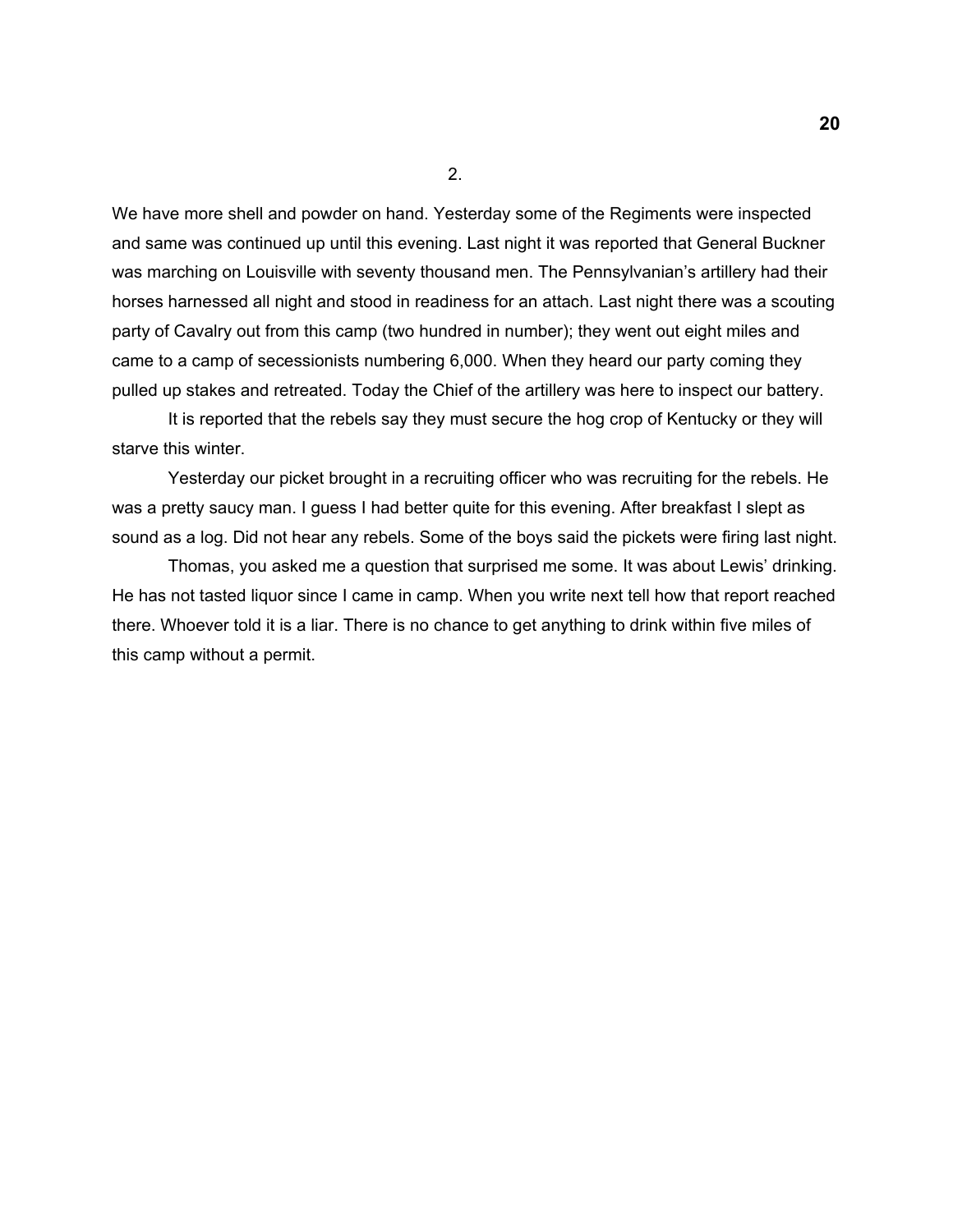3"

from the Captain. I must stop for a while, as they want xx me to go and help break mules.

- - - - - - - - - - - - - - - - - - - - - -

I take up my pencil this morning, Nov.  $2^{nd}$ . To finish this. We have had the most fun I ever had in my life. We hitched up six raw mules, that never had a collar on before, and started to the river. I was thrown. Stedman was on the saddle mule. It jumped over the tongue and fell down on its back. When we went through the river the one I was on tried to throw me off. One of them was so mad it laid down three times in the water. We then went out two miles for wood and it rained all the time we were gone and all last night.

No more at present, but remain,

Your affectionate Brother,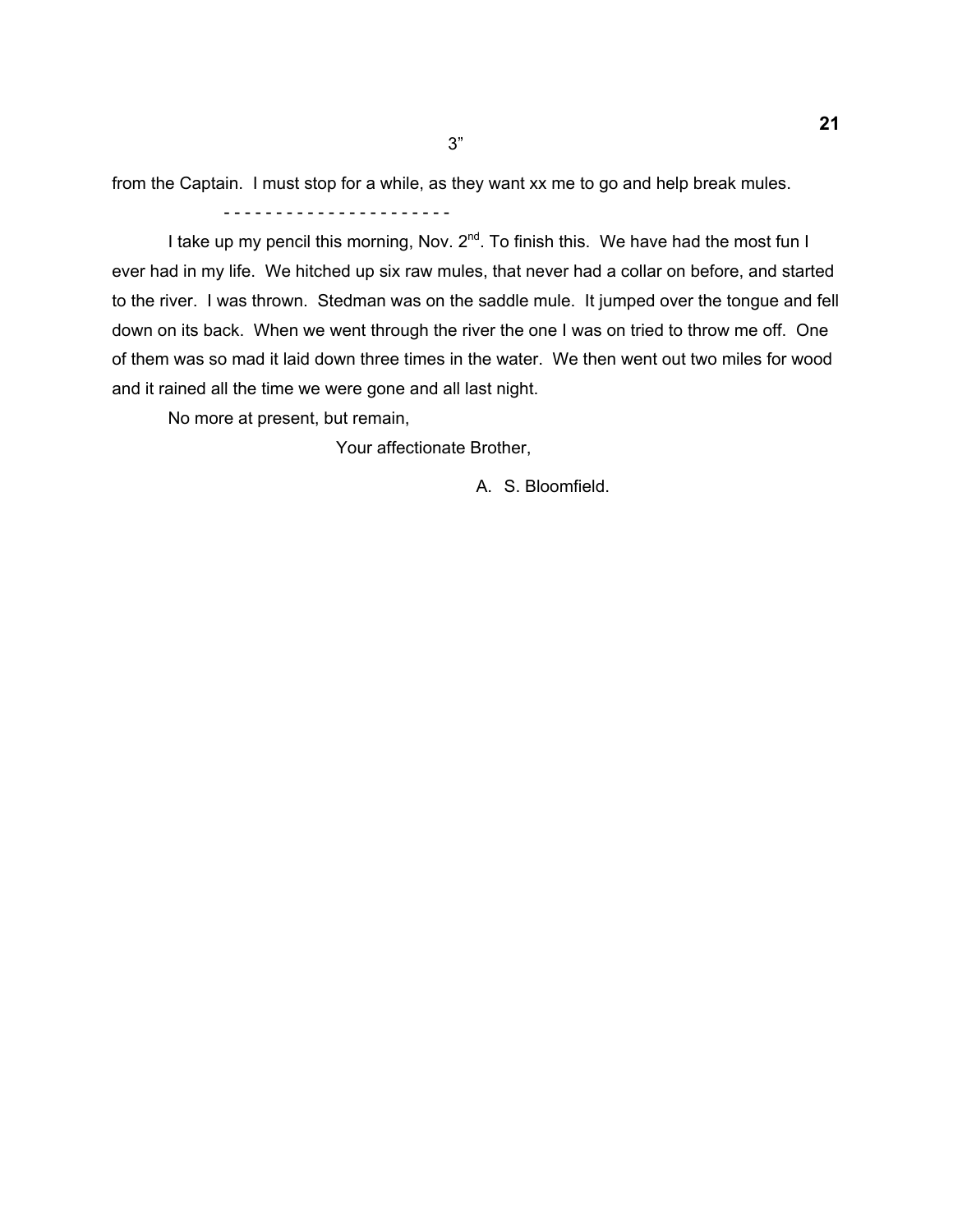# LOUISVILLE, KY. CAMP NEVIN. Nov. 2<sup>nd</sup>, 1861.

 I thought I would write a few lines to Father. I have something more to say about that money you talked of sending me. I think we will be paid off next week. They have made out the pay roll and the pay master is paying off some of the companies so we think we will get ours next week. If we are paid I can get a revolver.

 Last night was the worst night we have experienced since I left. It commenced snowing first and then changed to rain. The place where we are encamped was a field that had been sown for wheat, and now there is not a spear to be seen on this farm. There was fifty acres of, I think, as pretty wheat as I ever saw, ten days ago, but now it has been all tramped down, and most of the rails on the farm have been burned.

 Thomas, when you write again tell me whether the Robinstines' boys have enlisted, and what regiment John is in; also of any one else I ever knew. There is a Brigade here from Erie County, Pennsylvania. Vack Stanford is on his way to join our company. He lived in Randolph and got as far as Louisville and could get no farther without a pass. He

telegraphed Cotter to send him a pass. He will be here today then we will get news from Randolph. Please write soon one and all of you. No more at present, but remain, Your affectionate Brother,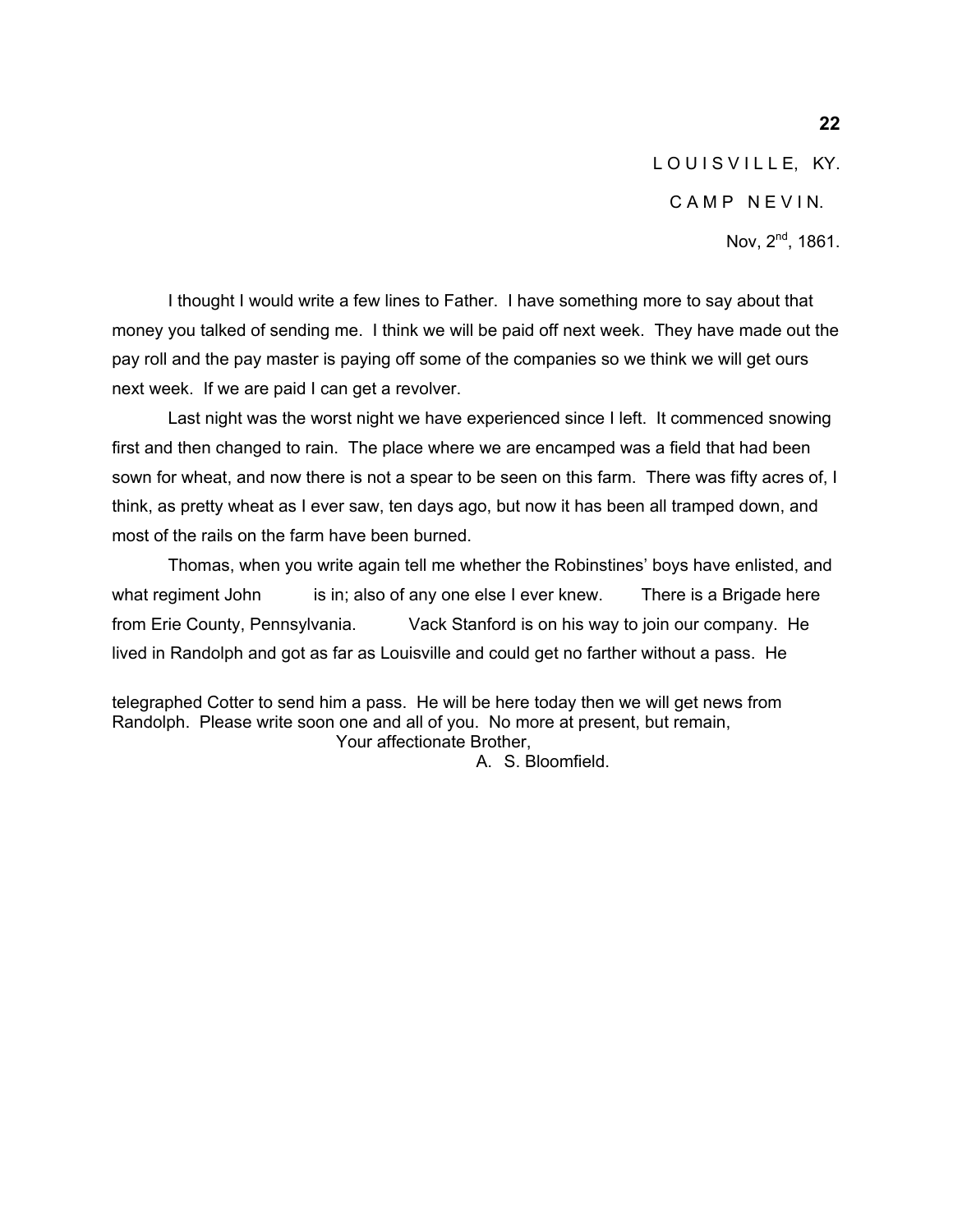CAMP NEVIN, Nov. 12<sup>th</sup>, 1861.

Respected Parents;-

 I sit down not knowing what moment we will be ordered to march. We received orders from Head Quarters this morning to pack our napsacks and to be ready to march at a moment's notice. We have done so and now are waiting for the notice to march. We may not get them for a week or two and they may come in less than five minutes; I know there is some thing the matter but what it is I cannot tell. Wagons are being loaded with provisions at Head Quarters. Some say that Buckner is marching this way, and others, that he is retreating. The report here is that the union men have burned the bridge across the Cumberland river and that Buckner cannot get provisions from Tennessee, nor can he retreat, and it is possible that we are going to try and catch the old scoundrel. The Governor of Indiana is here now. There was a man in camp today that used to live in Randolph and now lives about six miles from this place. He came from there two years ago and did not know that the Randolph boys were here until he came in camp. Have for gotten his name. He says he is not scared yet but almost all of his neighbors have left. Some have gone to the South and some some to the North.

 It is believed now that we will not start from here until there are one hundred thousand in this division. There are three camps in this state. There are forty thousand in this camp now. The names of the other camps are "Wildcat" and "Camp Dick Rob".

 That man Randolph said that three thousand encamped last night near his house on their way here. We heard here that the fleet had taken Charleston, South Carolina. Hope it is so.

 I have not had a letter from home for over a week, but I had one from Lewis B.W. and several others, almost one a day.

 I have changed my position. I drive a team (or rather ride one) on the casions. It is the middle team and is a nice span of bays. We have received more baggage wagons since I wrote you last. We have six baggage wagons, six mule teams and 34 horse teams. We have 145 horses and mules, almost one for every man. It is not very hard work to take care of one team. I must stop and go and water my horses for the bugle has been blx blown. We do every thing by the sound of the bugle.

 The weather has been very pleasant for the last week. There have been several thunder showers. I do not think there has been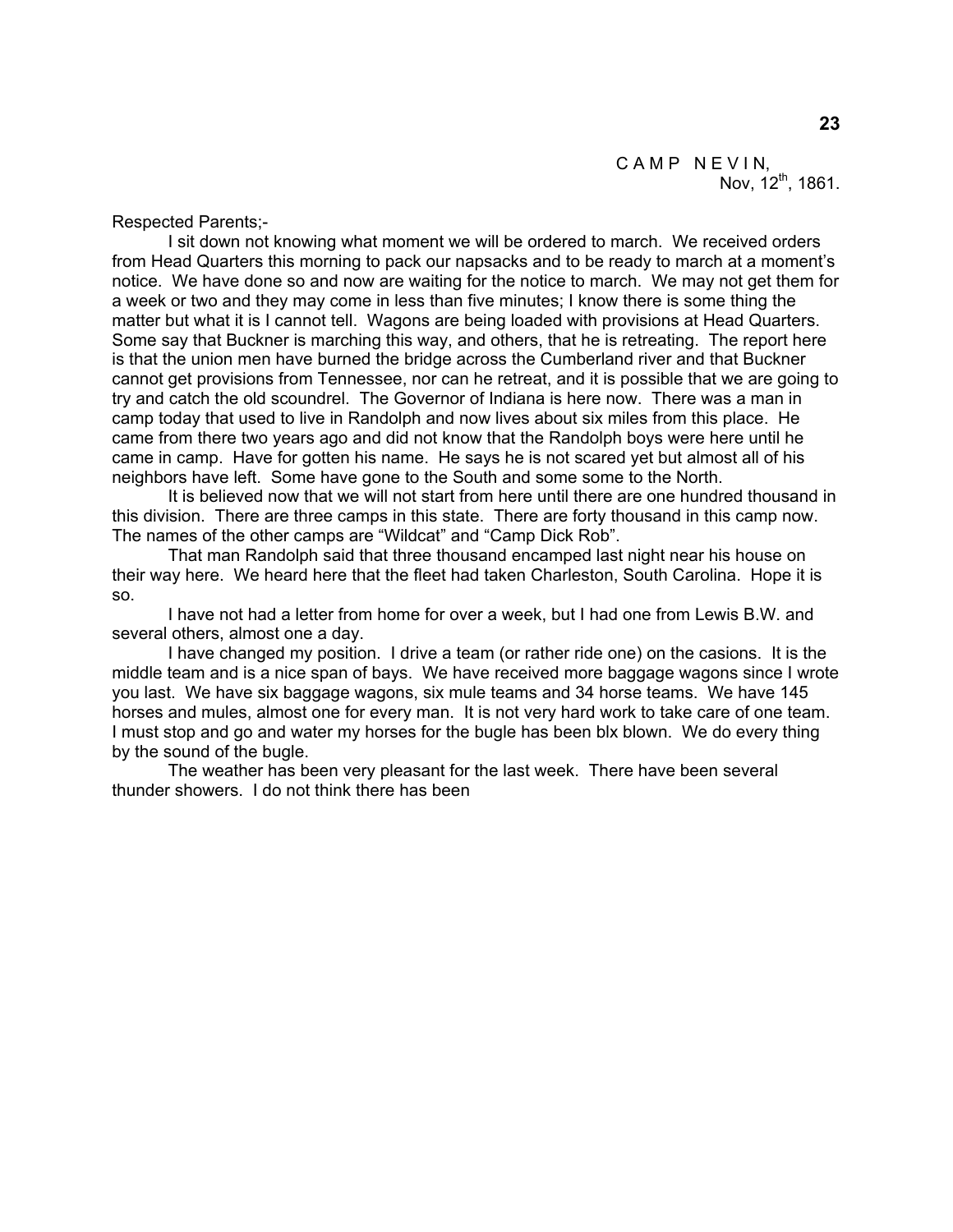a half dozen frosts yet. I expect that Walace Stedman will leave us before long. He has received an appointment in his Father's company and says he will go. Lewis is getting along all right. I guess I had two chills about three weeks ago. It was the day we left Louisville, but our doctor straightened me out in a day or so. I have drawn another pair of pants, and put them on for the first time today. I also have another blanket. I can carry my things on my off horse, and have all that a soldier needs. I fear nothing but sickness and bullets.

 I received a letter from John Fox this week. He has not been in a fight yet but was near when Freemonts' body guards was attacked, but could not get there in time to get a pop at them. The Captain says we are Gen. McCook's body guards. I do not know what it is but I know we are not attached to any brigade yet.

Write to me where the  $19<sup>th</sup>$ . goes when they march. It is almost sun down now and we are still here. I have written this in a hurry as you can see. No more at present,

Your son,

A. S. Bloomfield.

I HAVE SEEN SUMPTER'S HERO.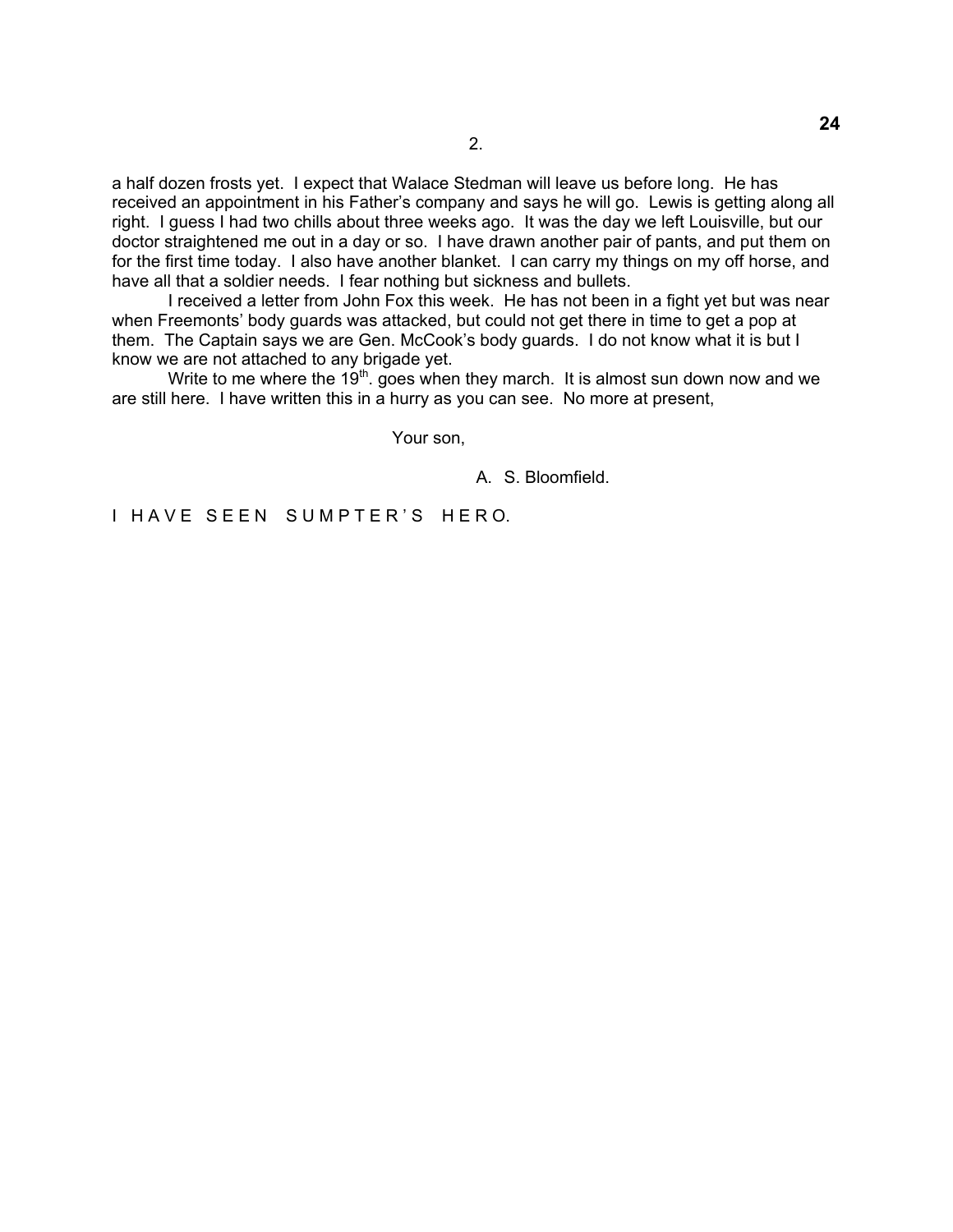CAMP NEVIN,

November,  $16<sup>th</sup>$ , 1861.

Dear Sisters:-

 I curl down in my tent this afternoon to answer your most welcome letter of the 8<sup>th</sup>. You said you had nothing to write. I thought you wrote considerable. You say you was to town yesterday; just as I expected. I imagine sometimes how things are going on at home. One thing is that about two o'clock on Tuesday, Thursday and Saturday some one is getting up a horse to go to town for mail. I know from what I hear from there you all wait with anxiety to hear from the seat of the war. Some watching and listening to hear from Kentucky, others Virginia and Missouri. So it will continue for months.

 Girty, I would like to see you when you get that new dress on. I tell you girls calico looks better to me now than silk did ten weeks ago. I am very sorry to hear that Eddy was sick. I wrote him a letter when we were in Camp Cotter. Ask him if he received it and if he did tell him it is almost time for an answer. The dances are going off as I thought they would. I expect you and Rachael felt rather cheap the next morning after that party at

 You said you were going to have chicken pot-pie for dinner. That is nothing I had crackers for my dinner that you could not break with your hands. I have no doubt but that they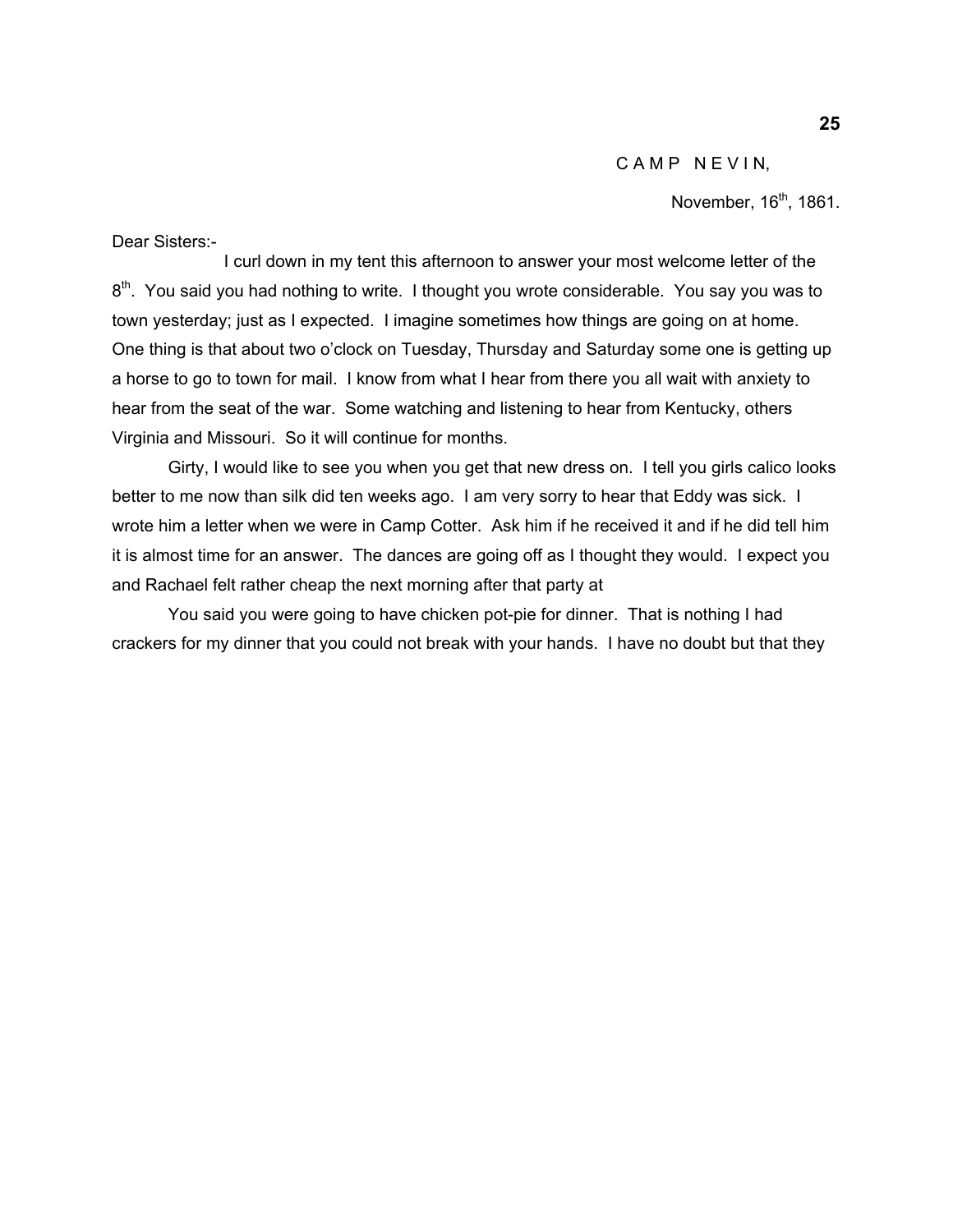had been baked for more than a month. I can tell you what—they will stand. We get fresh beef twice a week; sometimes we make soup with it and put in crackers to thicken it. We take a hatchet, break the crackers up, put them with the meat and boil for half an hour, then there are pieces that are just as hard and dry as before put in. I do not wonder that the Government wants men with good teeth.

 It did not surprise me much when I heard that Aunt Amy was dead. I have been expecting that for some time.

 The rest of the boys are out drilling. They are about as far from our tent as our house is from Bills', and they just fired six shots that shook the ground like thunder. I went out to see what was the matter. I looked up the pike and there was a regiment coming which proved to be the  $1^{st.}$  Ohio. They had marched from the mouth of the Salt River. They are very anxious to see old Buckner. There are two more regiments behind them. One is the 18<sup>th</sup>. Ohio. I expect the  $19<sup>th</sup>$ . Will come here but how soon we cannot tell. Those guns we fired was a solute for the company that just came.

 I am afraid our folks will have some cold fingers before they are done husking corn and picking apples. There the bugle blows the stable call and I must stop and go and water the horses.

**26**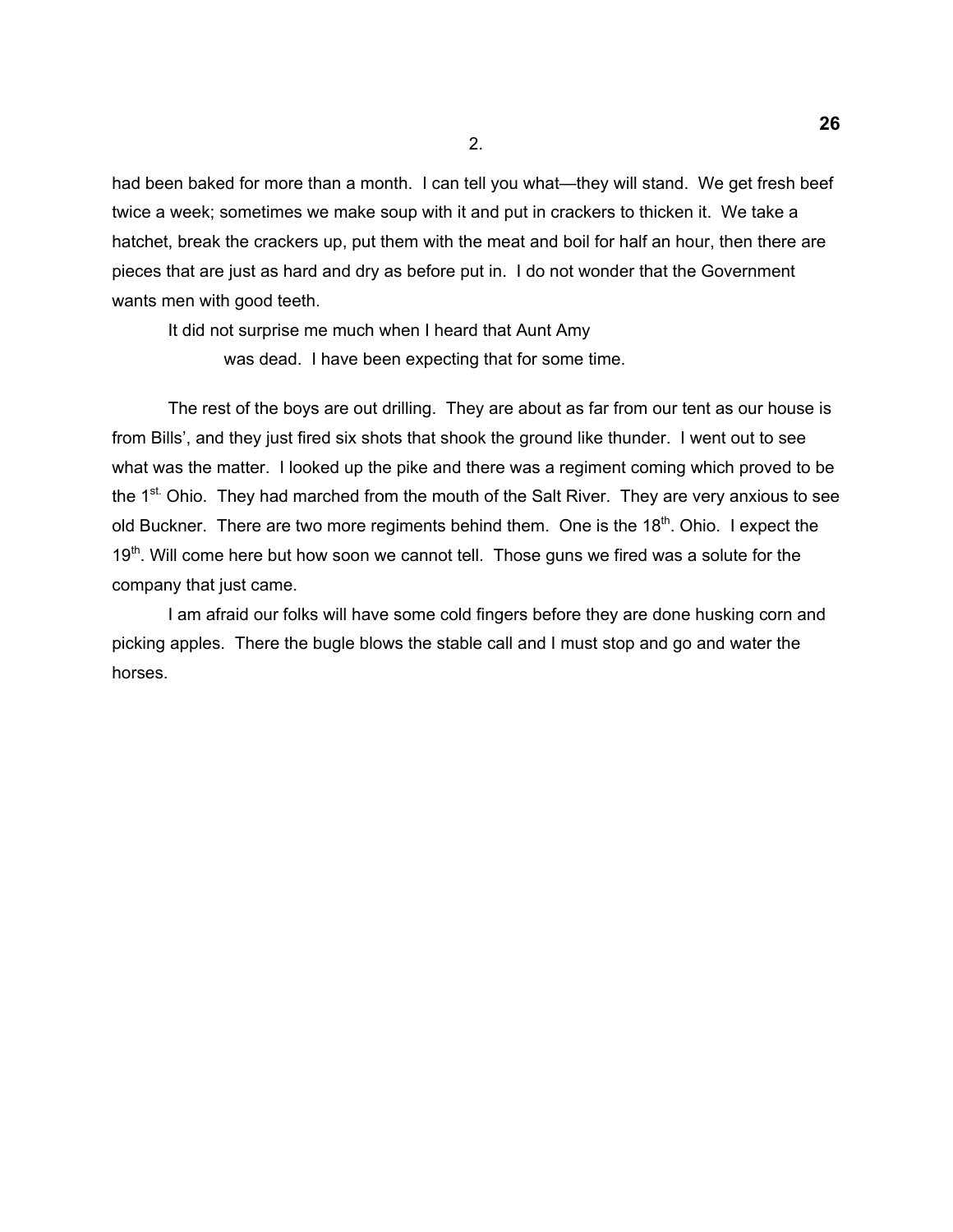That is done and I have eaten my supper. Maybe you would like to know how we feed the grain to the horses. We have a leather bag that will hold about two gallons into which we put the corn and tie it on the horses nose; in this way they cannot lose a grain. We call them nose bags.

 Last night was the coldest night I ever experienced in camp. I thought we were going to march in a day or so, but a week has passed and there are no more signs of our going now than there was two weeks ago, but without doubt we will move soon. We are all well and getting fat on crackers. We have the whitest teeth you ever saw. Crackers are as good to scour them up as charcoal. Lewis got a letter from Syrus this morning stating that they had heard that Asahel and Bob had gotten their arms shot off. Such news has come here several times. It certainly rather amusing to get letters from Ohio and hear them read. They hear all manner of reports about us. There is a man in our company who helped to duck Wm. Hess. His name is Marquet.

We were paid off yesterday up to the  $5<sup>th</sup>$ . of this month. I got \$15.60. I think I shall send mine home by Wallace Stedman. I have not gotten a revolver yet and think now that I shall do without. The boys in the old squad say they would not be bothered withone. I think the money will do Father more good than it will me. There was over \$4,000 paid to the Company. Before three hours had passed after we were paid the Suttler in the  $45<sup>th</sup>$ . Ohio had sold this Company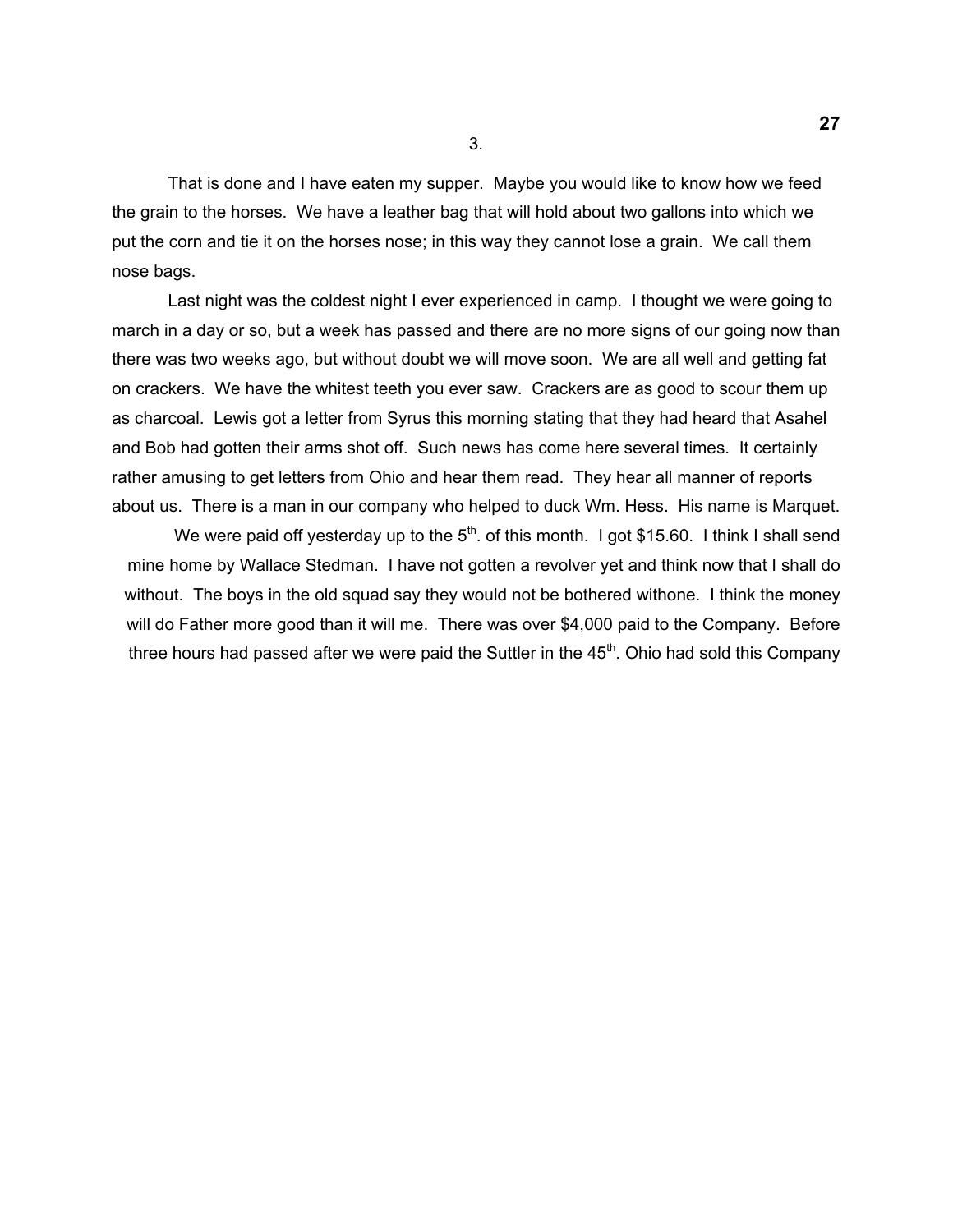over one hundred dollars worth of Postage Stamps. This goes to show that the boys of this Company have friends at home. I have bought over five dollars worth of stamps and stationary. I might write more if I had more room. No more at present. Write one and all. From Your Brother,

4.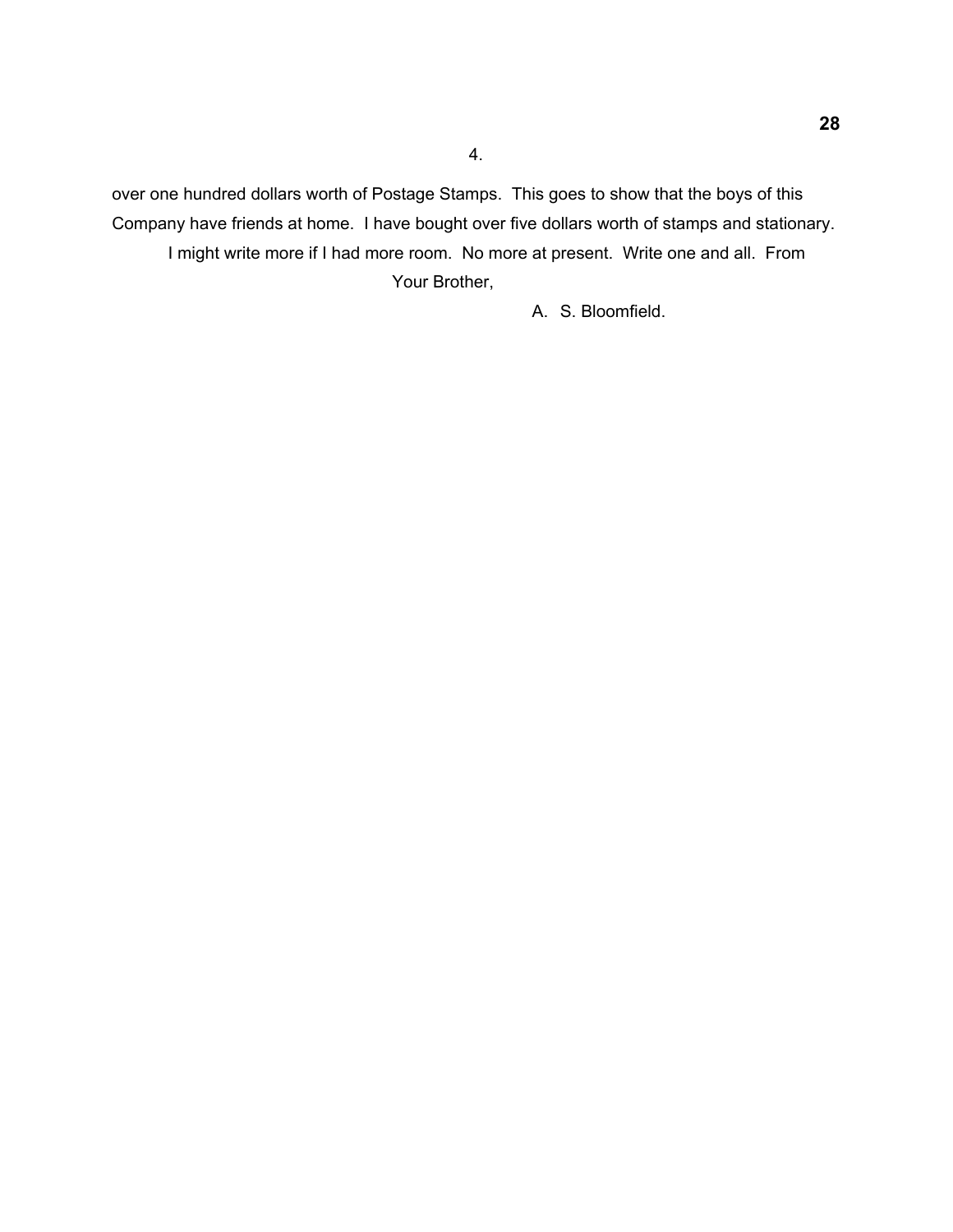CAMP NEVIN,

Nov, 22nd, 1861.

Respected Brother:-

 I received your letter this morning and was some surprised to hear of Abe Harry enlisting, but was not so much to hear of Warren's going, for I always thought he wanted to go. As for that fiddle you and Bob bought I have but one think to say that is, put it through and try to learn to play equal to Jhonny Bull. You said it had been snowing there and I suppose it is time for such weather. There has not been any now here yet. It has been raining all forenoon, but it has quite and is clearing up now. There have been several raining days here, and it never rains without thundering.

 There have been probably half a dozen nights that the ground was frozen a little. There are still more troops coming here. The first Ohio is in this camp. They are from around Cleveland. This morning there was a regiment of cavalry moved down from the railroad to guard it. They have the bridge finished over the Nolin river. I think they run about thirty miles. It rained a l the time they were preparing to march. I saw an infantry company this morning. They are mud up to their knees and have nothing but shoes on. I cannot tell any more when we will move than you can. There are three batteries here yet, and it is reported that three or four more are to be here before a week. We have been out on three general reviews. One was yesterday. There were sixteen guns. They were drawn up in barrel line and ordered to load with blank cartridges. Firing began on the right and passed down the column, there being an interval of about a second between each shot. Some of the horses cut up big spludgens.

 I got a letter from O. A. Minard this morning. Therewas not any particular news in it. You need not get alarmed about what you hear about this battery until you have heard it at least half a dozen times. There is no danger of our losing our lives or arms if we do not get any closer to the rebels than we have been yet. The nigger that Captain has for hostler was General Buckners cook when he held Muldroes Hill between here and Louisville.

We hear glorious news from the fleet. I guess the war is going on first rate to bring things to a focus. We get all the news in camp; if it is old it is news to us. There is hardly a number of the Ohio Farmer but what is read in our company and all the rest of the papers of importance, we have gotten of the suttler in our company. He keeps almost everything a solider needs, and a great many things we do not need.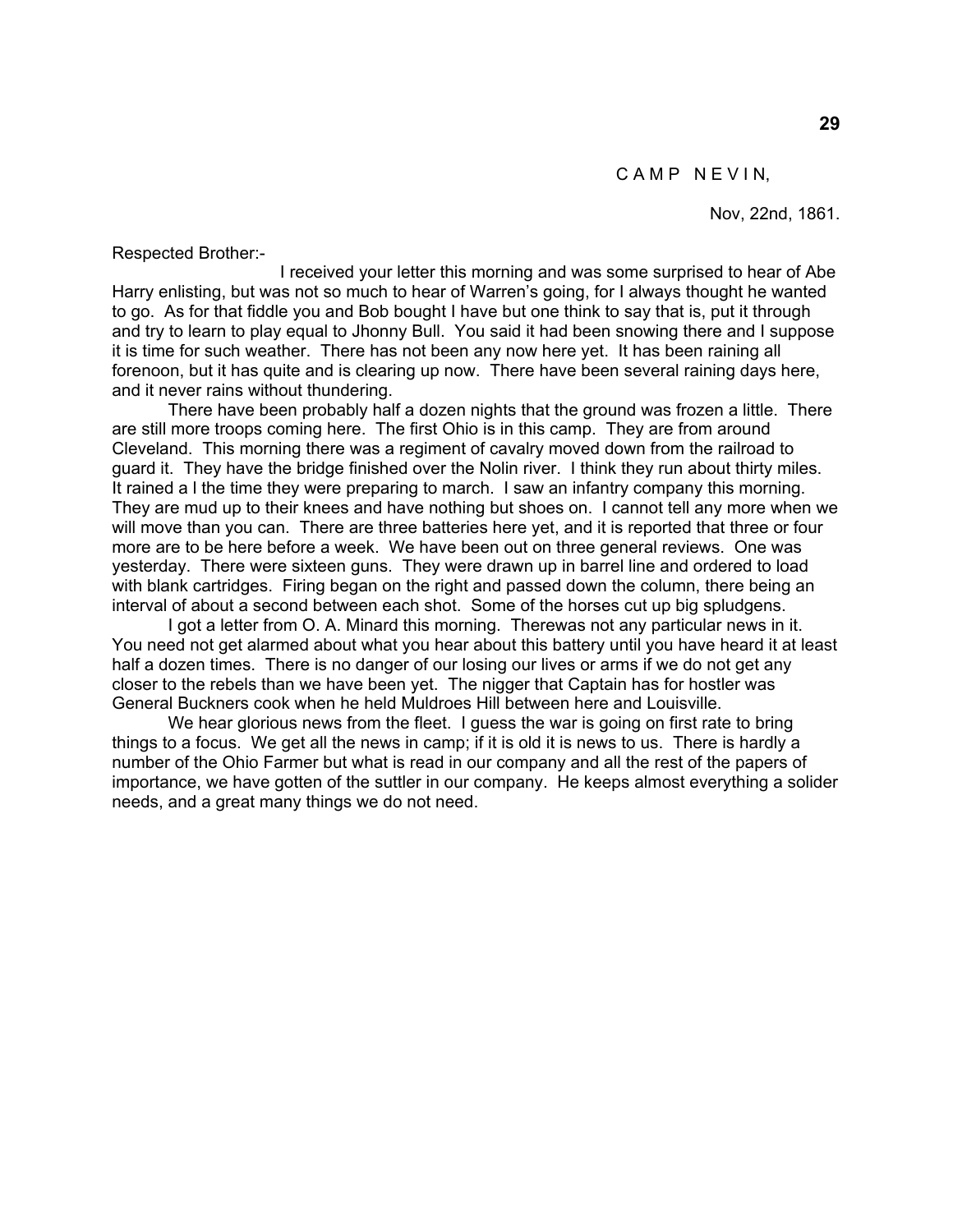Dick went up to the station the other day and bought a stove for our tent. It is of sheet iron about 18 inches long and nine in diameter. It keeps our tent nice and warm.

 The place we take our horses to water is about half a mile from camp. There are over three thousand horses and mules watered there every day. We take them below a grist and saw mill between this place and our camp. I have seen over 1500 horses at one time.

2.

 The bugle has blown the water call and I must go and water my team. I did not get time to finish this letter yesterday so I will finish this morning. It is the coldest morning we have had yet. No more at present,

From your brother,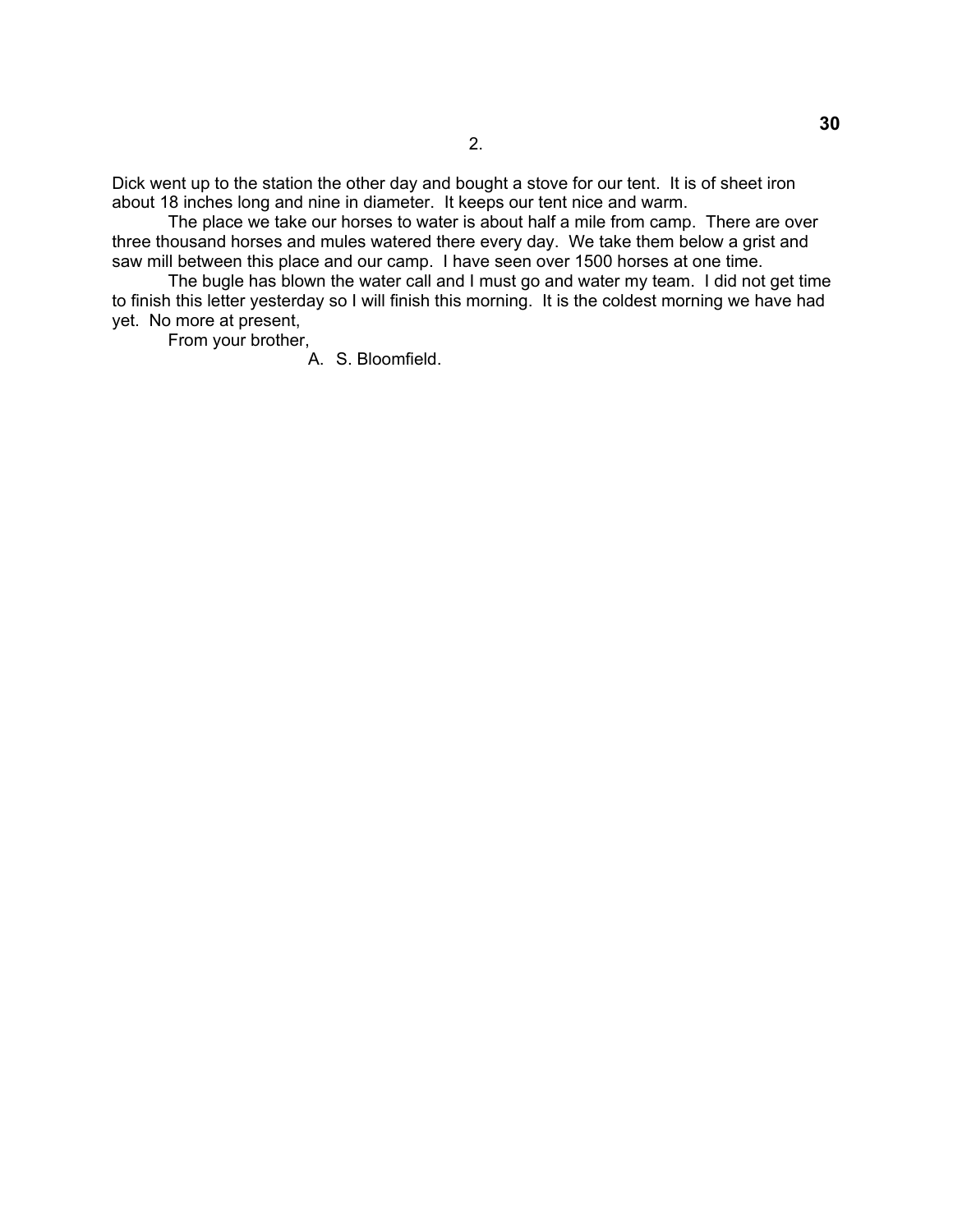Nov, 23rd, 1861.

Respected Father:-

 I received your letter yesterday morning, and was glad to learn that you are having a pleasant Fall for doing your work. Was very sorry to learn that Uncle William had been sick. I did as you requested and wrote him a letter. You said that you had the rheumatism in one of your knees. I believe you generally have that in the Fall. I am thinking some of you will have cold fingers before that corn is all husked, because it is getting pretty cold here. Yesterday was the first cold day we have experienced yet. It did not thaw any in the shade and it continues cold today, and it is the first time it has snowed. It is blowing and snowing just enough for it to be disagreeable to be out. I imagine that you are sitting around our comfortable fire-place talking about the war as usual, and perhaps pitying the soldiers that have to stay in tents this cold weather. There are some that do not fare very well.

 Dick comes in telling us that they have been trying to get our Captain from us. They want him to take the highest command in the artillery, which is chief of the artillery. Our Lieut. says he thought he would accept it, If he was certain he would never see service. If he is promoted it is likely Lieut. Mason will be our Captain. He is a good artilleryman, twenty-one years of age and is not as large as I. Lewis got a letter from home this morning stating that Sam'l Miller was dead. Bob is writing to Cyrus Maxwell. He and I are sitting on the ground with our backs together so on serves the other with a good back to his seat. I got a letter from Bradford this morning. Asahl and I have had a sociable talk with a man and his son that used to live in Marlboro. I think you will be surprived when I tell you who it was. It was Mr. Saily and son. They enlisted from Minerva, Stark County, and are in the First Ohio, Company D., better known as the Cleveland Grays. They were the first ones I have seen since I left home that I am acquainted with.

 We are getting alone fine. Are well provided for. Bought a stove for our tent. Captain says he will furnish transportation for it. It keeps our tent comfortable so far and I guess it will in the coldest weather that will be in Kentucky.

 It was quite a joke on the old house Charlie's moving in when he did. By the way you speak about the war you have the same idea about it we have. We are all very well pleased with the movements so far. Captain was in our tent a couple of hours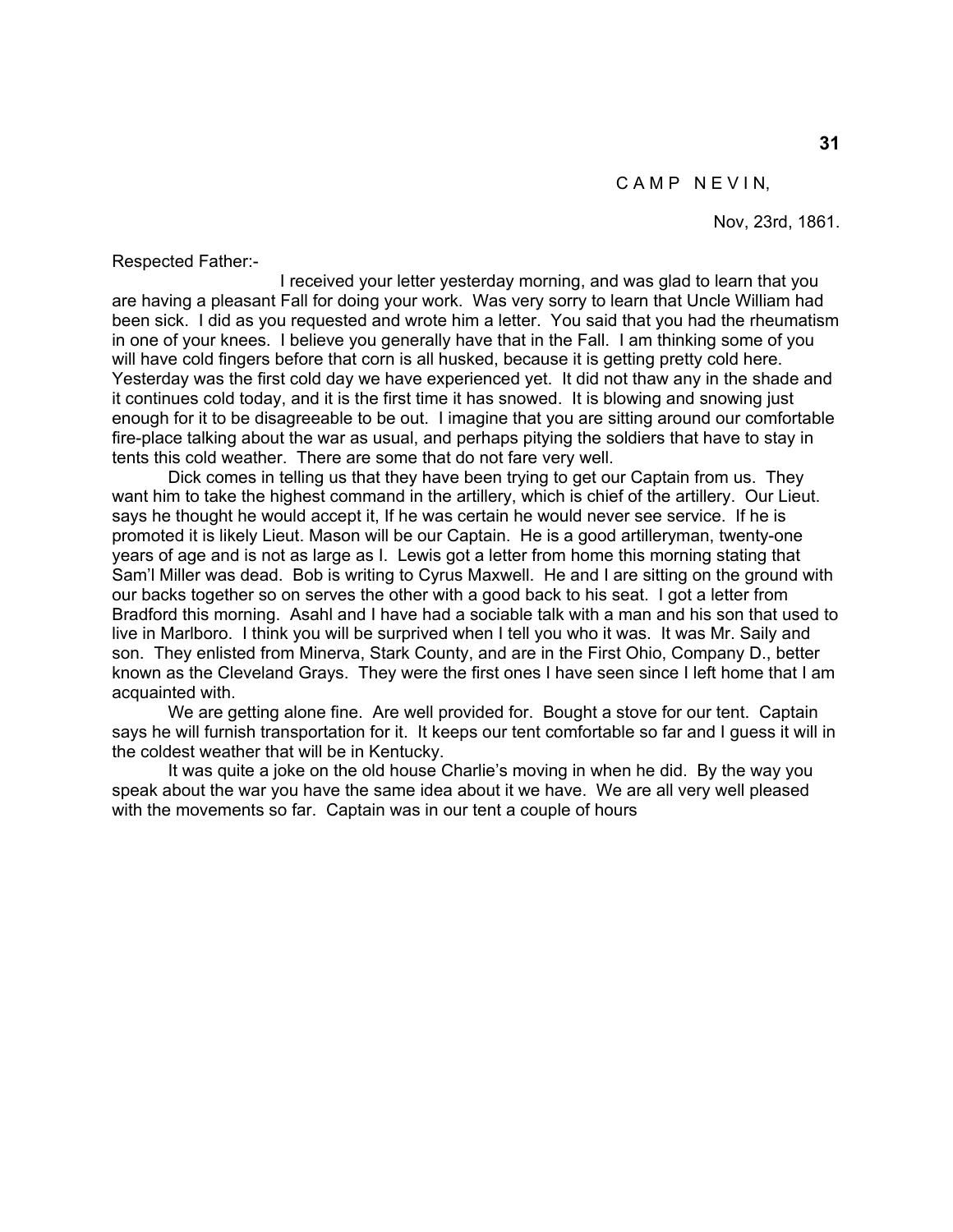the other evening and we had a chat about things, but it is mighty hard to get much out of the commissioned officers concerning the war; but I will tell you what I learn from the conversation. He has no idea how long he will stay here, but is quite certain that we will not go into winter quarters. There is not a man in this company who wants to, and that it was his opinion that we would never see a fight. You see that we are the center of the army in Kentucky. There is a force off to the right and left and they must move before we do, and then you see they will have all of the skirmishing to do, and if the rebels do not stand and take a big battle there is no show for us. I have been hearing other news and I think it confirms this. The money that I put in the letter, I want you to use to the best advantage you can. I had calculated on sending it home by Wall Stedman but he has not gone yet and there is no prospect of his going so I will send one bill in this letter and maybe I will send \$5.00 more if I think I will not need it.

2.

 I must bring this letter to a close. Bob says he is going to write you a big letter some day, and I will be glad to hear from you are any time.

From your son,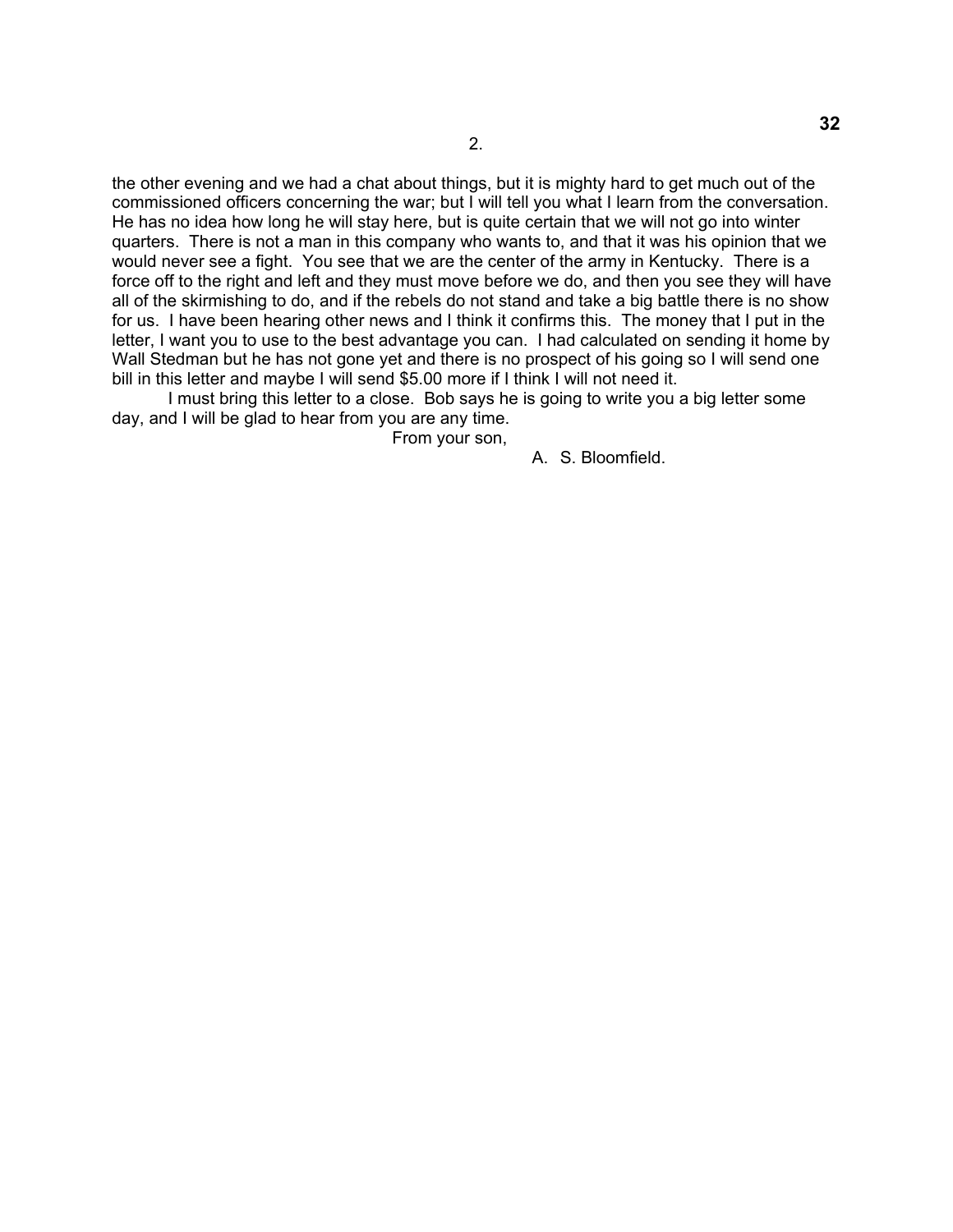CAMP NEVIN, Nov,  $28^{th}$ ,

 I am well yet and there are no prospects of our moving. It rained hard last night. You may wonder why the first of this letter was dated so long before this. I will explain. I first was going to send it by mail and then W. W. Stedman was going home and I thought the safer way would be to send it by him. So I did. He started but did not get any farther than Louisville. His pass was not made out right and so he came back. I have taken out that money. I thought it was not very much and maybe I might need it before we draw our next. There are several of the boys sick; some with colic. We were going to fight a sham battle today if it had not rained so much last night. I got a letter from Geo. Oby a few days ago. He said they were all well and had not been in a fight yet. I do not know of any thing more at this time.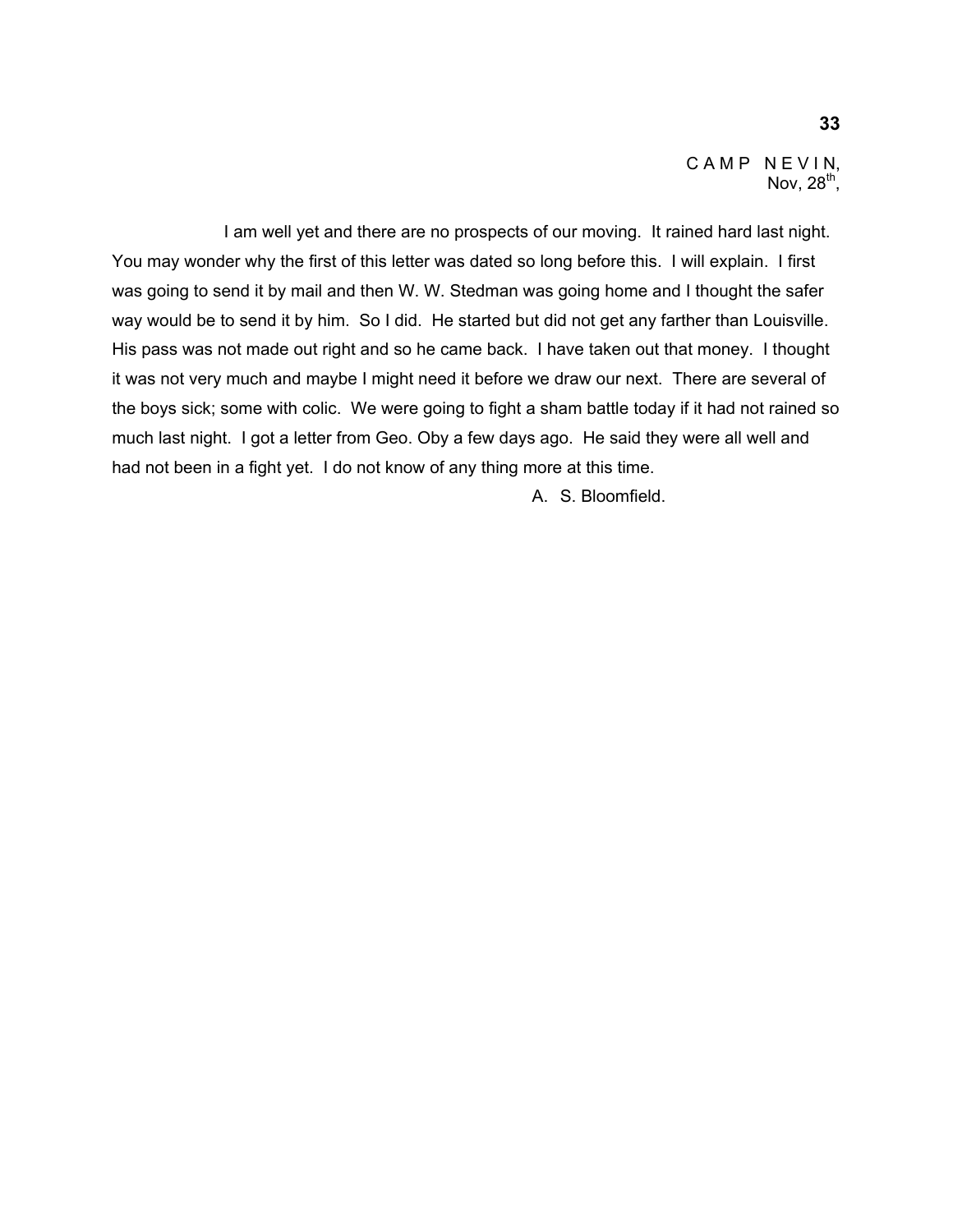Dec, 1st, 1861.

Dear Sisters:-

 I received your welcome lines yesterday. I was glad to hear that you were all well. We are in this camp yet. When we came here we thought it very likely that we would move in a week or ten days. We have been here five weeks and still know no more about when we are going to move than we did when we came. There are some that think the next move will be for home. Captain just came from Head-quarters in good spirits about something, and told the sergeants to grind their axes and to be ready to go to work to building stables for our hoses. If this is done I think we will stay here forty or fifty days. And if we stay here that long I think we will never see a fight. There are some of the troops moving down the railroad fifteen miles.

 This is Sunday, and you could not guess how our squads are spending it. We are hauling brick and gravel to pave our yard around our tents and our cook places, and we are going to have a kitchen. I will tell you how it is built. There are four forks put in the ground, and two poles laid across with four or five boards for a roof. The tables are out in the yard. You may think this is a poor xxxxx site for a company of twenty six to do their cooking and eating. We think it rather fancy, it being the best in the camp. I do not only mean ourselves, but all the rest of the regiments have stoves in the backs of their tents. We had quite a feast today you may believe when I tell you that it was a pot of mush. Had it for breakfast dinner and supper. Had nothing to put on it but grease. The living is very good when one gets used to it. There are but two things I would like to have to set down to when I come home and those are apple-butter and mush and milk.

 There is one of our boys in the hospital whose name is Nick Nap. There are three more grunting around, and there are three that have been pretty sick but are getting better. One of the Illinois boys told me today that some of their boys had the measles. Uncle Thomas need not fret about Lewis for his is getting fat and saucy.

 Gertie tell Father the next time he writes to me that I would like him to get a corn sheller and send it dotn to grind our crackers on it. It would be a great convenience.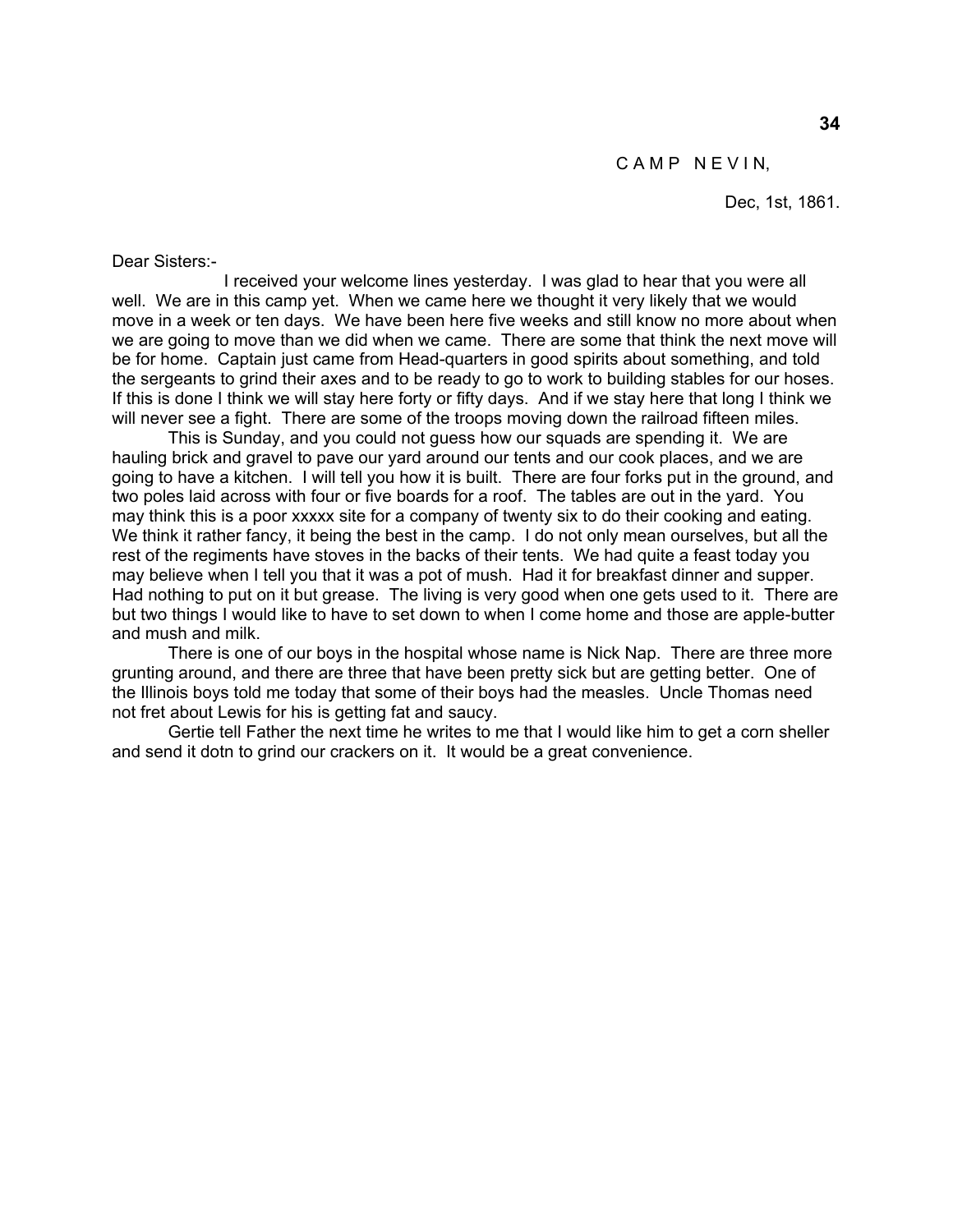I am thinking your school is going to be a dry concern as usual. I am sure your teacher is one that will do her part if you will do yours. Girls I do not hardly know with what to fill this sheet that will be interesting to you.

 Oh, yes, there is one thing I have thought of. I got a new pair of boots yesterday. There has been about two inches of snow here and mud I cannot tell how deep but I guess it is ahead of Ohio. I am on guard tonight. That went pretty hard at first but now I would just about as leave stand guard as not. When the weather is fair. The way we go guard is as follows:

 The ones that are detailed for guard are divided into three companies and are called the first, second and third reliefs.

 The first go on at eight in the morning and stand two hours; then the second and third go on the whole twenty four hours.

Drivers do not stand guard in the day time, so I only have to stand two reliefs each time.

 Cenie I think you did first rate in writing. You must go to school this winter and try and learn, and by the time school is out you can write as well as I.

> Your affectionate brother, A. S. Bloomfield.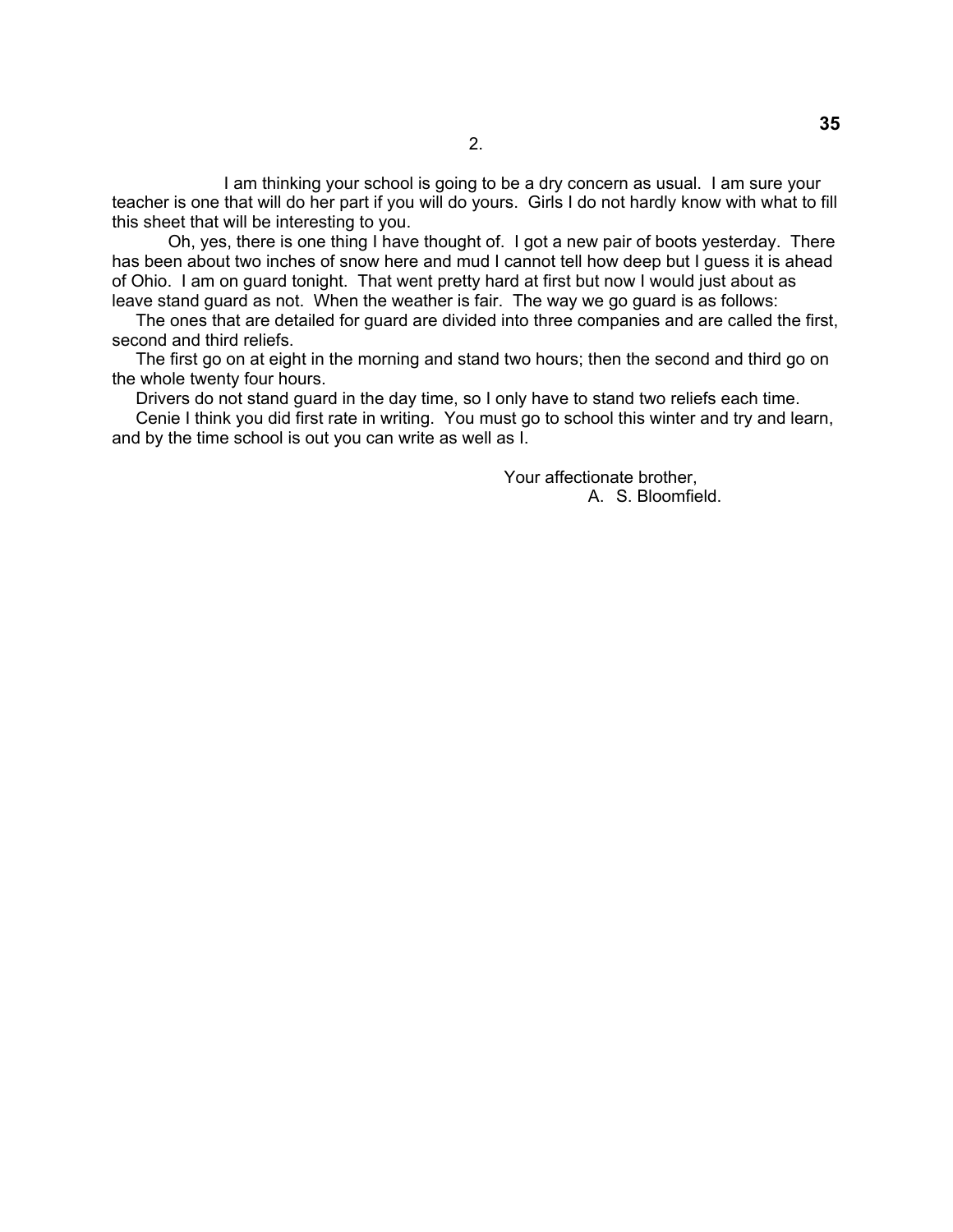CAMP NEVIN,

Dec, 4th, 1861.

Respected Father:-

 I thought I could spend a few minutes very pleasantly by writing to you again. There, I am called to go on guard, so I must quit till tomorrow.

Thursday morning, Dec,  $5<sup>th</sup>$ , 1861.

 I am as well as usual. Have had quite a large boil on my face which gives me the headache, but that is all the affliction I have at the present time. Since I wrote you last there has several things of importance transpired in this camp and other places. The weather has not been good for the last week. The citizens here say is has been colder than it has for three years, and more snow now than there was at any one time last winter (the Louisville Journal says it was a violent snow storm). The snow fell to the depth of three inches, and the next night it froze so hard that the ice would bear a man's weight. Snow commenced falling Monday morning about four o'clock and quit about four o'clock in the afternoon. We can stand such weather very well in our tents, and with the clothes we have. There were some infantry companies here that did suffer very much from the cold that morning.

 Captain called us out and told us to take our axes and go to the woods to cut poles and build barracks for our horses. I worked hard in the snow all day, but feel none the worse for it now. We have been working at the barracks for the horses ever since. Think we will finish them today. General McCook wanted the Captain to move his quarters into the woods for the Winter, but the Captain told him he would not do it. Our position is a very nice one being the highest ground in the vicinity. I guess we will stay here over winter.

 We received the President's message yesterday and it was read with pleasure by most of the soldiers. I think he is very mild and determined in what he says, but hardly as sour as I had looked for, but maybe it is all for the best. What do you think of it? There was a heavy rain fell here last week that disabled a bridge across Bowling fork between here and Louisville on the railroad, and on that account there is some difficulty in getting provisions here for the army. Some of the regiments hardly get enough. Our company had 11 days rations on our hands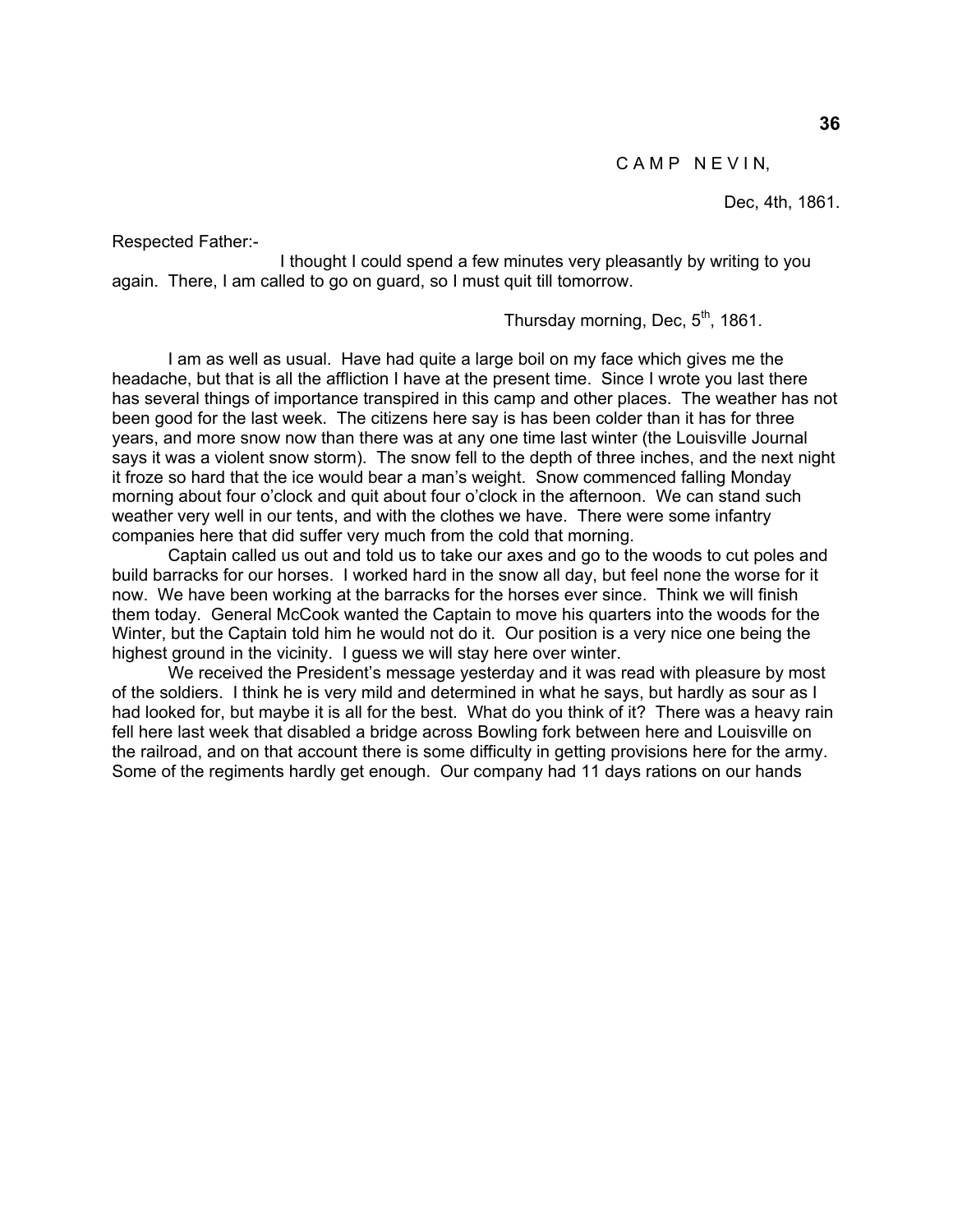when the accident happened and the General wanted the Captain to give up part of them. Captain told him that there was no law to take them and if there was he could have them, but that he had a stronger force than the General. Captain is one of the men that look out for No.1. When he heard of the bridge being gone he ordered the teams to be harnessed and then he told where there was a barn full of rye which not been threshed and they should put a guard around the barn and not let a sheaf go. When night came we had three large stacks of unthreshed rye, so we had enough for our horses until they could ship on the railroad again. Last Tuesday morning a baggage train left this camp for Salt river to get provisions. The train consisted of two hundred wagons. Some wagons had four horses and others had six mules. It is the general belief there that the war will be over in three or four months.

I heard yesterday that the 19<sup>th</sup>. were at a little town about ten miles from here. Asahel has gone up there today and he will find out if it is so. The 13<sup>th</sup>. Ohio has been ordered to Louisville.

 When you write again state all the particulars of the war whether it be good or bad. No more at present,

From your son,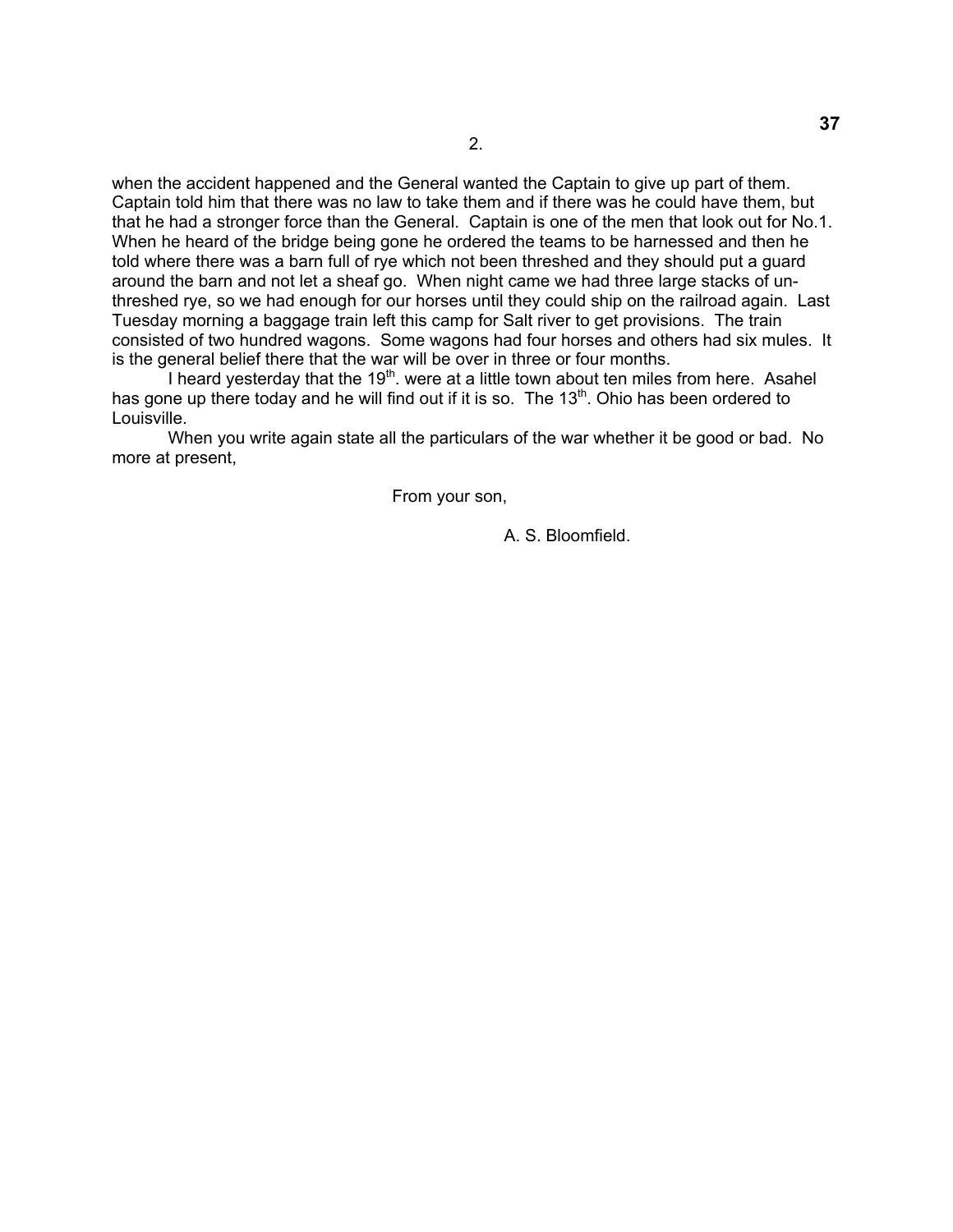# CAMP NEVIN,

Dec, 8th, 1861.

Respected Parents:-

 I take my pencil and paper this time to inform you that we are going to leave this camp soon. We were called into line this morning and told to cook two days ration and be ready to march by nine o'clock tomorrow morning.

 The rebels are getting rather saucy here. Our men were building a bridge across a little stream, Bacon Creek, ten miles south of this camp. There was a brigade about five miles from the bridge and a company of 125 rebel cavalry came and burned it just as it had been gotten ready to lay the track on it.

 Some of the boys say we are to go to Green River. I do not know whether this is so or not.

 It is my opinion that the rebels will be chased out of this state, or there will be some big fighting done in 10 days.

 The men are all in the best of cheer. They have no fear of being defeated, but from what I heard the rebels are getting a little enlightened on the subject and are beginning to see their situation.

 The most of the boys are writing a few lines home. I have only about twenty minutes to write this. There is nothing particular in regard to news here.

No more at present.

Your affectionate son,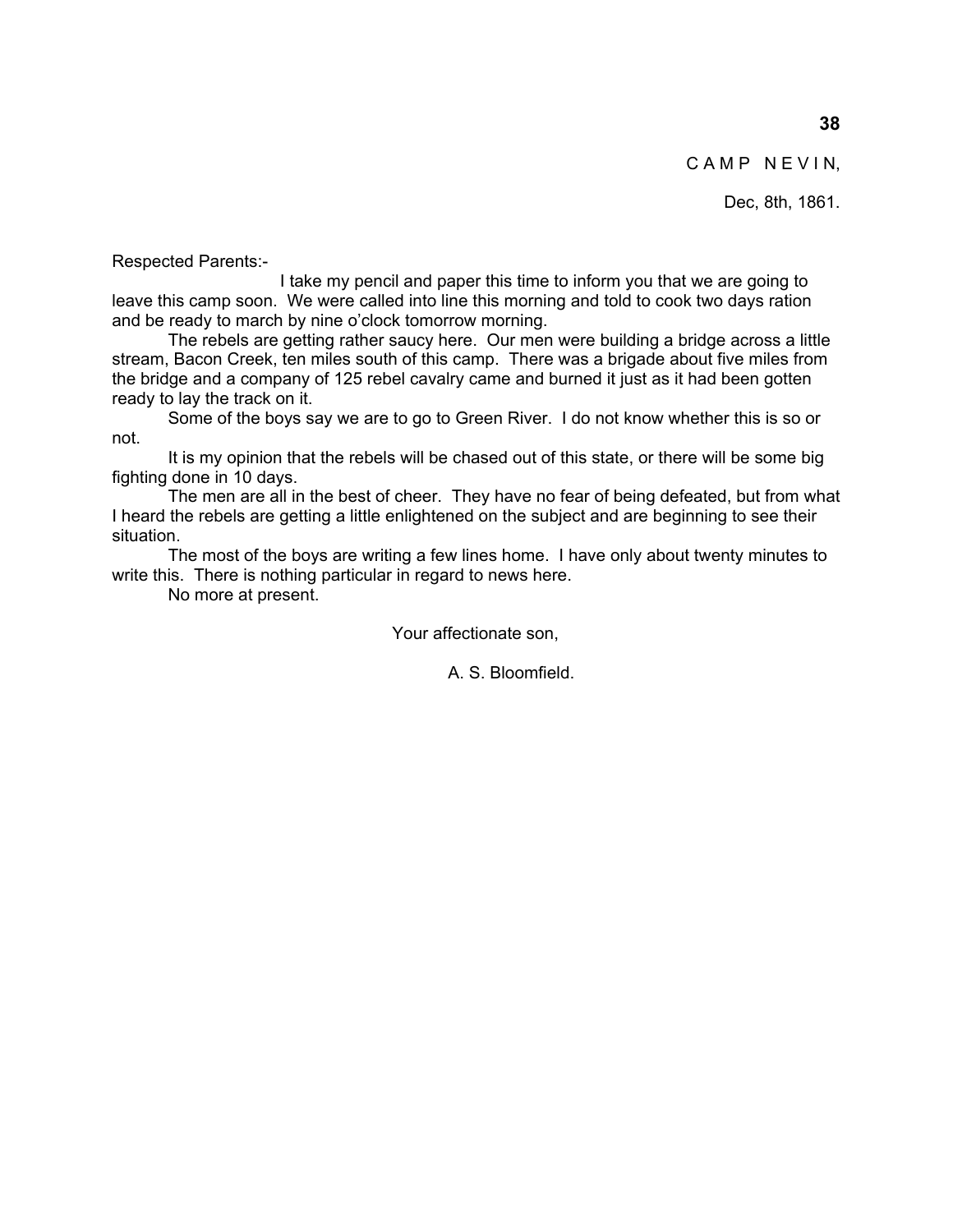IN CAMP AT MUMFORDS-VILLE, 22 MILES SOUTH OF CAMP NEVIN, ON THE BANK OF THE GREEN RIVER.

Dec, 12th, 1861.

Respected Father:-

 I suppose you and the rest of our folks will be impatient to here where we stop. If you get the letter I wrote last Sunday. We started Monday morning and went to Bacon Creek. At this point the rebels burned a new bridge on the railroad that was nearly finished. The next day after it was burned there was a brigade of our men went down to guard it while it was being rebuilt. It will be done in a day or so. The bridge was only about fifty feet long. The most of the citizens seem very glad to see us come. There are about one-half of the houses empty. Some have gone north and some south. The folks told us that if we had been two hours earlier we would have come onto a company of rebel cavalry. When we came into town the starts and stripes were floating from the Court House. Two hours before the rebel flag was there. Most of the way from Bacon Creek to Green River, which is about eight miles, is up and down gulleys between high hills from one to thre hundred feet high and some places so rocky and steep xxx that a man could not climb them. Green River is a stream about 300 feet wide. It can be forded now, but the water is unusually low. The west bank is very steep, some places being almost perpendicular to the height of 150 feet. The rock is lime-stone. Here is where the rebels blew up the nice bridge. I must give you a description of it. It is eight hundred feet long, all iron with four piers, that is between the abuttments there are two supports thus making 160 foot spans. This bridge is 120 feet above the water. The rebels blew up the east pier with powder and that let two spans fall. They had three kegs of powder under one of the other piers but from some cause it did not go off. Some of the citizens took this powder out. They say it will be built in nine days. That the castings are all ready at Louisville, but I think it is rather doubtful if it is done in twenty days. The bridge cost \$300,000.00. One of the boys went out on the other end of the bridge this morning and put a flag on. The water in the river is green but it is healthy and pure. The rebels had built two earth works on the other side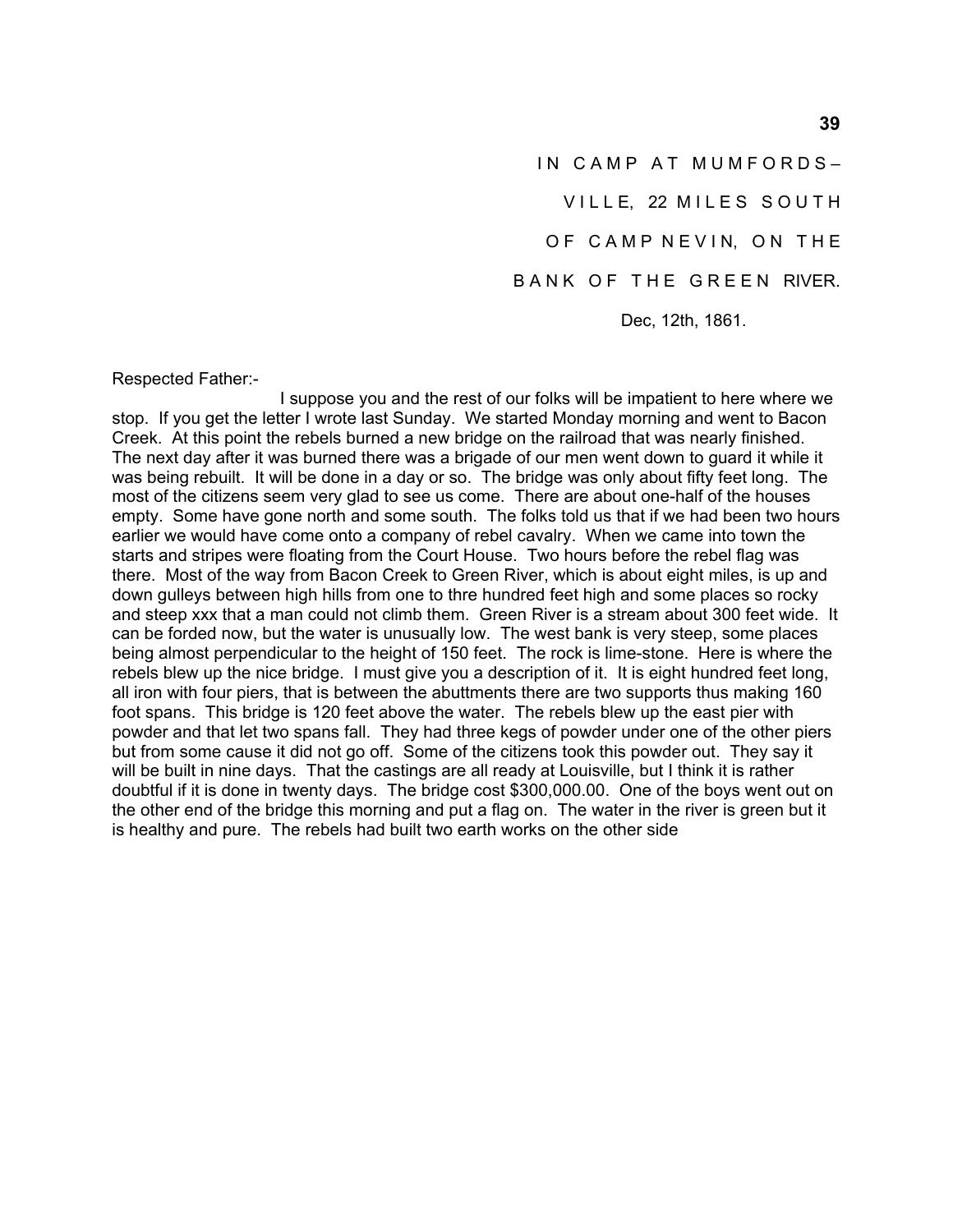side of the river, each one for two guns. They were twelve feet thick. The folks tell us they had two twelve pounders and the rest were not as large as our guns. The guns were taken away six weeks ago. The first night after we came here the pickets were placed up and down the river for several miles but none across the river. That night there was a company of rebel cavalry slipped up on the other side of the river and fired on our pickets but little damage was done. Only one man touched and that was a Captain. He got one buck shot in his hand. Our men returned the fire. A man that lived on the other side said some of our xxxxx balls struck his house more than a half mile off. Some of our boys went across the next morning and found two of their tin cups. This took place night before last and about twenty rods from our tents. Last night there was two companies across the river after dark calculating on catching them if they cam back but they did not come. Our men are making a floating bridge. When this is done the cavalry will go over. Our men have wagon beds that are water proof to haul powder in. These beds are taken and tied together, plank laid on them and then cavalry, infantry and artillery can cross. It is now certain that we are attached to a brigade. It is Gen. Johnson's and is composed of the 15<sup>th</sup>, and 49<sup>th</sup>. Ohio and the 32<sup>nd</sup> and the 39<sup>th</sup> Indiana. The 32<sup>nd</sup> is a german regiment. Allt he commands are given in the german language and it is the best drilled regiment that I have seen. They are all stout men. At one time they had but one man that was unfit for service. This regiment draws their rations of whiskey every day. There are three six gun batteries between here and Bacon Creek. They will be here this evening and more infantry is on the road. The soldiers and pickets are considerably excited. The report is that here is a force of five thousand marching on us. We have commenced a little game on them. We have our batter on a high hill that commands the railroad bridge and all the rest of the forces are back a few rods and cannot be seen from the other side of the river. We think may be they will come out here and try to take this battery thinking it is alone and has been placed there to guard the bridge. When they get here they will find about two hundred and two guns and eight or ten thousand infantry besides cavalry. If they attack with less than twenty thousand men there will be no show for them. It will not be long until there will be forty or fifty thousand here.

No more at present,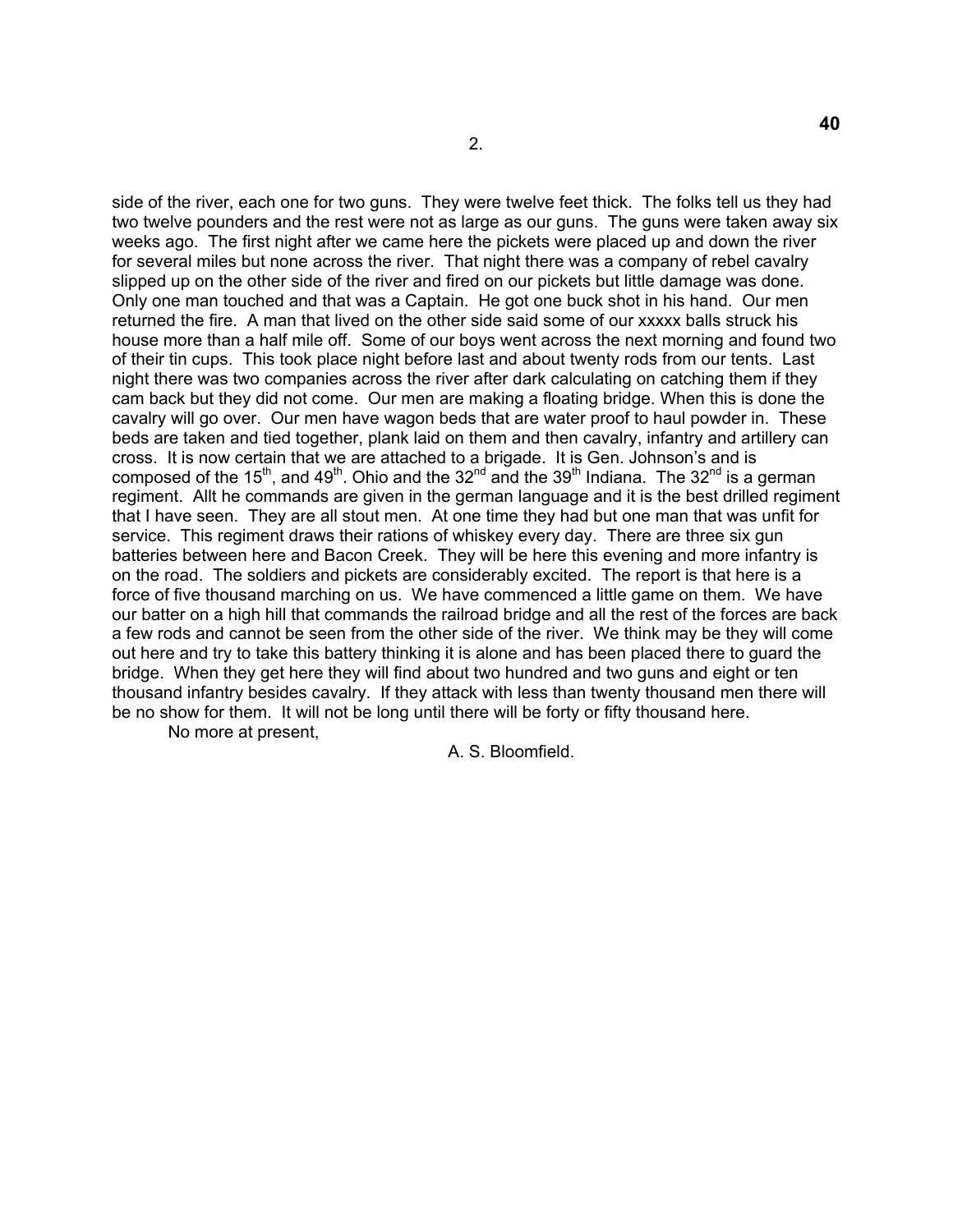Mumfordsville, Dec, 15-'61.

Respected Mother and Sister:-

 I received your letter yesterday and read it with much pleasure. Was a little surprised to get a few lines from Mother. Celestine you say you are going to school this winter. You did not say whether Gerty was or not. If she does I suppose Mother is better this winter than common. I am glad to hear that John Taylor is going to have singing school this winter so that there will be some place for the young folks to go. I wrote a letter to John today. It hardly seems that I am as far from home as I am. We take the Portage County Democrat and we get it the same week it is printed, so we get the news from Randolph every week besides letters by the hundred. I received a letter from George Oby and Milo Marshall last night. They were well and thought they would go to South Carolina. I heard today that the 19<sup>th</sup>, was at or within four miles of Louisville. I saw in the papers that the  $13<sup>th</sup>$ . was coming to this state but I have not seen anything of them yet. We are the hill by the railroad guarding the bridge. Cannot say how long we are going to stay here. Today is Sunday and as usual in war it is the busiest day of the week; at least it has been the most exciting day we have had for some time. There were some of our men sent to the other side of the river to guard the men that are working at the bridge. They were stationed out about a mile. The rebel cavalry have been in the habit of riding around a hill a few miles off. Today they ventured up rather close. There were about twenty-five. We thought they would dash on about six of our pickets and take them. Our men fired on them and made them skedaddle. The rebels loss was—four killed and two wounded. and four horses captured. Our casualities were two wounded. One in the hand the other in the arm. One so bad that the doctors say it will have to be amputated. There were nine shots fired being the first guns I have heard fired that killed any rebels. I was just finishing a letter to John Taylor when I heard the firing and I waited about twenty minutes to write what the first message brought in but it was not correct and if you see John tell him the right story of the skirmish. His letter started today and this will start tomorrow.

 The cars come down here every day bringing timber for the bridge. The soldiers are working on the wagon bridge across the river. I think it will be finished by noon tomorrow and then the rebels had better skip.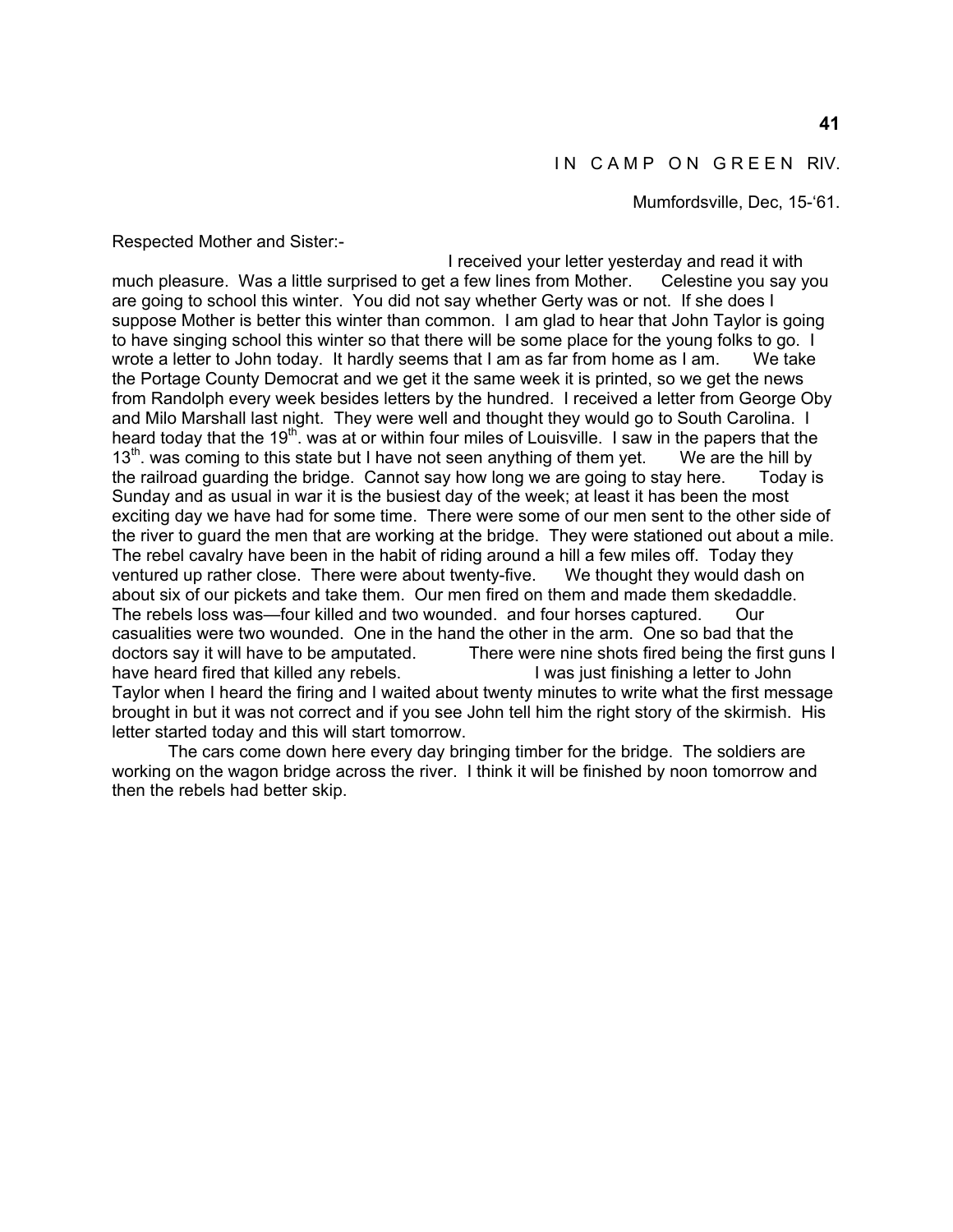The pickets brought in several contrabands and some prisoners.

Those German boys are out of the  $32<sup>nd</sup>$ . Indiana. This is one of the best regiments in this state. It has been reported that Gen. Seigle was surrounded in Missouri. There are lots of the german say that they served under Seigle in the old country and they say he will fight his way out. I hope it is so.

 General Buckner has xxxxx a farm about six miles from this place and it had a large crop of corn and wheat on it. We have been feeding it to our horses since we came to this camp. The wheat is to be ground. I hear this evening of a glorious victory in Virginia for our men. The money I put in that letter, you may do with as you please with the exception of \$1.00 which I want you to get postage stamps and send me. It will be enough to last me until I get home. They are hard to get here.

Write soon and tell all the news. No more at present, from your brother,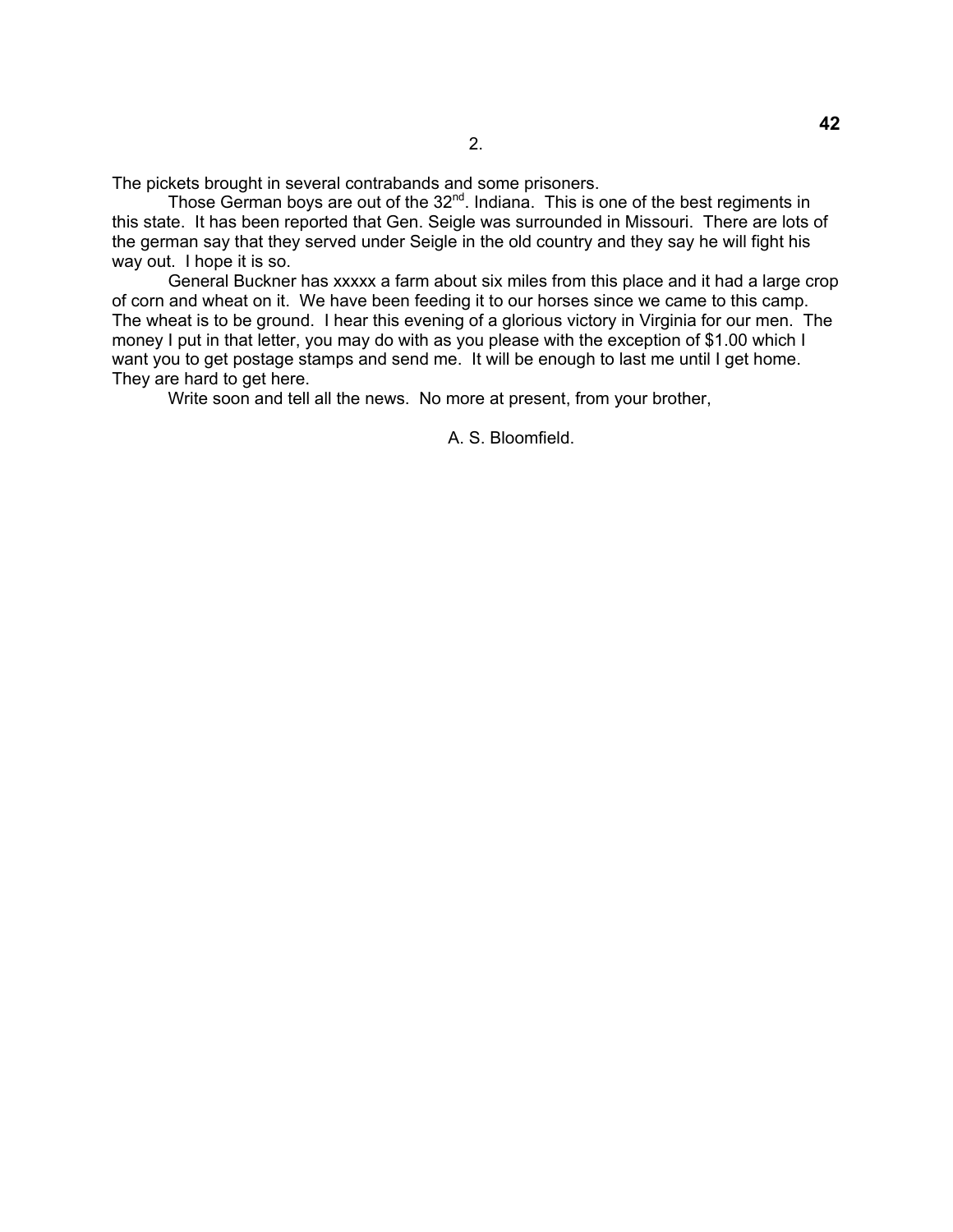# NEAR NASHVILLE.

Thursday, Dec,  $18<sup>th</sup>$ , 1862

Respected Sister:-

 I received your welcome letter a day or so ago and was particularly satisfied with it, for its length and the news it contained. It is very pleasant winter weather here now. It freezes lightly at night but thaws out where the sun shines in the day time. Our pieces have all gone out with the rest of the brigade to guard the forage train. The casions are in camp. The rebels have not molested our foraging trains for some time. Our men have cleared the Franklin pike of all rebels as far as Franklin. Some try to make it appear that the rebels were going to fight us here. I have never thought they would. I think they are going to have their hands full at Richmond. It is my opinion that our men are going to try and drive them out of every place this winter where gun boats can assist them; if so the greater part of this army will stay here. There does not seem to be any prospects of their settling it before the first of January. I caught a bad cold some time ago and have not gotten over it yet, with this exception I have had good health this winter. Bad colds are a common thing in the winter. All of the rest have good health as far as I can learn. The paroled boys are on their way to the battery, but have not arrived yet. Our Captain is under arrest and if he does not resign will be court martialed. Lieut. Belding has command at present.

 From what you say you must have had a perfect jubilee in the old house. I should have liked very much to have been there and partook of some of the merriments of a civilized group again. I have enjoyed many an evening in the same way and presume I should again. One does not learn anything that is moral in the army. This generally speaking of course. There are always exceptions. I want you to remember that when I come home the party must be held in the new house. Our battery just came in and have not fired a shot. There was skirmishing on our left today but have not heard with what success. We have but little news from the eastern army and expect very little until after a victory.

 This letter may not interest you very much but it is hard for me to find anything to write about. You must excuse the latter part of the letter as I am writing by the light from the camp fires.

Your brother,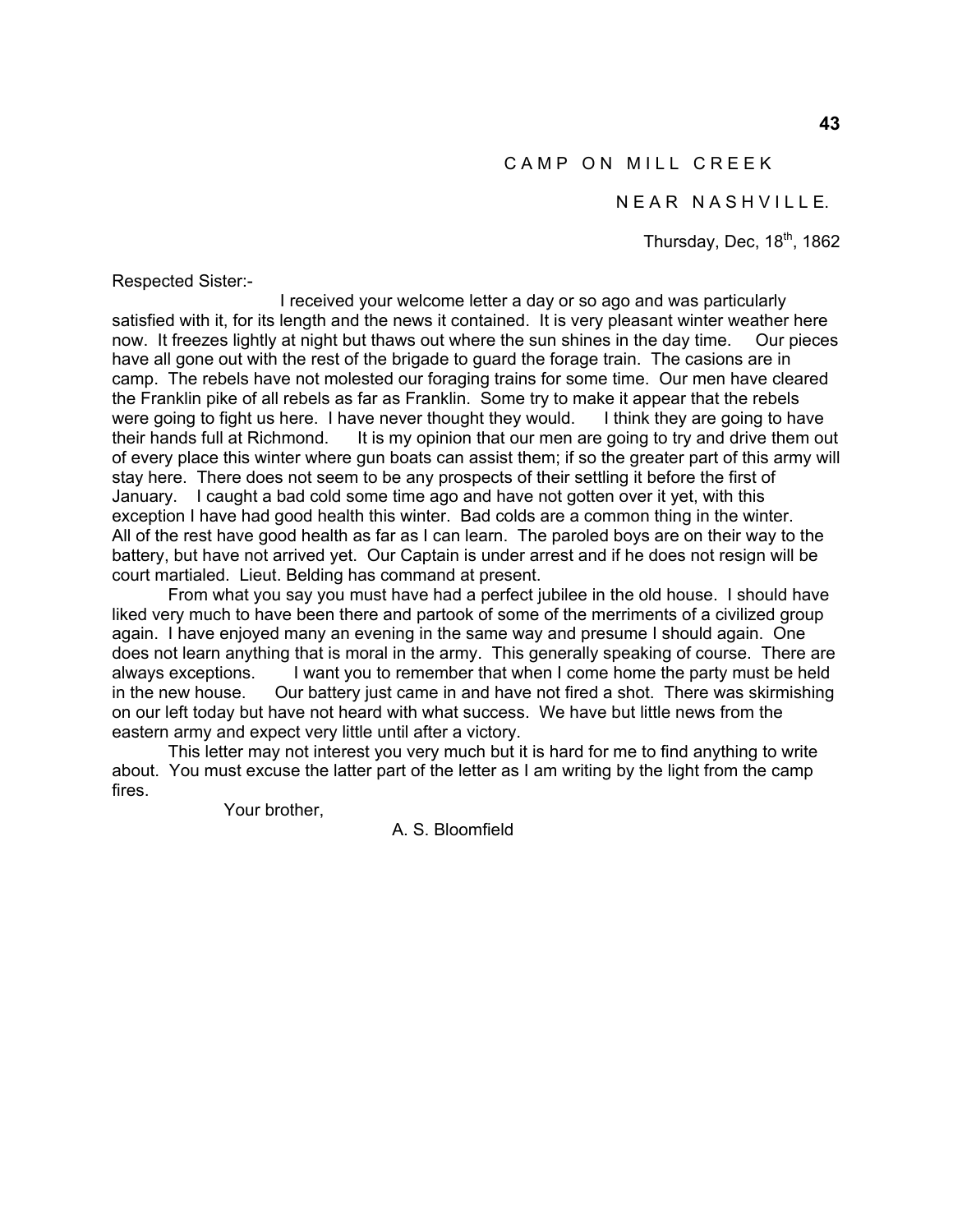#### Dec, 21ST, 1861.

Respected Father:-

 I write this morning for the purpose of letting you know that we have had the first battle, but I expect you will have heard the particulars in the papers before this letter reaches you. Well, for the fight. You see the  $32<sup>nd</sup>$ . Indiana had finished a bridge across the river for the infantry and artillery to cross on, and yesterday there was about twenty companies across the river and the pickets were attacked. They called over six more of our regiments and commenced the attacked about twelve o'clock. It lasted about three hours. The enemy was all cavalry; there was about 1500 of them, and about 600 of our men., Our men chased them and fired on them most ferociously. Our men were strung along for about half a mile. At first there were four companies formed themselves into a hollow square and then the rebels began to run, and then our men charged on them with bayonets chasing them right up before a masked battery, and then the battery opened fire on our men but did not kill a man. They fired between fifty and sixty shots killing some of their own men. They had four guns and we thought by the sound that they were smooth bore. They used the old fashioned round shell. Just as the fight commenced there was a train of cars came up from Bowling Green with six hundred soldiers on.

 Our guns are placed on a hill so we can see down the railroad about two miles and we could see their cavalry crossing the bridge. It was the pike bridge over the railroad, so we squared one of our guns up and sent a shell over toward the bridge. It went to the right of the bridge and near their battery, but we did not know that there was a battery there. It was not more than three minutes after we fired until they opened fire on our men. There was Kentucky batter got in about one hour before the firing commenced. They fired three shots out of their parot gun. That was all the firing we done. We had our horses harnessed all ready for action. The number of killed on our side was ten; wounded, thirty or forty. Number of rebels is not known to a certainty, but is not less than twenty and probably one hundred. Our men were reinforced in two hours with eight or ten thousand, and this morning there are twenty thousand here.

 Last night there were three more batteries came so that now there are thirty-two guns here. Two of them are thirty-two pounders. We expect a fight today. I wrote you a letter last Sunday and put some money in. No more at present.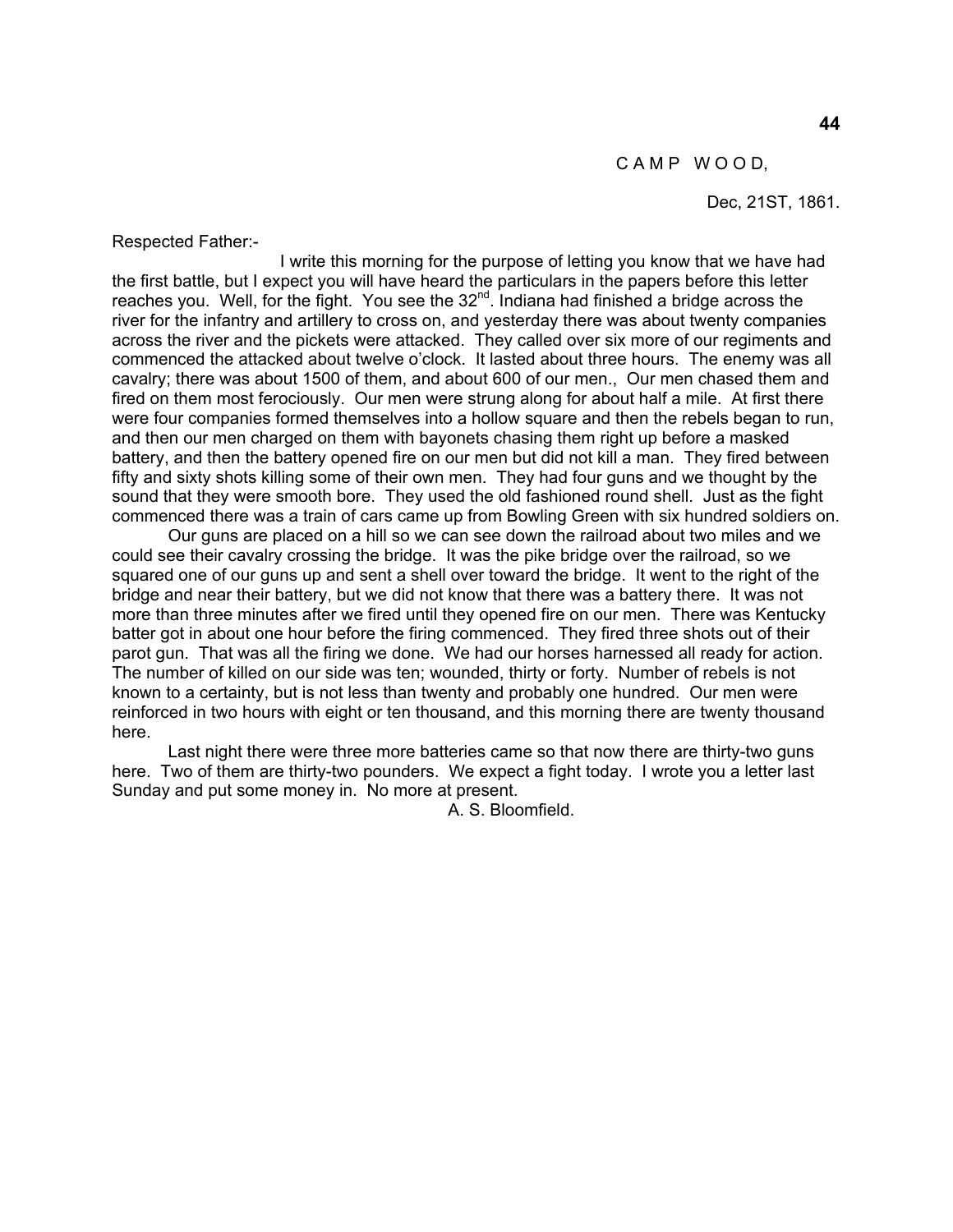Dec,  $28^{th}$ , 1861

Esteemed Father:-

I received your letter of the  $22<sup>nd</sup>$ . and was very glad to hear that you and all the rest of the folks were well, but I was not surprised to hear of Grandfather's illness.

 I do not think you got a very large pile for your horses, but it is not likely that you could have gotten much more if you had kept them until spring. I would smile to see old Bill hitched to a cannon. You seem to have confidence in Gen. McCook. Well we have. I think him a very active and competent officer. He is constantly on the alert in the day time. I can't say whether he is after night. His Father rides around with him very often. He was raised in this little town. Also was Gen. Johnson and old Buckner. I have written several times about this battle and still there are many things I have left unsaid. Christmas one of the Cols. Went over in the woods and in the field where the fight was he saw four Texas Rangers laying there yet. The hogs had eaten the greater part of them. The rebels seem very inhuman in their ways of disposing of their dead. Our men did not hinder them from hunting up their dead.

 Some of the citizens who live on the other side of the river and who saw the fight, say they saw quite a number of horses run down the pike with their riders on their backs. The riders were perfectly dead. Most of them were shot through the head. The reason they were carried off that way is they were fastened to their saddles. They all had larriets on the saddle, but of course did not use them.

 The report here today is that old Buckner is going to advance but I do not think there is any danger, yet I hope it may be so. We expect an attack at Columbus in a few days by our great gun boat. I see in todays paper that Gen. Buel has made requisition for twelve hundred wagons. I think that is a good sign that we are going to move soon and before this bridge is finished.

 I hear today of another great victory in Missouri. You wanted to know how many there was in this division. I would be very happy to inform you if I could but I suppose there is between forty and fifty thousand, and I know there is forty-two cannons here, and I think there are more between here and Louisville that will come in this division. The 19<sup>th</sup>, is to our left twelve miles south of the Cumberland river. That division was sent there to keep Buckner from receiving reinforcements from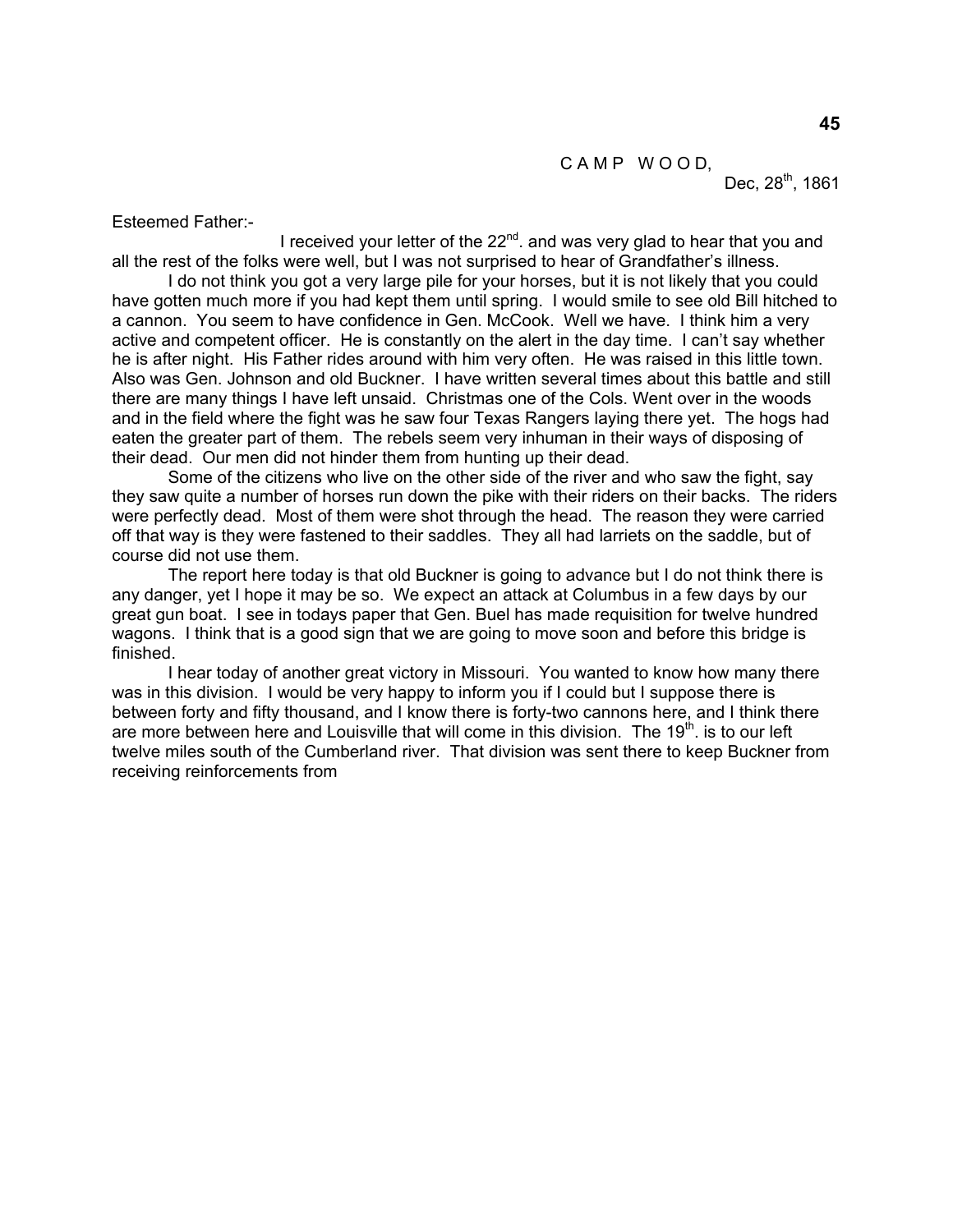Virginia. This is Saturday and the mail does not go out until Monday so I will not finish this now. Maybe tomorrow will bring glorious news as a soldier never knows one hour what the next will bring forth.

Sunday evening, Dec,  $29<sup>th</sup>$ , 1861.

 Nothing has transpired yet of any importance. This has been a very pleasant day here. They are building a floating bridge across the river here. Maybe you would like to know how it is constructed. They take boats that are made out of plank and are about thirty inches deep and five feet wide and twenty-eight feet long. Those are put in the water side by side and all fastened to a rope that is stretched across the river. Then timber is laid from one to the other for sleeprs for the plank. There has been two hundred of the infantry at work on the grade on the banks. It takes more grading on each side there is on that hill by Stopher's place.

 I see in today's paper that Mason and Slidel are given up. I think if there is any danger of a war with England this war will be put through in a few months.

 There is some difficulty in our battery between the officers. We are in hopes that it will all come out for the best. As soon as it is decided I will write all the particulars to you.

 You spoke about seeing Phillip Green in Ravenna. He was one of our Artificers. Our Quartermaster is at Louisville in the hospital. They say he will not get well. His name is V. Clark and he lived in Rallston. He was not a healthy man and should never have enlisted. He was with Captain in the three month's service. Wallace Stedman started home last Friday morning. He was promoted to hospital steward in the regiment that his Father is in. They have been trying to get him out ever since he enlisted and he has not been idle by any means.

Well I cannot think of any more to write. I received those postage stamps. The reason I sent home for them was when we buy them here of the settlers we can only get three and the have to pay a dime for them. They do not have anything less than five cent pieces here.

No more at present.

From your son.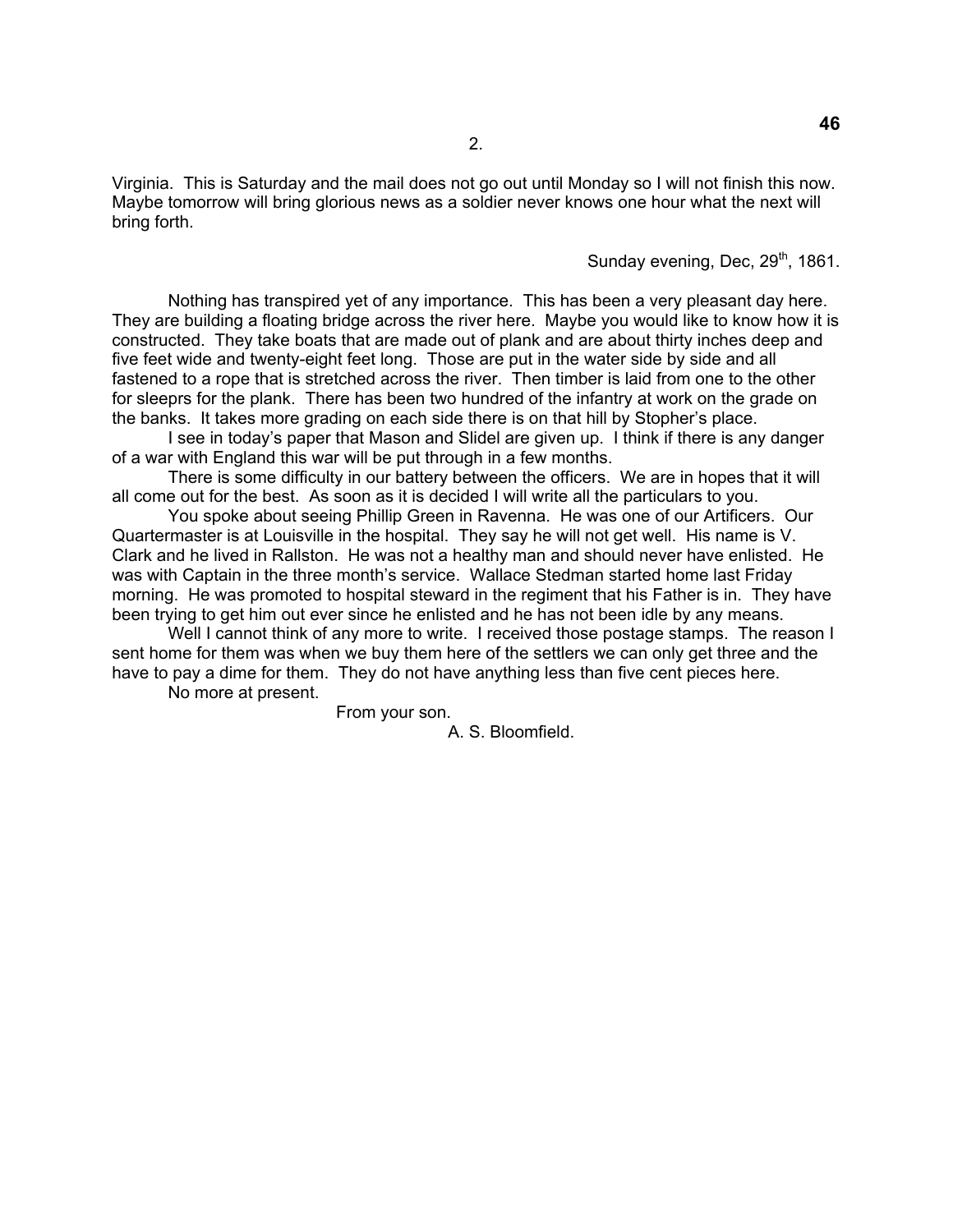Dear Sister:-

 I sit down this morning for the purpose of answering your most welcome letter of last Sunday evening. I and all of the rest are all hearty. We have had the nicest winter weather I ever saw since we came to this camp. The wind began blowing yesterday and this morning it is rather cool having frozen a little. From what you write things are going on on the same track it seems as they did last winter, having dances and spelling schools. I think I could enjoy either very much about this time, but there is no use talking about this, I shall not attend this winter.

 Celestine I must tell you what a nice present our Battery got day before yesterday. It was a silk flag, and was presented us by the ladies of Louisville, Kentucky. It is of double silk has thirty-four stars on it with the letters "First Regiment, Ohio Light Artillery, Company A". These letters are of gold and the stars are silver. On the staff is a silver Battle Ax. It has beautiful fringe around it. The flag cost \$100.00. The flag was brought here by Jud, the proprietor of the Louisville Hotel, and the Col. Of the 49<sup>th</sup>. Ohio delivered the presentation speech, and it was worth hearing.

Father has heard of this Col. It is Col. Gibson.

 Yesterday morning we were called up at three o'clock told to harness our teams and prepare for service. We did so. The cannoneers stood at their posts from day break until about twelve. There was about eight thousand infantry sent across the river. Our men expected to be attacked xx xxx at dark. There were ten thousand advancing but before day light they were retreating again. There is a large force at Cave City, ten miles south of here.

 The fight we had here the other day is worse than the papers say. There were 120 rebels killed. The General of the Texas Rangers was killed; the Col. Of the 32<sup>nd</sup>, Indiana, Old Wilich got a shot through his cap and the man who done it got all five of the loads out of Wilich's revolver through him.

 There was a little affair happened yesterday that I must relate to you. It may be interesting to some of our folks. Yesterday while we were expecting an attack Gen. Johnson was riding over the battle ground, the Gen. Of the rebel forces rode up with a flag of truce, to look about for some more dead bodies. This man was Gen. Fiffer. They recognized each other and so they rode up, shook hands and drank together. Fiffer noticed he had a Journal in his pocket and asked for an exchange, so they did. Fiffer had a Louisville Journal which was worth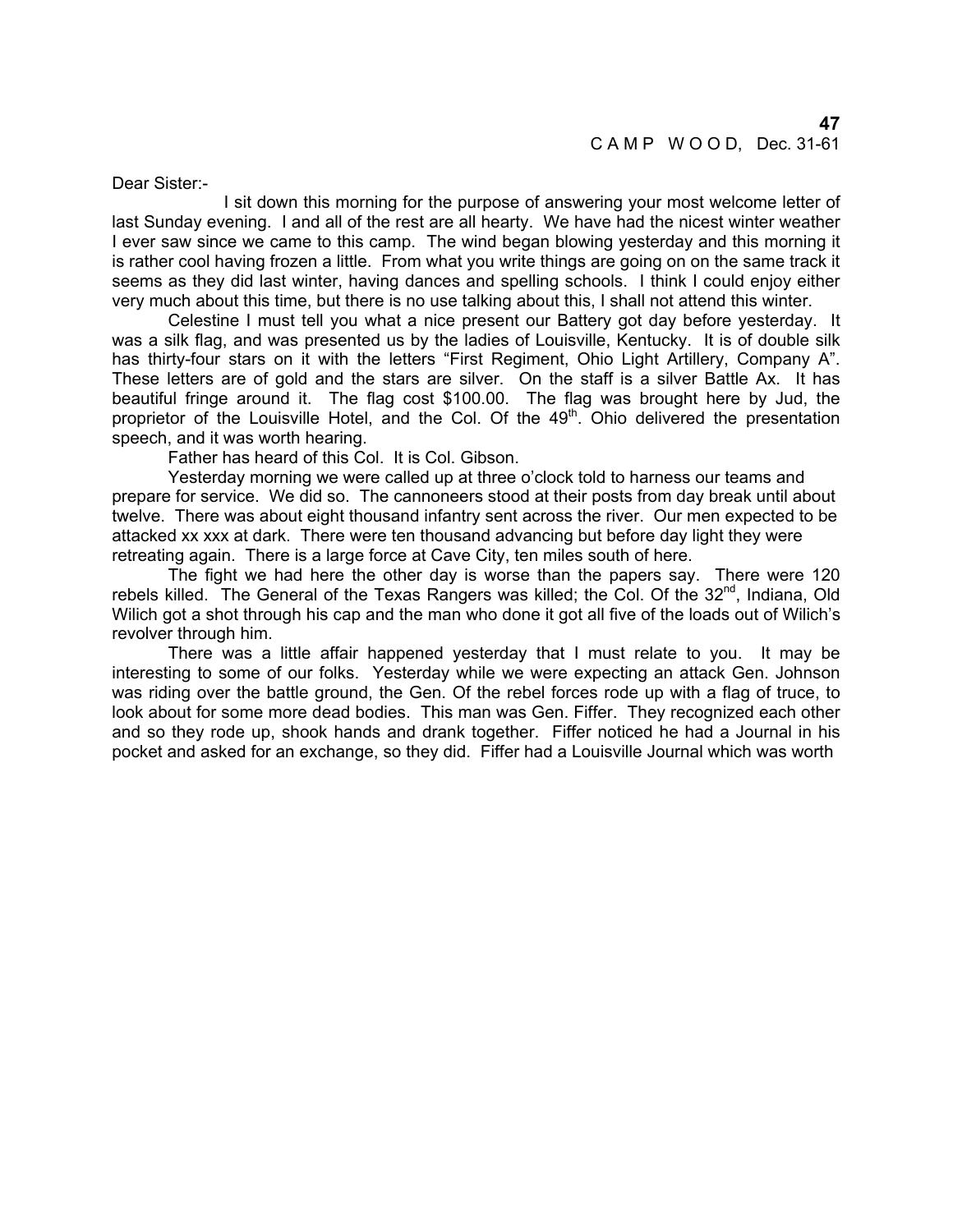half a dollar in Bowling Green. Johnson got a Bowling Green paper. He said that coffee was worthy fifty cents per pound. And he told Johnson that they would lay down their arms if they thought slavery would not be affected. Johnson assured him that they would hold their slaves as before. Fifer owed Johnson \$300.00. He offered to pay him in Southern paper but he did not take it telling him it would be treason for him to do so. Thanked him and told him he would run the risk of getting it some other time. He said they felt the loss of their Col. Very much. He told our Col. That if they ever came into action he hoped they might not get shot. They then shook hands and parted. Johnson is a very common man. He goes on foot most of the time, though he has two of the finest horses I ever saw. He comes around our quarters and talks to the boys as common as though he was but a private. He is certainly a gentleman. I think likely we will stay here until this bridge is finished. It may be four weeks yet. If we do not move before that we will not go farther than Cave City. That is ten miles.

 There is considerable of a force of rebels there. We may go and chase them out some day. Julius Michener is here. Yesterday one of Achel's cousins was here; it was Ivene.

 Father there is some talk here that England is going to war with our country about Slidel and that other scoundrel. Write what you think about it and how you think this war is prospering.

 I think they are very near surrounded, though the way may not close for three months yet. There is a very large force gathering here and more coming from Virginia. The 19<sup>th</sup>. is some distance from here. Write as often as convenient.

 Thomas must write once in a while. Charlie going to war turned out just as I expected. No more at present.

Your affection brother,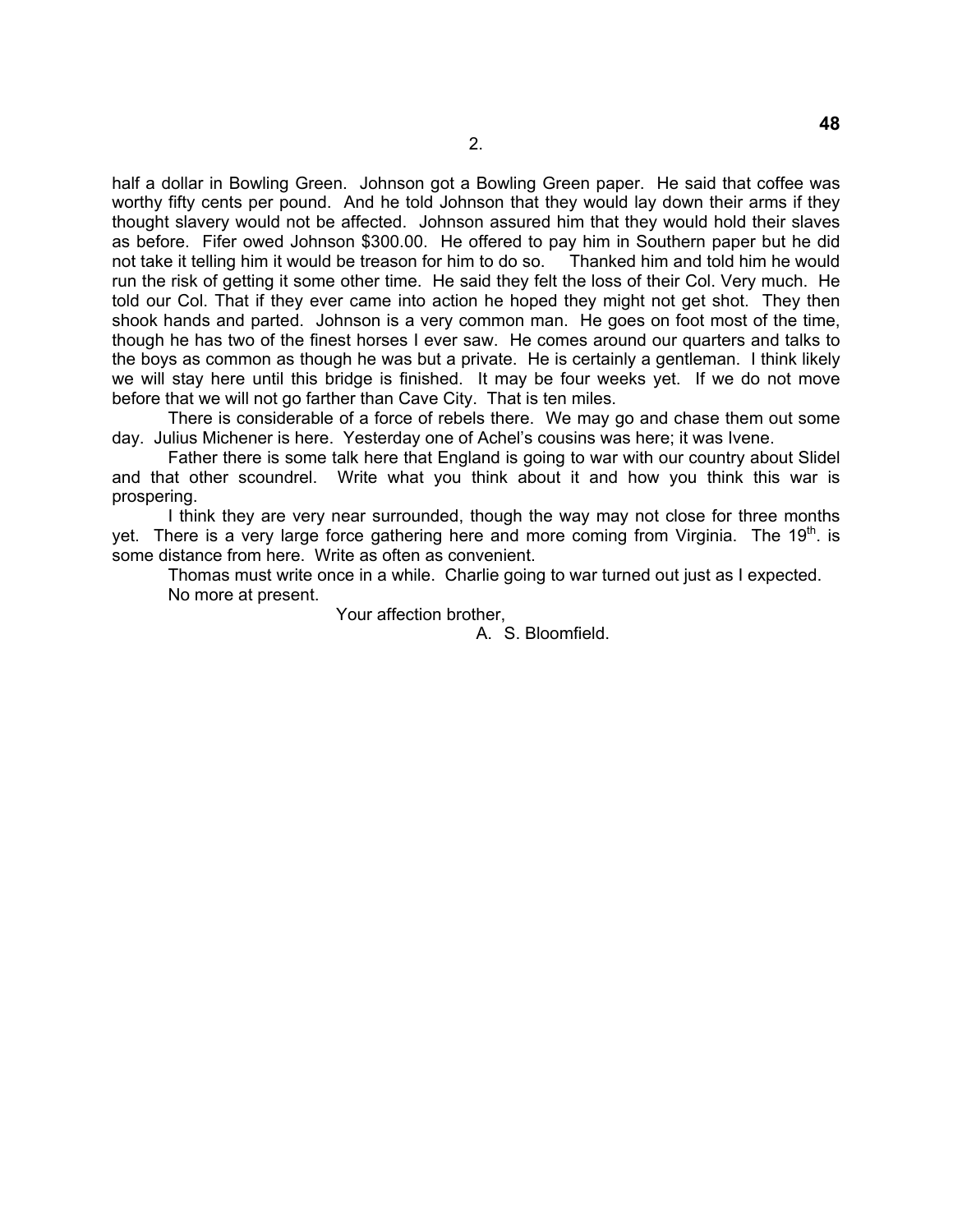Jan, 2<sup>nd</sup>, 1862.

Respected Brother:-

 I received your letter yesterday and was glad to hear from you. Father told me that he had sold xx Bill and Tip. You will have to feed up old Nell to go sleighing with this winter. You do not say whether that black colt has gotten over that strain. If she has you can break her and she will make a good sleighing nag, but what ever you do do not put old Nell through too hard. I suppose you and Robert are in partnership yet. Please tell me in your next how much the threshing bill was and if he gets any money for it. You did not say where Lewis and James went only that they went west. It has not been cold enough to freeze here more than one day in four it. is sprinkling here this afternoon. I think it will turn into snow again in a few hours. Cyrenus Whetstone and I done our washing today. We are getting so we can do anything. I am glad you to speak so well of your spelling schools. There must be plenty of boys there yet, at least they keep up parties pretty well. You tell about Robert's fiddle. But you do not say if any of you can play any tunes or not, but I suppose you can play anything from the highland fling down to old Dan Tucker. I hardly know what will interest you most, but I will tell you something about the bridges here. There are two wagon bridges across the river, a railroad bridge, and they are going to put another one across about one half a mile up the river from these. May be you wonder how they raise the bents of a rail road bridge so I will tell you. They put a rope and tackle on them, then hitch a locamotive to one end of the rope, and they raise it up as nice as you please. The timber for this bridge they up toward Louisville and brought down on the cars, and rolled it off on this side of the river. When they wanted them across, they fastened a rope to a large tree on the other side, about fifty feet from the ground. The end was then brought across and tied to a stick, then the locamotive would pull them across. One of our boys died of the typhoid fever day before yesterday. He was sent home. He lived near Cleveland. His name was Wooster.

 Honckles batter is ib this camp. He is from Cuyahoga Falls. There are several of the boys from Randolph and Atwater with him. They have been in eastern Kentucky most of the time. Thy have seen hard times. Have had two skirmishes but have not lost a man yet. There are about forty five of them sick. Yesterday was New Years here as well as in Ohio. Some of the